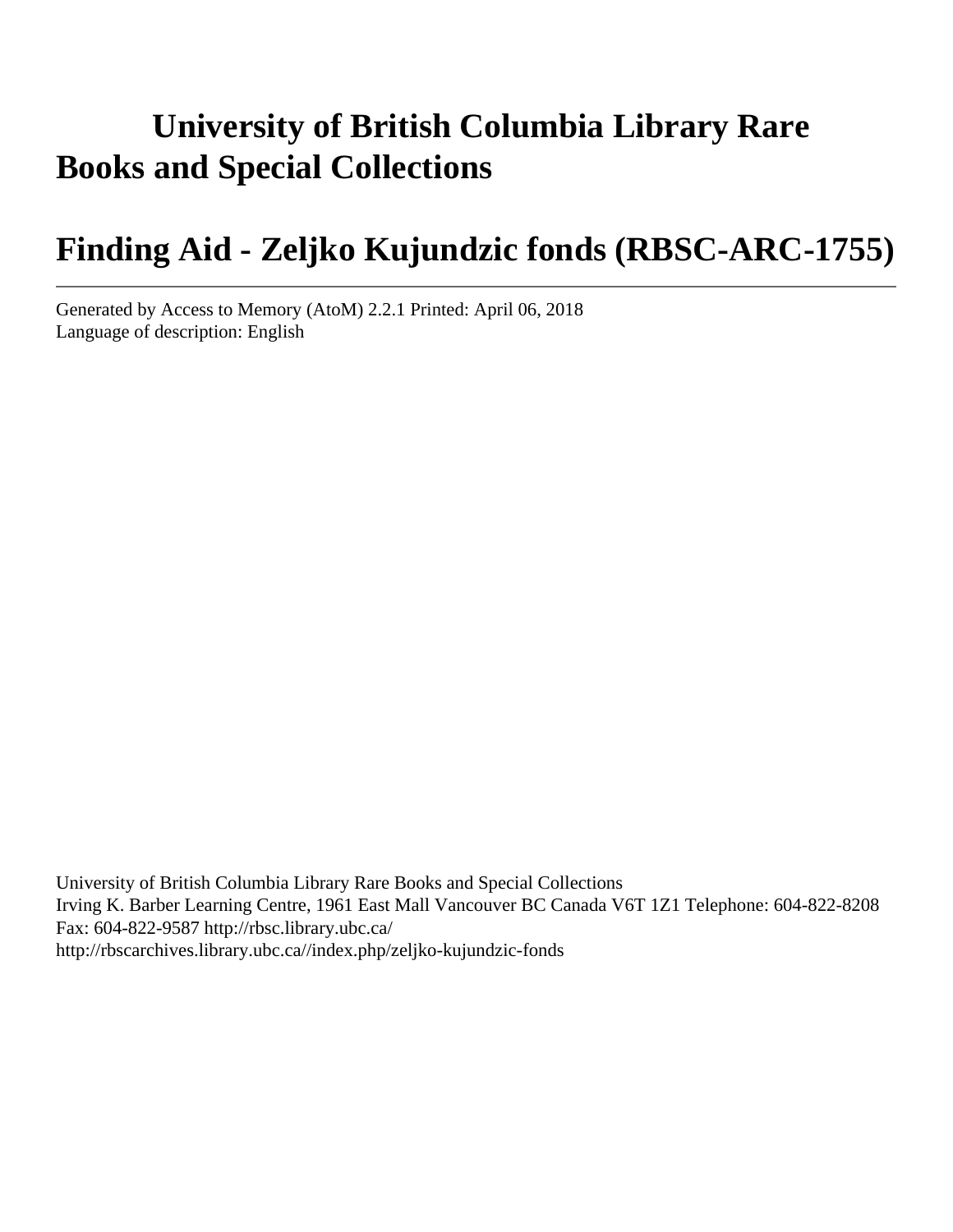## **Table of contents**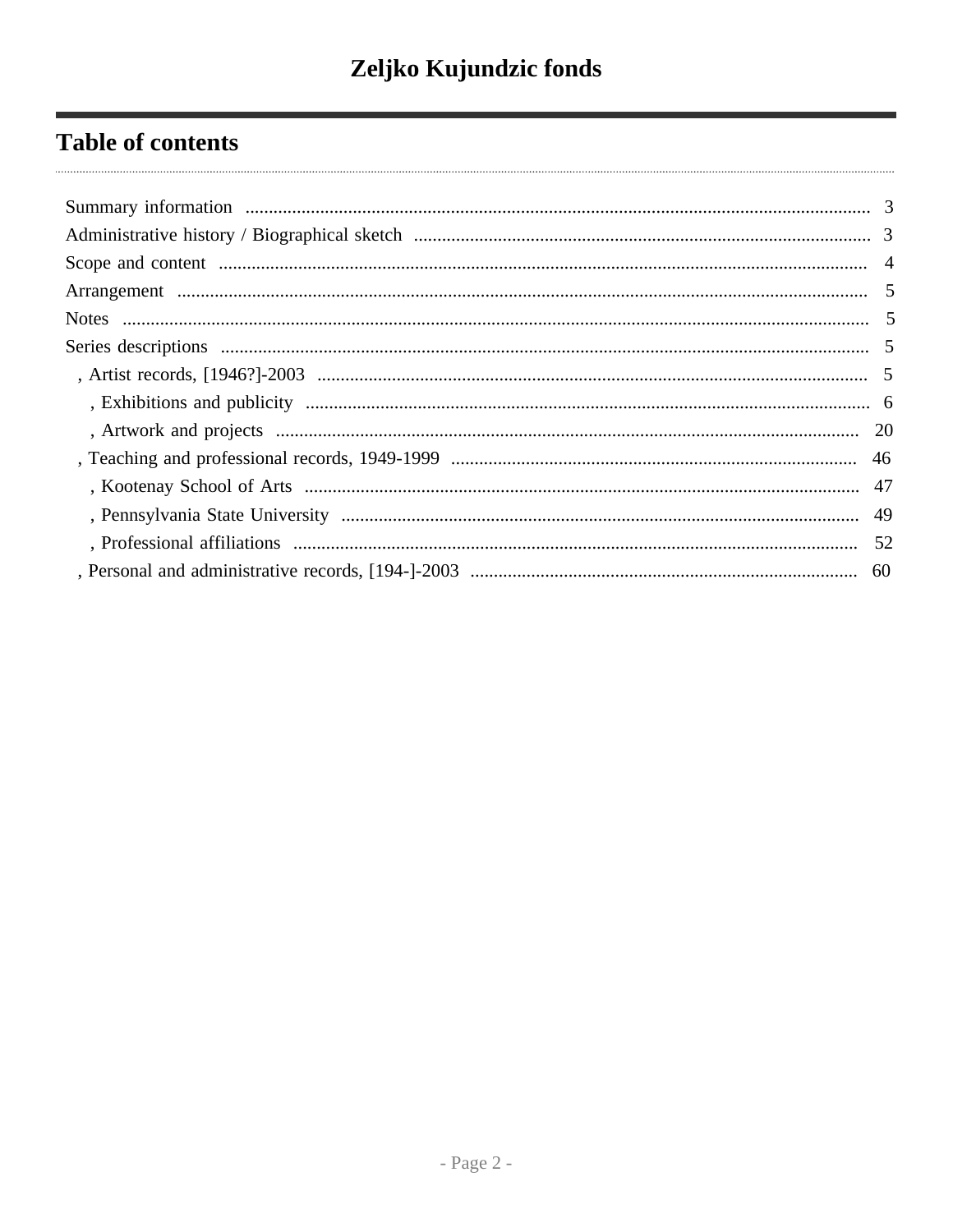## <span id="page-2-0"></span>**Summary information**

| <b>Repository:</b>                           | University of British Columbia Library Rare Books and Special<br>Collections<br>Zeljko Kujundzic fonds |  |
|----------------------------------------------|--------------------------------------------------------------------------------------------------------|--|
| <b>Title:</b>                                |                                                                                                        |  |
| ID:                                          | RBSC-ARC-1755                                                                                          |  |
| Date:                                        | $[194-]$ - 2003 (date of creation)                                                                     |  |
| <b>Physical description:</b>                 | 8.35 m of textual records and other material.                                                          |  |
| Language:                                    | Croatian                                                                                               |  |
| Language:                                    | English                                                                                                |  |
| Language:                                    | French                                                                                                 |  |
| Language:                                    | Hungarian                                                                                              |  |
| Language:                                    | Spanish                                                                                                |  |
| Dates of creation,<br>revision and deletion: |                                                                                                        |  |
| Note [generalNote]:                          | Photograph identifiers: RBSC-ARC-1755-PH-0001 to 3602                                                  |  |

## <span id="page-2-1"></span>**Administrative history / Biographical sketch**

#### **Note**

Zeljko Kujundzic was born in Subotica, Yugoslavia on October 23, 1920 and was the fifth generation of craftsmen of Turkish descent. He received his Master's of Fine Arts from the University of Budapest and traveled under a scholarship from the Hungarian Ministry of Education to study Folk Art. During WWII he was captured and held in prison twice, first by the Germans and then by the Russians. His experiences during the war are captured and documented in his autobiography Torn Canvas, published in 1957. Kujundzic lived and painted in Scotland from 1946 to 1956, and married his first wife Ann Johnson, with whom he had five children. The family then moved to Cranbrook, British Columbia in 1958 where he was a founder of the Kootenay School of Art (KSA) in Nelson, B.C., serving as its director from 1959 to 1963. During this time he painted among the First Nations people of the Kootenay region and conducted a series of workshops in pottery and ceramics with the First Nations peoples of the Caribou and Okanagan under a Koerner Foundation grant from the Anthropology Department of the University of British Columbia. In 1964 Kujundzic established the Art Centre in Kelowna, B.C., the Okanagan Summer Arts Festival, and formed the Contemporary Okanagan Artists group.

In 1968 Kujundzic accepted a position in the United States where he served as the head of the new Arts Department at Pennsylvania State University's Fayette Campus. Kujundzic often moved between Penn State and the Okanagan between 1968 and 1982, and during this time received several grants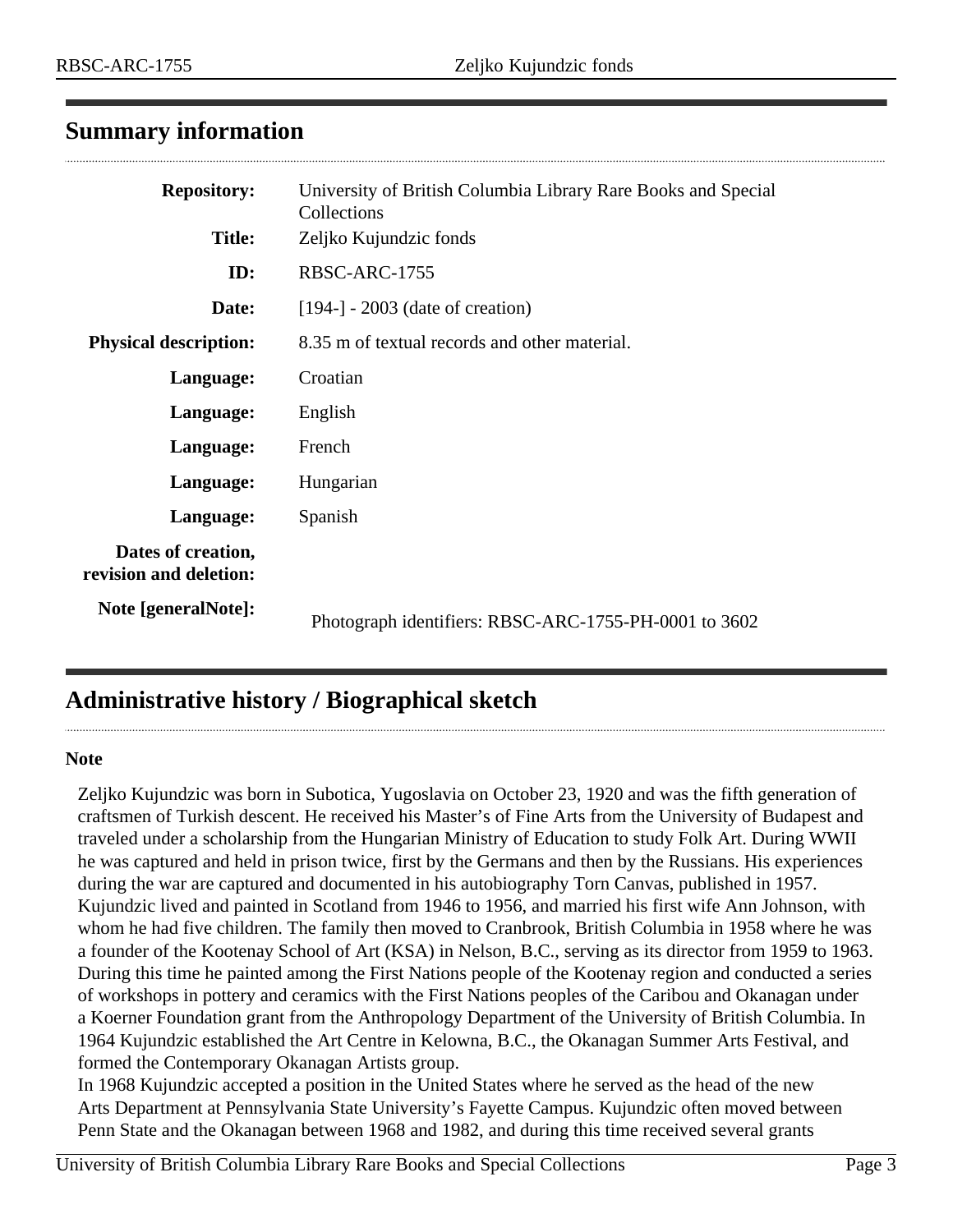and accolades, traveling extensively exhibiting his work and also to study the art of other indigenous cultures including stops in Mexico and Guatemala. He also met his second wife and fellow artist Elizabeth Campbell during this time. He retired from Penn State University with the rank of Professor Emeritus in 1982 and returned to the Okanagan Valley where he continued his artwork and leading workshops in various locations across British Columbia. In 2003, Kujundzic passed away in Osoyoos, British Columbia.

Kujundzic's artistic media includes clay moulding, painting, woodblock printing, sculpturing, and metal, stained glass and weaving. He was also a writer and inventor, building a working solar kiln in 1976. He exhibited widely and his work has been staged in various parts of the world, including Great Britain, France, Spain, Italy, Canada, the United Stated, Mexico, South America, and Japan. He also completed many significant commissions, including the sculpture for UBC's Thunderbird Stadium, and the "Gate of Life" holocaust monument in Pennsylvania.

## <span id="page-3-0"></span>**Scope and content**

The fonds consists of records related to Zeljko Kujundzic's role as an artist as well as his role as an educator. There are also records related to his personal life. The fonds consists of three series: artist records; teaching and professional records; and personal and administrative records.

Records relating to the first series, Kujundzic's artist records are divided into two subseries: artwork and projects, and exhibitions and publicity. The artwork and projects subseries contains records related to the production of his artwork, including drafts, studio works, sketchbooks, writings, poetry, and research and inspiration materials. It also includes several pieces of Kujundzic's artistic media, such as his metal moulds and woodblock prints. The subseries exhibitions and publicity consists of records relating to Kujundzic's public appearances and the exhibitions and galleries he was part of. It includes magazine articles, newspaper and press clippings, artwork commissions, posters and pamphlets, and photocopies of articles about Kujundzic and his art.

Records in the series teaching and professional records relate to his role as a professor and as a member and director of arts societies. This series is divided into three subseries: Kootenay School of Arts, Pennsylvania State University, and Professional affiliations. The series Kootenay School of Arts contains records of Kujundzic's time as a teacher in the Okanagan, B.C., and records relating to the Art Centre in Kelowna. The subseries Pennsylvania State University contains records related to his time spent with the Arts Department of PSU and consists of teaching, lecture and workshop materials, correspondence between faculty, and records relating to his role as a professor. Professional Affiliations subseries contains records relating to the associations and societies he was part of and some that he founded, including the Sculptors' Society of British Columbia and the Contemporary Okanagan Artists.

Records in the personal and administrative records series includes personal correspondence made and received by Kujundzic, photographs, family and biographical records, CVs, applications, and immigration and travel documents.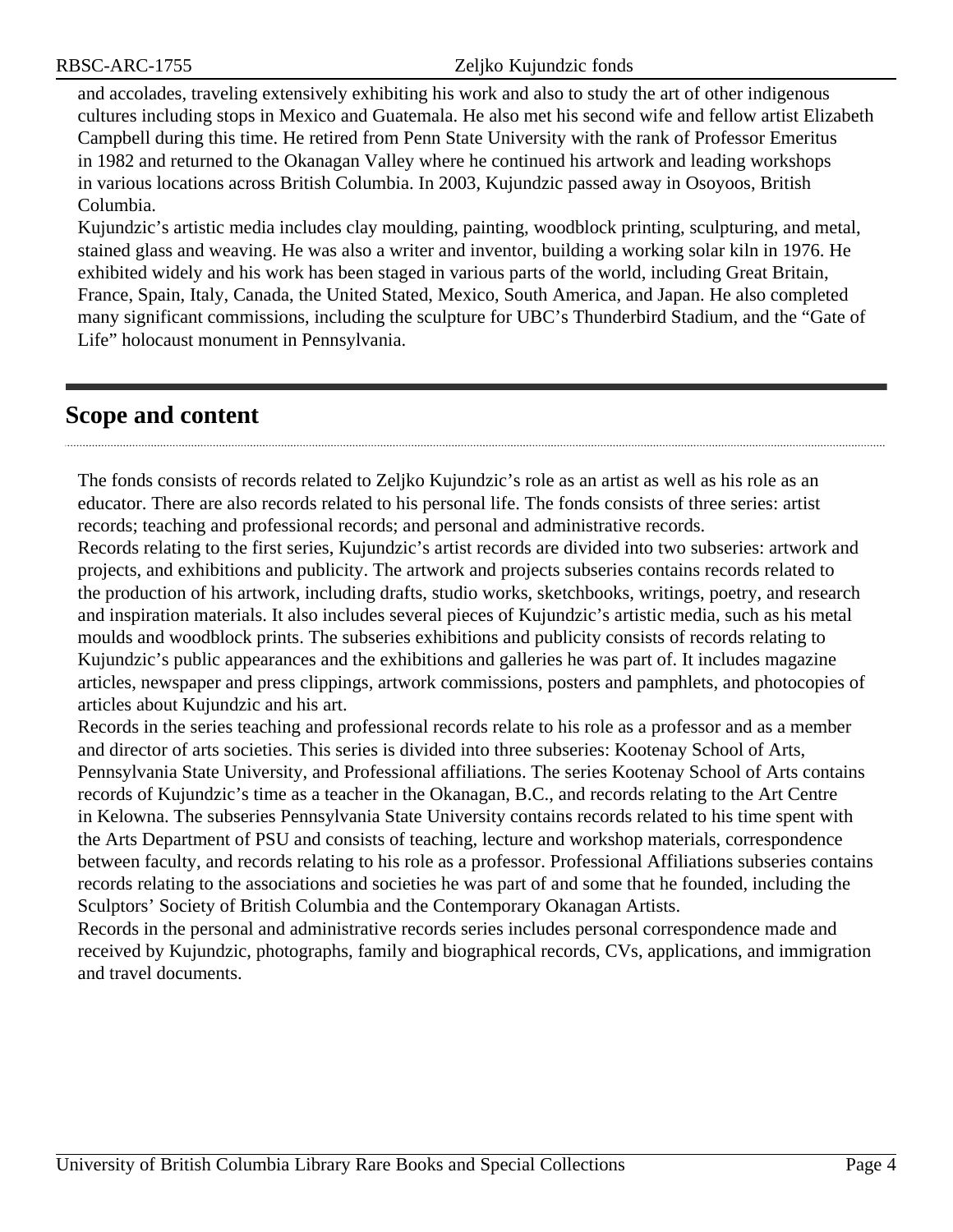## <span id="page-4-1"></span>**Notes**

## **Title notes**

## **Immediate source of acquisition**

After Kujundzic's death in 2003, his records were kept by his ex-wife, Ann, and also his children. His children donated the fonds to UBC Rare Books & Special Collections in 2016.

## <span id="page-4-0"></span>**Arrangement**

The records in this fonds were arranged by the archivist. Some of the news clippings and publicity material in subseries Exhibitions and Publicity were sorted into decades by Claire Kujundzic and they are filed accordingly. Some records were removed from the collection including duplicate material, receipts, and financial records.

## **Accruals**

No further accruals are expected.

## **Other notes**

- **Publication status**: published
- **Physical description**: Includes: Photographs Sketchbooks Maquettes Posters Sketches Metal moulds Plaster moulds Woodblock prints Film reel; b&w
- **Accompanying material**: Books associated with this creator will be catalogued separately.

## <span id="page-4-2"></span>**Series descriptions**

## <span id="page-4-3"></span>**Artist records**

Date: [1946?]-2003 (date of creation)

#### Scope and content:

Kujundzic's artist records are divided into two subseries: artwork and projects, and exhibitions and publicity. Artwork and projects includes records related to the production of his artwork, including drafts, studio works, sketchbooks, writings, poetry, and research and inspiration materials. Included are several metal and plaster moulds and woodblock prints.

Exhibitions and publicity subseries includes records concerning the exhibitions and galleries Kujundzic took part in. It includes magazine articles, newspaper and press clippings, artwork commissions, posters and pamphlets, and photocopies of articles about Kujundzic and his art.

Physical description: 4.45 m of textual records, photographs and other material.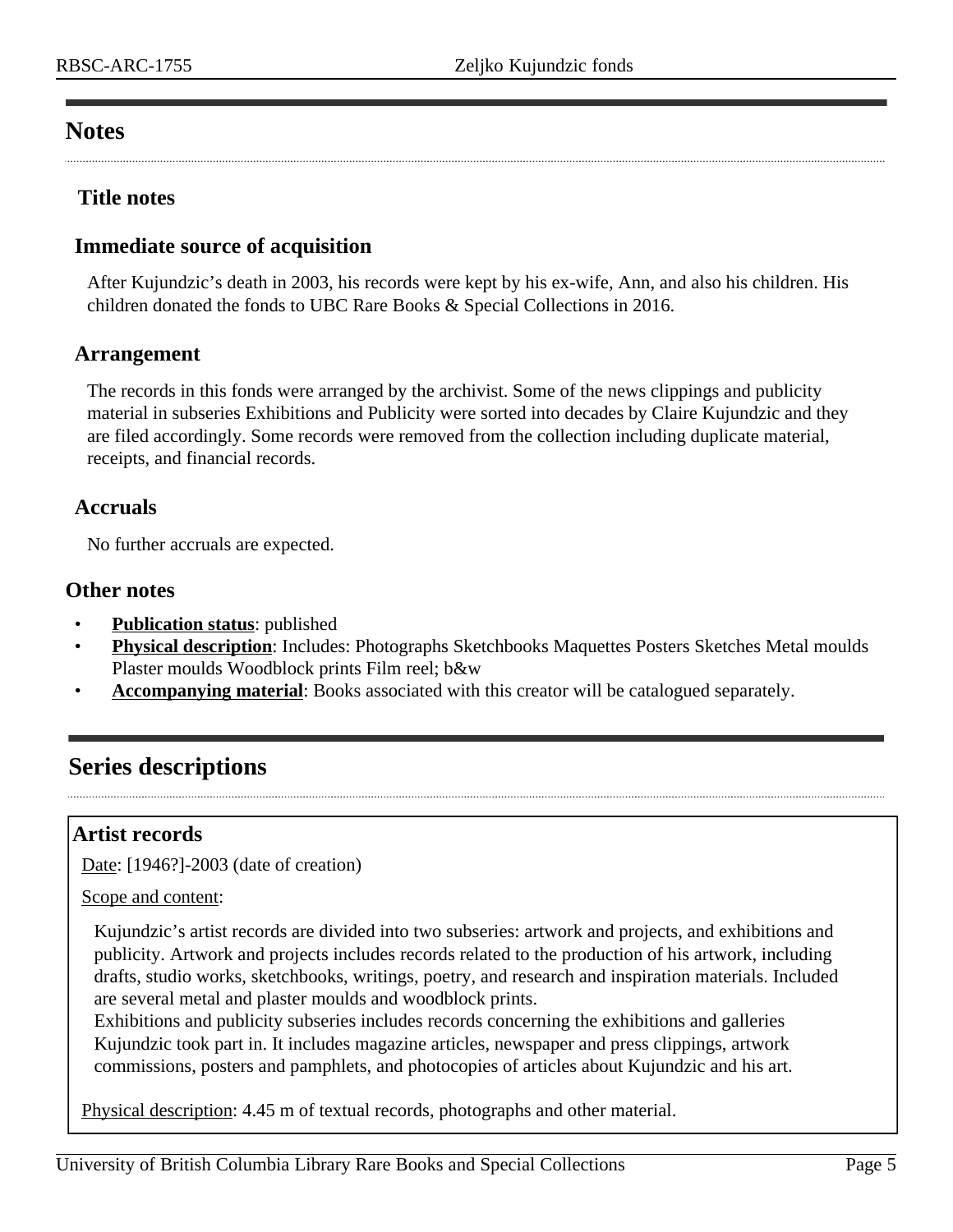### **File / item list**

## <span id="page-5-0"></span>**Exhibitions and publicity**

Date: [195-]-2003 (date of creation)

Scope and content:

This subseries contains records relating to Kujundzic's public life. It includes press clippings, articles featuring Zeljko's artwork, pamphlets and brochures, conference publicity, correspondence with companies regarding exhibitions and his artwork, and photographs of exhibits and galleries that featured himself and his artwork. There are records from various magazines and newspapers, and records relating to the International Academy of Ceramics (IAC), Federation Internationale de la Medaille (FIDEM), the Sculptor's Society, the Northwest Designer Craftsmen Show (NWD), Ceramica, Gardens of Art Gallery, and Who's Who in American Art.

Physical description: 2.71 m of textual records

Language of the material:

Note:

There is considerable overlap for materials with the subseries "Professional Affiliations"

| File / item list |                                        |           |               |           |
|------------------|----------------------------------------|-----------|---------------|-----------|
| Ref code         | Title                                  | Dates     | Access status | Container |
| RBSC-            | File - Hungary 87-91                   | 1987-1991 |               |           |
| ARC-1755-25-01   |                                        |           |               |           |
| RBSC-            | File - Montreal - Waddington Show      | 1958-1959 |               |           |
| ARC-1755-25-02   |                                        |           |               |           |
| RBSC-            | File - Norway - Oslo K.B.              | 1956      |               |           |
| ARC-1755-25-03   |                                        |           |               |           |
| RBSC-            | File - London - England Ceramic Review | 1978-1985 |               |           |
| ARC-1755-25-04   | Oct 1979                               |           |               |           |
| RBSC-            | File - Yakima Larson Gallery           | 1984-1992 |               |           |
| ARC-1755-25-05   |                                        |           |               |           |
| RBSC-            | File - Istanbul 92                     | 1978-1993 |               |           |
| ARC-1755-25-06   |                                        |           |               |           |
| RBSC-            | File - Publicity 1984                  | 1984      |               |           |
| ARC-1755-25-07   |                                        |           |               |           |
| RBSC-            | File - Rocky Reach Gallery             | 1983-1984 |               |           |
| ARC-1755-25-08   | Note:                                  |           |               |           |
|                  | RBSC-ARC-1755-PH-501                   |           |               |           |
|                  | to 510 [medium prints, small           |           |               |           |
|                  | prints - photograph storage]           |           |               |           |
|                  |                                        |           |               |           |
| RBSC-            | File - Exhibits Sept 1-74, Aug 31-75   | 1975-1997 |               |           |
| ARC-1755-25-09   |                                        |           |               |           |
| RBSC-            | File - Japan 1980 Publicity            | 1979-1980 |               |           |
| ARC-1755-25-10   |                                        |           |               |           |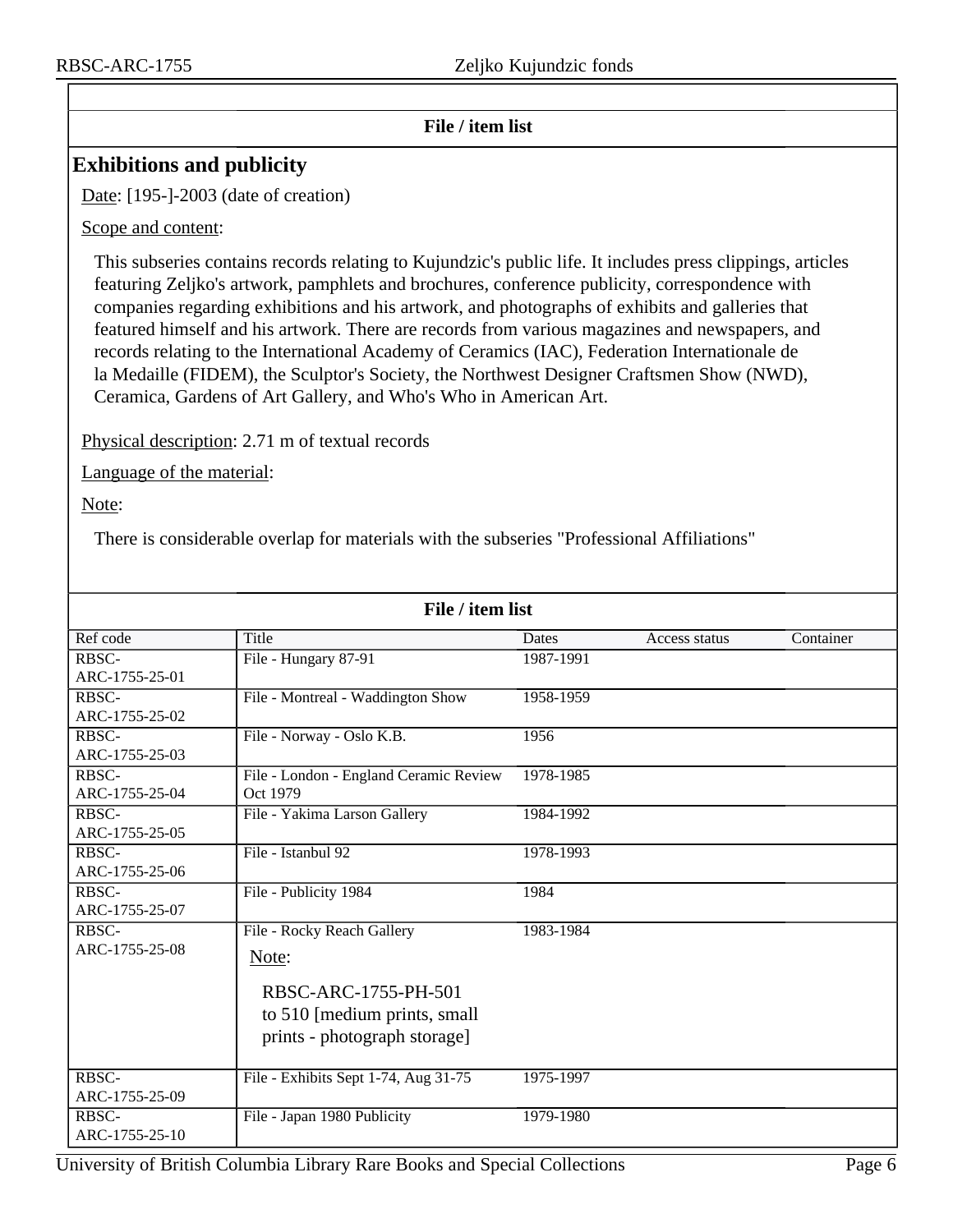| RBSC-ARC-1755           | Zeljko Kujundzic fonds                     |           |  |
|-------------------------|--------------------------------------------|-----------|--|
| RBSC-                   | File - Who's Who in American Art           | 1988      |  |
| ARC-1755-25-11          |                                            |           |  |
| RBSC-                   | File - Columbia Valley Art                 | 1985-1988 |  |
| ARC-1755-25-12          |                                            |           |  |
| RBSC-                   | File - FIDEM 85 Stockholm                  | 1984-1985 |  |
| ARC-1755-25-13          | Note:                                      |           |  |
|                         | RBSC-ARC-1755-PH-511                       |           |  |
|                         | to 512-1 to 5, 513 [medium]                |           |  |
|                         |                                            |           |  |
|                         | prints, negatives - photograph             |           |  |
|                         | storage]                                   |           |  |
| RBSC-                   | File - FIDEM 87-88-89                      | 1987-1989 |  |
| ARC-1755-25-14          |                                            |           |  |
| RBSC-                   | File - ZK`s Biography Article Drafts       | 1984      |  |
| ARC-1755-25-15          |                                            |           |  |
| RBSC-                   | File - SSC - FIDEM                         | 1983-1993 |  |
| ARC-1755-25-16          |                                            |           |  |
| RBSC-                   | File - London Art Review                   | 1979      |  |
| ARC-1755-25-17<br>RBSC- | File - P.S.U. Exhibitions                  | 1971-1979 |  |
| ARC-1755-25-18          |                                            |           |  |
| RBSC-                   | <b>File - Entiat Press Clippings</b>       | 1988-1996 |  |
| ARC-1755-25-19          |                                            |           |  |
|                         | Note:                                      |           |  |
|                         | RBSC-ARC-1755-PH-514                       |           |  |
|                         | to 515 [medium prints -                    |           |  |
|                         | photograph storage]                        |           |  |
|                         |                                            |           |  |
| RBSC-                   | File - B.C. Sketches Art Info              | 1974-1990 |  |
| ARC-1755-25-20          |                                            |           |  |
| RBSC-                   | File - John H. Davis - Instituto Centre de | 1971      |  |
| ARC-1755-25-21          | Arte                                       |           |  |
| RBSC-                   | File - British Museum 92                   | 1991-1992 |  |
| ARC-1755-25-22<br>RBSC- | File - Pasco-Esvelt Gallery 92             | 1992      |  |
| ARC-1755-25-23          |                                            |           |  |
|                         | Note:                                      |           |  |
|                         | RBSC-ARC-1755-PH-516                       |           |  |
|                         | [medium print - photograph]                |           |  |
|                         |                                            |           |  |
|                         | storage]                                   |           |  |
| RBSC-                   | File - Front Street Gallery                | 1989-1992 |  |
| ARC-1755-25-24          |                                            |           |  |
| RBSC-                   | File - National Sculpture Conference       | 1975-1979 |  |
| ARC-1755-26-01          | New Orleans                                |           |  |
| RBSC-                   | File - Edinburgh, Art Centre               | 1990      |  |
| ARC-1755-26-02          |                                            |           |  |
| RBSC-                   | File - Centennial Art Mural - Wenatchee    | 1987-1989 |  |
| ARC-1755-26-03          |                                            |           |  |
| RBSC-<br>ARC-1755-26-04 | File - New Orleans 86 Connection           | 1985-1986 |  |
|                         |                                            |           |  |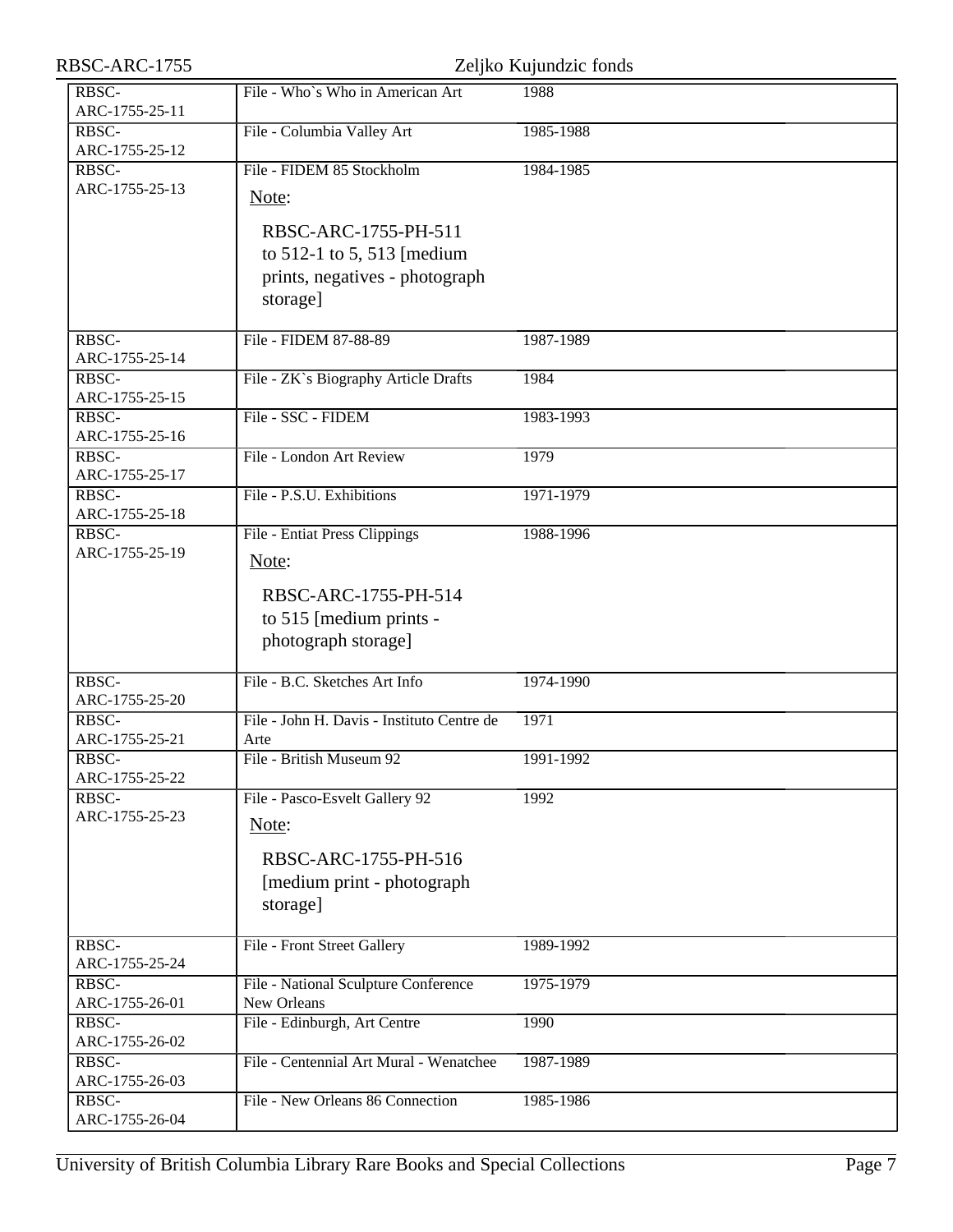| RBSC-ARC-1755           |                                           | Zeljko Kujundzic fonds |
|-------------------------|-------------------------------------------|------------------------|
| RBSC-                   | File - NCW Museum                         | 1987-1991              |
| ARC-1755-26-05          | Note:                                     |                        |
|                         | RBSC-ARC-755-PH-517                       |                        |
|                         | [small print - photograph]                |                        |
|                         | storage]                                  |                        |
|                         |                                           |                        |
| RBSC-                   | File - NWDC Bellevue Museum Show          | 1990                   |
| ARC-1755-26-06          | 1990                                      |                        |
| RBSC-                   | File - T.V. KOMO Channel 4                | 23 Nov. 1985           |
| ARC-1755-26-07          |                                           |                        |
| RBSC-                   | File - ZK's Edinburgh 1955-56, Hungary    | 1966-1994              |
| ARC-1755-26-08<br>RBSC- | 1990<br>File - [83-85 Exhibits and Museum |                        |
| ARC-1755-26-09          | Correspondence]                           | 1983-1985              |
| RBSC-                   | File - [Paolo Soleri]                     | 1963-1970              |
| ARC-1755-26-10          |                                           |                        |
| RBSC-                   | File - [Ceramica Correspondence]          | 1988                   |
| ARC-1755-26-11          |                                           |                        |
| RBSC-                   | File - 1967-68 Exhibitions and            | 1967-1970              |
| ARC-1755-26-12          | Correspondence ZK                         |                        |
| RBSC-                   | File - Washington Potters Asoc. -         | 1983-1984              |
| ARC-1755-26-13          | Mahaffey - Seattle<br>File - Mexico 84    |                        |
| RBSC-<br>ARC-1755-26-14 |                                           | 1984                   |
|                         | Note:                                     |                        |
|                         | RBSC-ARC-1755-PH-518 +                    |                        |
|                         | 530 [small print - photograph             |                        |
|                         | storage]                                  |                        |
|                         |                                           |                        |
| RBSC-                   | File - Exhibit Records                    | 1962-1994              |
| ARC-1755-26-15          | Note:                                     |                        |
|                         |                                           |                        |
|                         | <b>RBSC-ARC-1755-</b>                     |                        |
|                         | PH-531-542 [small print -                 |                        |
|                         | photograph storage]                       |                        |
|                         |                                           |                        |
| RBSC-                   | File - Press Clippings and Xerox ZK       | 1975-1985              |
| ARC-1755-26-16          | Note:                                     |                        |
|                         |                                           |                        |
|                         | RBSC-ARC-1755-PH-543                      |                        |
|                         | to 544 [medium prints -                   |                        |
|                         | photograph storage]                       |                        |
| RBSC-                   | File - Foster White Gallery               | 1984-1985              |
| ARC-1755-26-17          |                                           |                        |
| RBSC-                   | File - I.A.C. 84 German Exhibition        | 1983-1985              |
| ARC-1755-26-18          |                                           |                        |
|                         | Note:                                     |                        |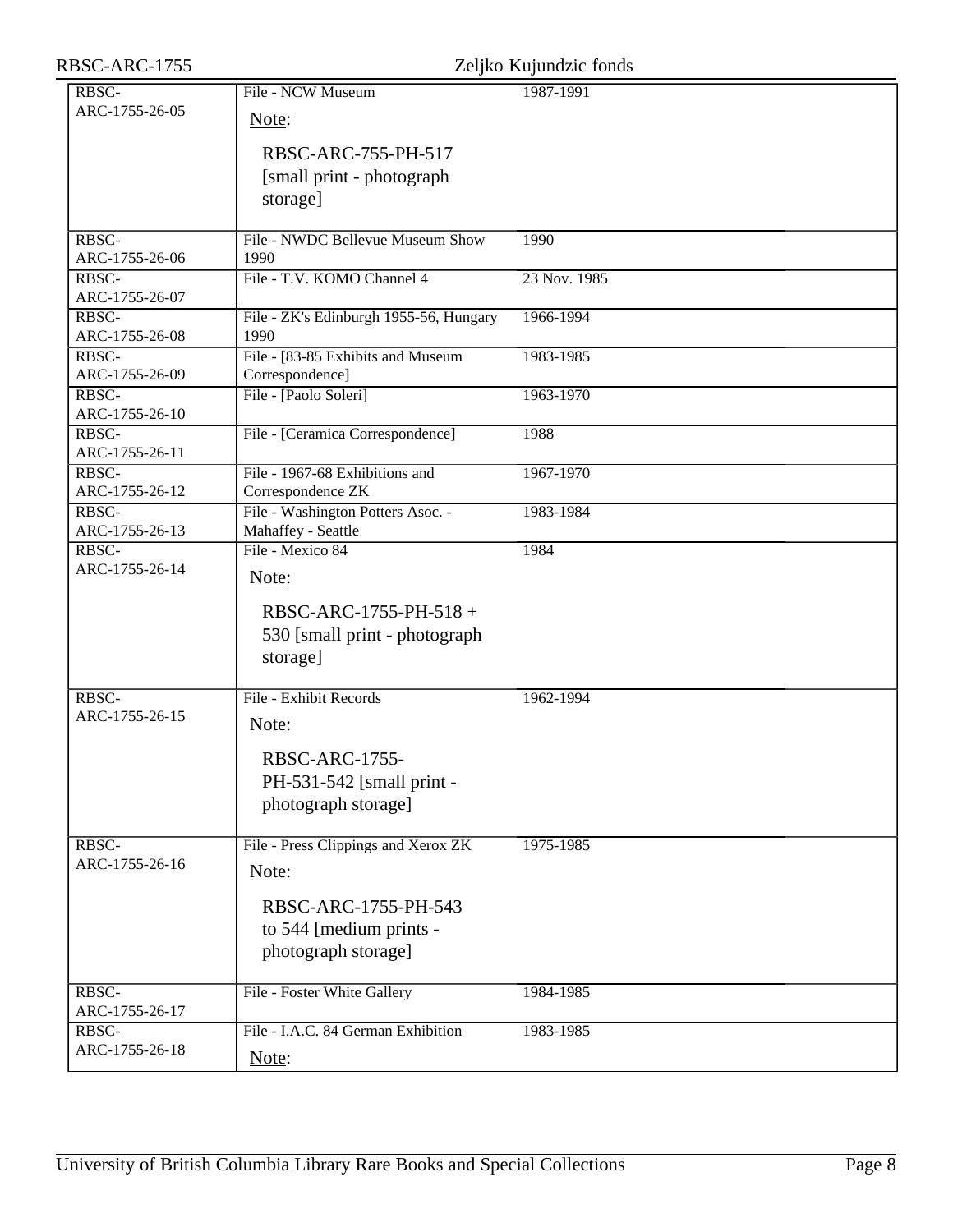|                         | RBSC-ARC-1755-PH-545<br>to 551 [medium prints -<br>photograph storage]                                    |           |
|-------------------------|-----------------------------------------------------------------------------------------------------------|-----------|
| RBSC-<br>ARC-1755-26-19 | File - Japan I.A.C. 1984<br>Note:                                                                         | 1984-1985 |
|                         | RBSC-ARC-1755-PH-552 to<br>562 [small, medium prints,<br>slides - photograph storage]                     |           |
| RBSC-<br>ARC-1755-26-20 | File - Brazil                                                                                             | 1984-1985 |
| RBSC-<br>ARC-1755-26-21 | File - Hungary 1990 - Derek Fraser                                                                        | 1984-1991 |
| RBSC-<br>ARC-1755-26-22 | File - Georgia Gallery                                                                                    | 1964-1967 |
| RBSC-<br>ARC-1755-26-23 | File - Exhibitions 78/79                                                                                  | 1977-1979 |
| RBSC-<br>ARC-1755-27-01 | File - Exhibitions - Miscellaneous [60s]                                                                  | 1964-1967 |
| RBSC-<br>ARC-1755-27-02 | File - ERB - Mildred                                                                                      | 1966-1968 |
| RBSC-<br>ARC-1755-27-03 | File - Contemporary Okanagan Artists<br>Exhibition<br>Note:<br>RBSC-ARC-1755-PH-563                       | 1966      |
|                         | to 574 [small prints -<br>photograph storage]                                                             |           |
| RBSC-<br>ARC-1755-27-04 | File - Exposition Gallery - VanderHorst                                                                   | 1968-1969 |
| RBSC-<br>ARC-1755-27-05 | File - Exhibitions 1980<br>Note:<br>RBSC-ARC-1755-PH-575<br>to 576 [small prints -<br>photograph storage] | 1980      |
| RBSC-<br>ARC-1755-27-06 | File - Japan Creat. Res. 1980 Oct 16-<br>Nov 4                                                            | 1980      |
| RBSC-<br>ARC-1755-27-07 | File - Wenatchee I.A.C. 84                                                                                | 1984      |
| RBSC-<br>ARC-1755-27-08 | File - 1991 Exhibitions - Columbia Basin<br>College                                                       | 1990-1992 |
| RBSC-<br>ARC-1755-27-09 | File - OHME Gardens 84                                                                                    | 1984      |
| RBSC-<br>ARC-1755-27-10 | File - I.A.C France                                                                                       | 1985-1986 |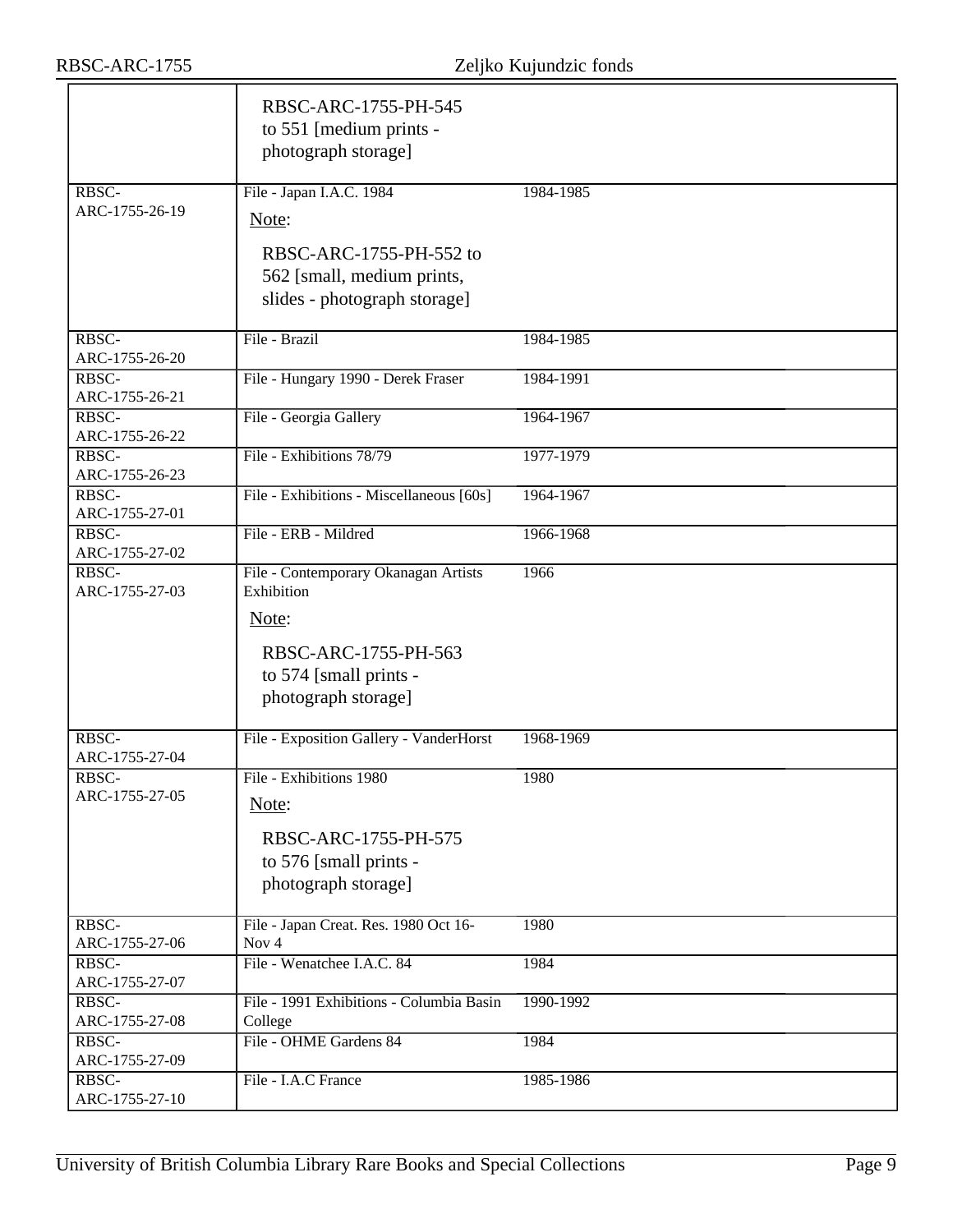| RBSC-ARC-1755           | Zeljko Kujundzic fonds                   |           |  |
|-------------------------|------------------------------------------|-----------|--|
| RBSC-                   | File - Ceramica - Antonio Vivas - Madrid | 1983-1986 |  |
| ARC-1755-27-11          |                                          |           |  |
| RBSC-                   | File - Northwest-East Gallery - Liz &    | 1983-1984 |  |
| ARC-1755-27-12          | <b>Janet Morrow</b>                      |           |  |
| RBSC-                   | File - Yugoslavia                        | [1984?]   |  |
| ARC-1755-27-13          | Note:                                    |           |  |
|                         |                                          |           |  |
|                         | RBSC-ARC-1755-PH-577 to                  |           |  |
|                         | 583 [small, medium prints -              |           |  |
|                         | photograph storage]                      |           |  |
| RBSC-                   | File - Twisp - Confluence Gallery 89     | 1989      |  |
| ARC-1755-27-14          |                                          |           |  |
|                         | Note:                                    |           |  |
|                         | RBSC-ARC-1755-PH-584                     |           |  |
|                         | [small print - photograph                |           |  |
|                         | storage]                                 |           |  |
|                         |                                          |           |  |
| RBSC-                   | File - Norman Aronson - The Inside       | 1986      |  |
| ARC-1755-27-15          | Gallery                                  |           |  |
| RBSC-<br>ARC-1755-28-01 | File - Van Arsdale Associates            | 1977      |  |
| RBSC-                   | File - Hambletons Kelowna 81             | 1979-1981 |  |
| ARC-1755-28-02          |                                          |           |  |
| RBSC-                   | File - Exhibit Lists and Prices          | 1990-2000 |  |
| ARC-1755-28-03          |                                          |           |  |
| RBSC-                   | File - Placita Gallery 1972              | 1971-1972 |  |
| ARC-1755-28-04          | File - Toltecs for Earth and You         |           |  |
| RBSC-<br>ARC-1755-28-05 |                                          | 1973      |  |
| RBSC-                   | File - Blue Sky Gallery                  | 1975-1976 |  |
| ARC-1755-28-06          |                                          |           |  |
| RBSC-                   | File - Onion prints - Sculpture 10/77    | 1976-1977 |  |
| ARC-1755-28-07          |                                          |           |  |
| RBSC-                   | File - Zenith Gallery                    | 1980      |  |
| ARC-1755-28-08<br>RBSC- | File - Gardens of Art 91                 | 1990-1991 |  |
| ARC-1755-28-09          |                                          |           |  |
|                         | Note:                                    |           |  |
|                         | RBSC-ARC-1755-PH-585 to                  |           |  |
|                         | 605 [small, medium prints,               |           |  |
|                         | slides, negatives - photograph           |           |  |
|                         | storage]                                 |           |  |
|                         |                                          |           |  |
| RBSC-                   | File - Holocaust Memorial Clippings      | 1982-2012 |  |
| ARC-1755-28-10          |                                          |           |  |
| RBSC-                   | File - K.S.A Related Clippings           | 1958-1959 |  |
| ARC-1755-28-11<br>RBSC- | File - Knot Gallery, Liz Davidson,       | 1977      |  |
| ARC-1755-28-12          | Verona, and the Store                    |           |  |
| RBSC-                   | File - Xeroxes Non-English               | 1959-1985 |  |
| ARC-1755-28-13          |                                          |           |  |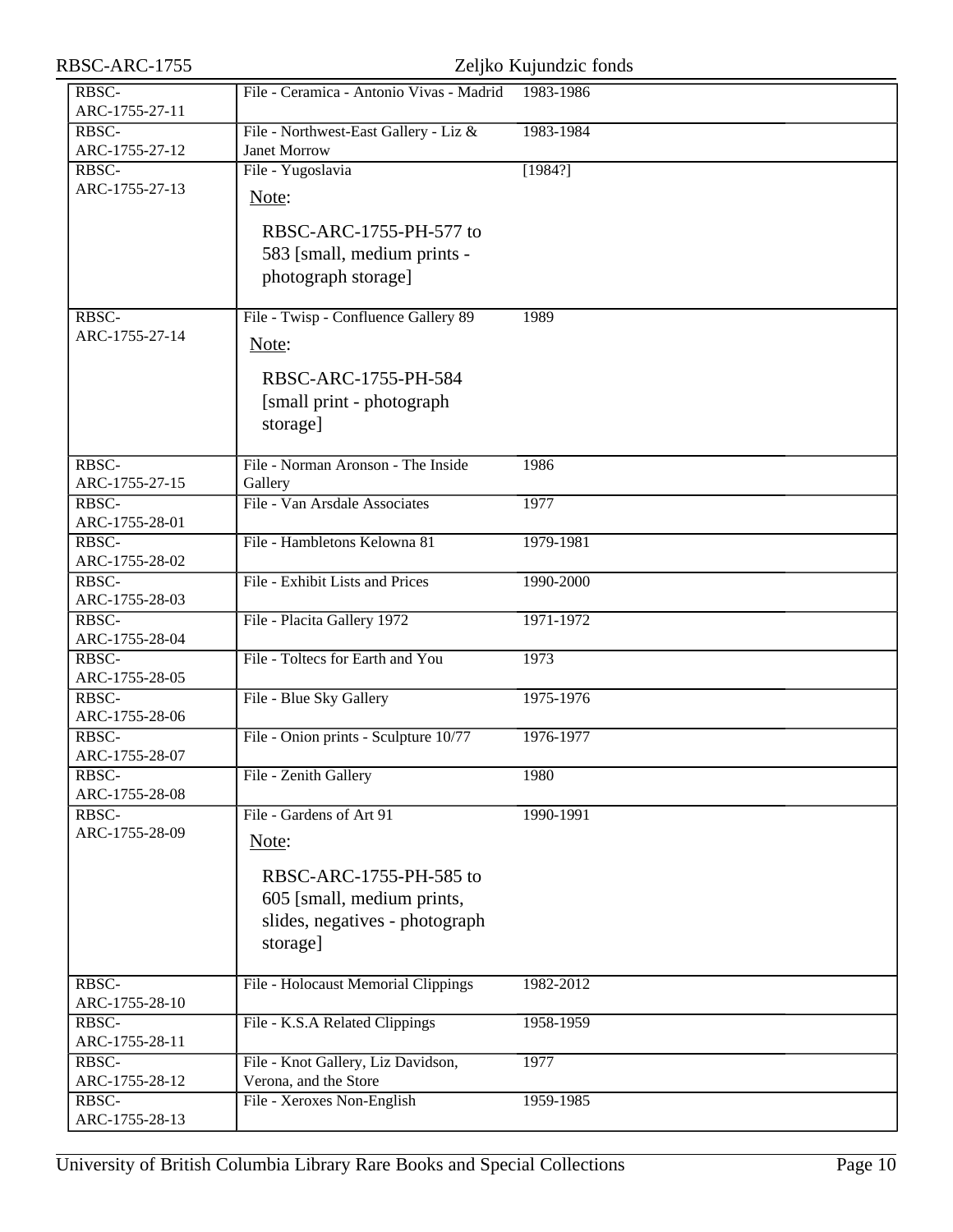| RBSC-ARC-1755           |                                                                                                                            | Zeljko Kujundzic fonds |
|-------------------------|----------------------------------------------------------------------------------------------------------------------------|------------------------|
| RBSC-<br>ARC-1755-28-14 | File - Neska Inlith - Indian and Solar                                                                                     | 1959-1992              |
| RBSC-<br>ARC-1755-28-15 | File - Vancouver Exposition                                                                                                | 1970-1972              |
| RBSC-<br>ARC-1755-28-16 | File - ZK Exhibits and Activities 1976                                                                                     | 1976-1977              |
| RBSC-<br>ARC-1755-28-17 | File - Photocopies - Sorted by Decade<br>Note:<br>RBSC-ARC-1755-PH-603<br>[medium print - photograph]<br>storage]          | $[1950?] - [199-]$     |
| RBSC-<br>ARC-1755-28-18 | File - ZK Posthumous Original Clippings                                                                                    | 2003-2010              |
| RBSC-<br>ARC-1755-28-19 | File - Mexico 78-79                                                                                                        | 1978-1979              |
| RBSC-<br>ARC-1755-29-01 | File - Art Institute Pittsburgh - Press<br>Club<br>Note:<br>RBSC-ARC-1755-PH-607<br>[small print - photograph]<br>storage] | 1971-1985              |
| RBSC-<br>ARC-1755-29-02 | File - A.I.C. Paris 81<br>Note:<br>RBSC-ARC-1755-PH-608<br>[small print - photograph<br>storage]                           | 1981-1982              |
| RBSC-<br>ARC-1755-29-03 | File - B.C. Sculptors Post Show -<br>Malcolm 80                                                                            | 1979-1980              |
| RBSC-<br>ARC-1755-29-04 | File - I.A.C. 84 - Hanibal Salvaro<br>Note:<br>RBSC-ARC-1755-PH-609<br>to 613 [small prints -<br>photograph storage]       | 1981-1983              |
| RBSC-<br>ARC-1755-29-05 | File - Sid White                                                                                                           | 1987-1990              |
| RBSC-<br>ARC-1755-29-06 | File - ZK's Solar / San Juan Island                                                                                        | 1976                   |
| RBSC-<br>ARC-1755-29-07 | File - Superfire Conference 78<br>Note:                                                                                    | 1982-1988              |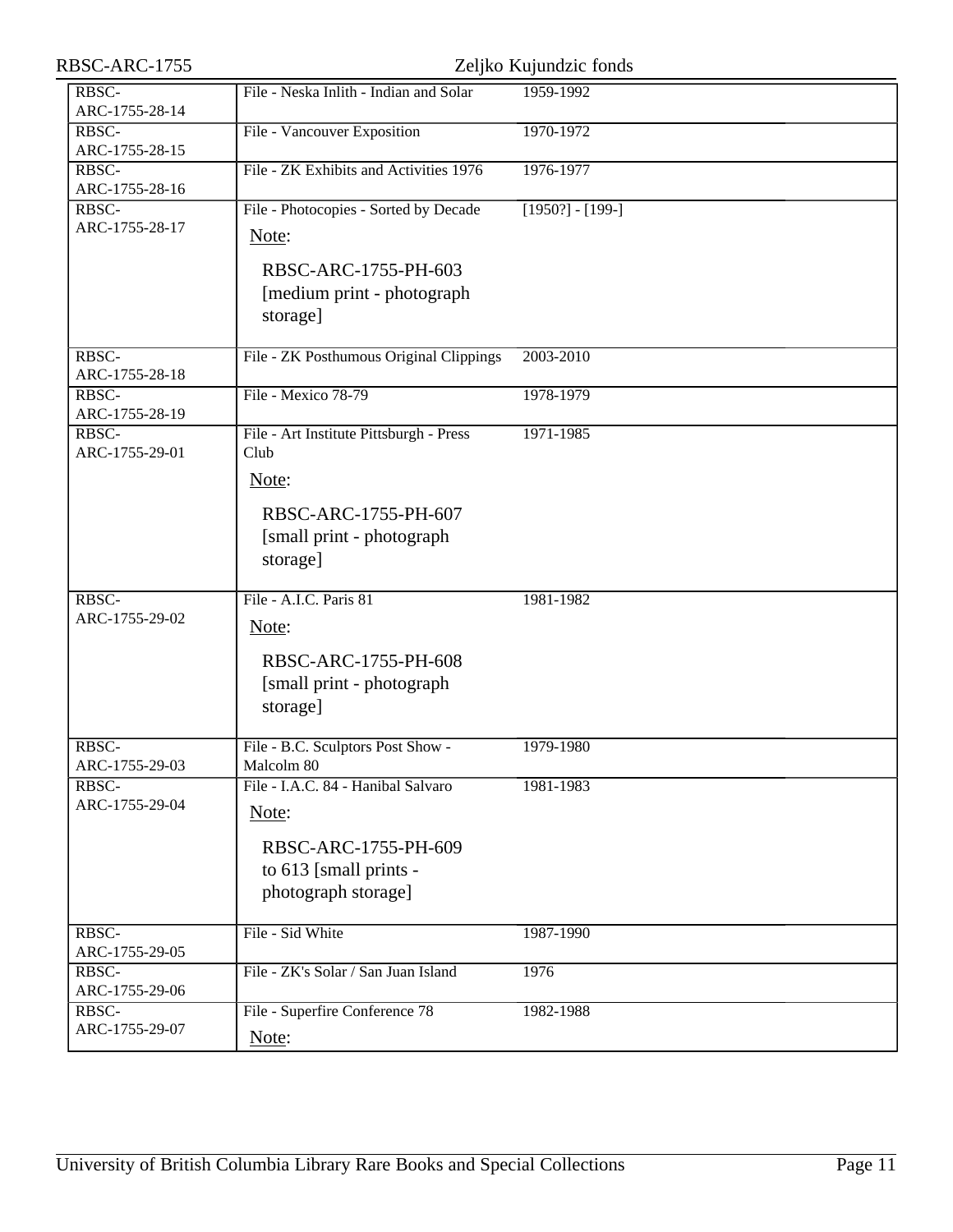|                         | RBSC-ARC-1755-PH-614                  |                |
|-------------------------|---------------------------------------|----------------|
|                         | to 615 [small prints -                |                |
|                         | photograph storage]                   |                |
|                         |                                       |                |
| RBSC-                   | File - Hungary 87 Exhibit             | 1987-1988      |
| ARC-1755-29-08          |                                       |                |
| RBSC-                   | File - Contemporary European Print    | 1988-1989      |
| ARC-1755-29-09          | Makers                                |                |
| RBSC-                   | File - London 92 Medal Int. Exhibit   | 1992           |
| ARC-1755-29-10          |                                       |                |
| RBSC-                   | File - 11th International Sculpture   | 1974-1979      |
| ARC-1755-29-11          | Conference Washington, D.C.           |                |
| RBSC-                   | File - Publicity Solar Kiln 75        | [between 1962] |
| ARC-1755-29-12          | Note:                                 | and 1975]      |
|                         |                                       |                |
|                         | RBSC-ARC-1755-PH-616                  |                |
|                         | to 617 [small prints -                |                |
|                         | photograph storage]                   |                |
|                         |                                       |                |
| RBSC-                   | File - ZK Medal Exhibitions and Press | 1984           |
| ARC-1755-29-13          | Reviews                               |                |
| RBSC-                   | File - SSC Medals 90 - Susan Murar    | 1987-1990      |
| ARC-1755-29-14          |                                       |                |
| RBSC-                   | File - C. Pitcher Gallery Feb 1972    | 1971-1972      |
| ARC-1755-29-15          |                                       |                |
| RBSC-                   | File - [Pottery Northwest and NCW     | 1984-1986      |
| ARC-1755-29-16          | Museum]                               |                |
| RBSC-                   | File - Recent Accomplishments 1977    | 1976-1980      |
| ARC-1755-29-17          |                                       |                |
| RBSC-                   | File - 1968-70 Exhibitions            | 1968-1971      |
| ARC-1755-29-18          |                                       |                |
| RBSC-                   | File - Szeged 1946-7 Exhibition       | 1946-1963      |
| ARC-1755-29-19          | Note:                                 |                |
|                         |                                       |                |
|                         | RBSC-ARC-1755-PH-618 to               |                |
|                         | 624 [small slide, small prints        |                |
|                         | - photograph storage]                 |                |
|                         |                                       |                |
| RBSC-                   | File - Island Mountain Arts           | 1996           |
| ARC-1755-29-20          |                                       |                |
|                         | Note:                                 |                |
|                         | RBSC-ARC-1755-PH-625                  |                |
|                         |                                       |                |
|                         | to 628 [small prints -                |                |
|                         | photograph storage]                   |                |
|                         |                                       |                |
| RBSC-                   | File - ZK Vitae and Exhibit Records   | 1973-1979      |
| ARC-1755-29-21          |                                       |                |
| RBSC-                   | File - A.I.C. Wenatchee 1986          | 1986-1988      |
| ARC-1755-29-22          |                                       |                |
| RBSC-<br>ARC-1755-30-01 | File - Energy Symposium Saliga 76-77  | 1976-1977      |
|                         |                                       |                |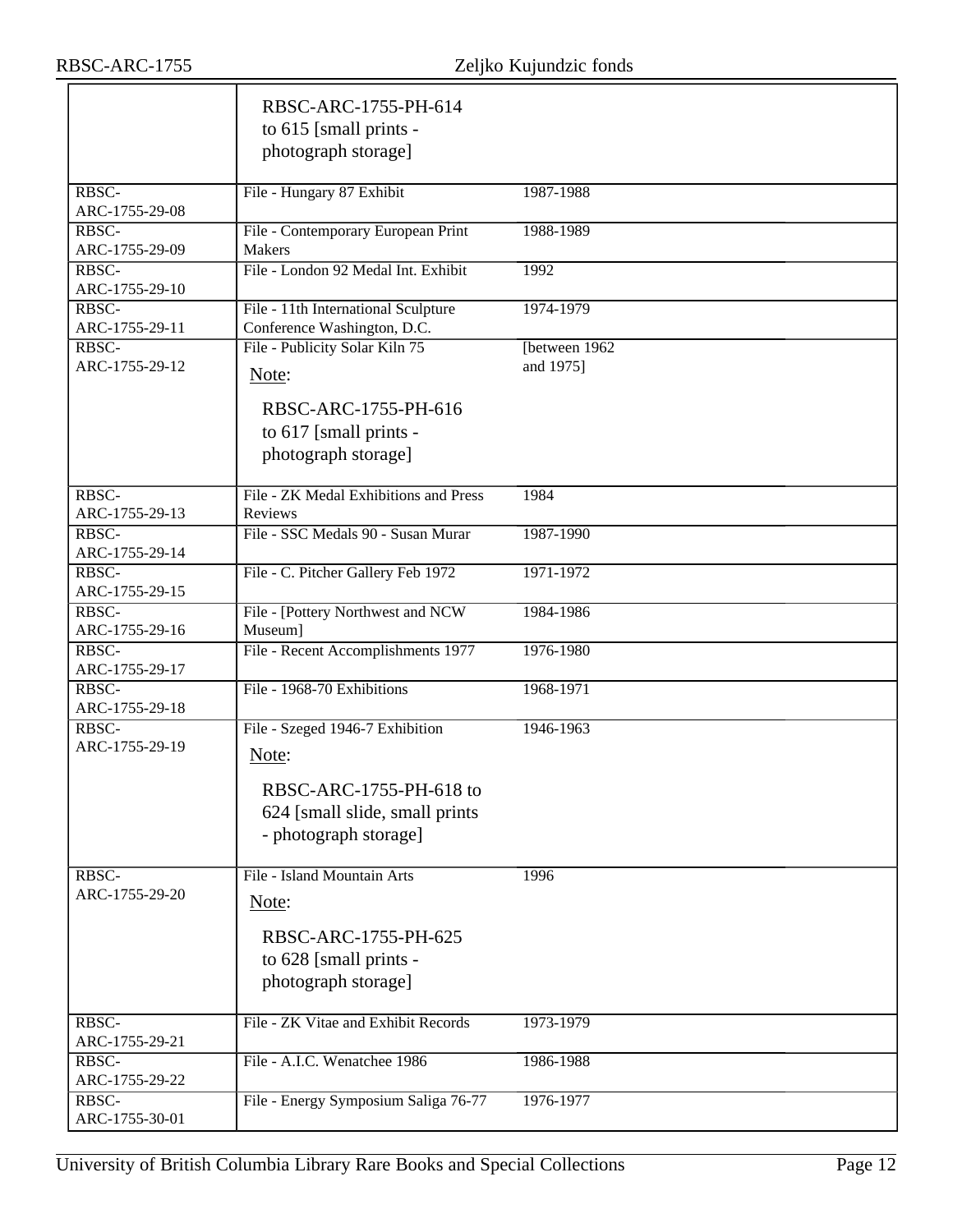| RBSC-ARC-1755                              |                                                                       | Zeljko Kujundzic fonds |
|--------------------------------------------|-----------------------------------------------------------------------|------------------------|
| RBSC-<br>ARC-1755-30-02                    | File - SSC Toronto 1980-1                                             | 1980-1981              |
| RBSC-<br>ARC-1755-30-03                    | File - SSC 50th ann. Sculpture Exhibit<br>Toronto                     | 1978-1979              |
| RBSC-<br>ARC-1755-30-04                    | File - Original Clippings - unsorted dates<br>$(1 \text{ of } 3)$     | $[196-] - 2000$        |
| RBSC-<br>ARC-1755-30-05                    | File - Original Clippings - unsorted dates<br>$(2 \text{ of } 3)$     | $[196-] - 2000$        |
| RBSC-<br>ARC-1755-30-06                    | File - Original Clippings - unsorted dates<br>$(3 \text{ of } 3)$     | $[196-] - 2000$        |
| RBSC-<br>ARC-1755-30-07                    | File - Original Clippings - unsorted dates<br>(4 of 4)                | $[196-] - 2000$        |
| RBSC-<br>ARC-1755-30-08                    | File - Publicity [clippings]                                          | $[195-] - 2000$        |
| RBSC-<br>ARC-1755-30-09                    | File - [Exhibits 1980s]<br>Note:                                      | $[198-]$               |
|                                            | RBSC-ARC-1755-PH-629<br>[small print - photograph]<br>storage]        |                        |
| RBSC-<br>ARC-1755-31-01                    | File - ZK Scotland newsclippings and<br>early days Canada             | 1950-1960              |
| RBSC-<br>ARC-1755-31-02                    | File - Undated photocopies of clippings<br>Note:                      | $[195-] - 2000$        |
|                                            | RBSC-ARC-1755-PH-630 to<br>631 [small print - photograph]<br>storage] |                        |
| RBSC-<br>ARC-1755-31-03                    | File - Mike Ingram Pentic. Herald -<br>Hungary / Galacsy Gallery 90   | 1987-1990              |
| RBSC-<br>ARC-1755-31-04                    | File - 1960s Nelson Kelowna clippings (1<br>of 3)<br>Note:            | 1960-1969              |
|                                            | RBSC-ARC-1755-PH-632<br>[medium print - photograph]<br>storage]       |                        |
| RBSC-<br>ARC-1755-31-05                    | File - 1960s Nelson Kelowna clippings (2<br>of $3)$                   | 1960-1969              |
| RBSC-<br>ARC-1755-31-06                    | File - 1960s Nelson Kelowna clippings (3<br>of $3)$                   | 1960-1969              |
| $R\overline{\text{BSC}}$<br>ARC-1755-31-07 | File - 1970s clippings $(1 \text{ of } 3)$                            | 1970-1979              |
| RBSC-<br>ARC-1755-31-08                    | File - 1970s clippings $(2 \text{ of } 3)$                            | 1970-1979              |
| RBSC-<br>ARC-1755-31-09                    | File - 1970s clippings $(3 \text{ of } 3)$                            | 1970-1979              |
| RBSC-<br>ARC-1755-32-01                    | File - 1980s clippings $(1 \text{ of } 4)$                            | 1980-1989              |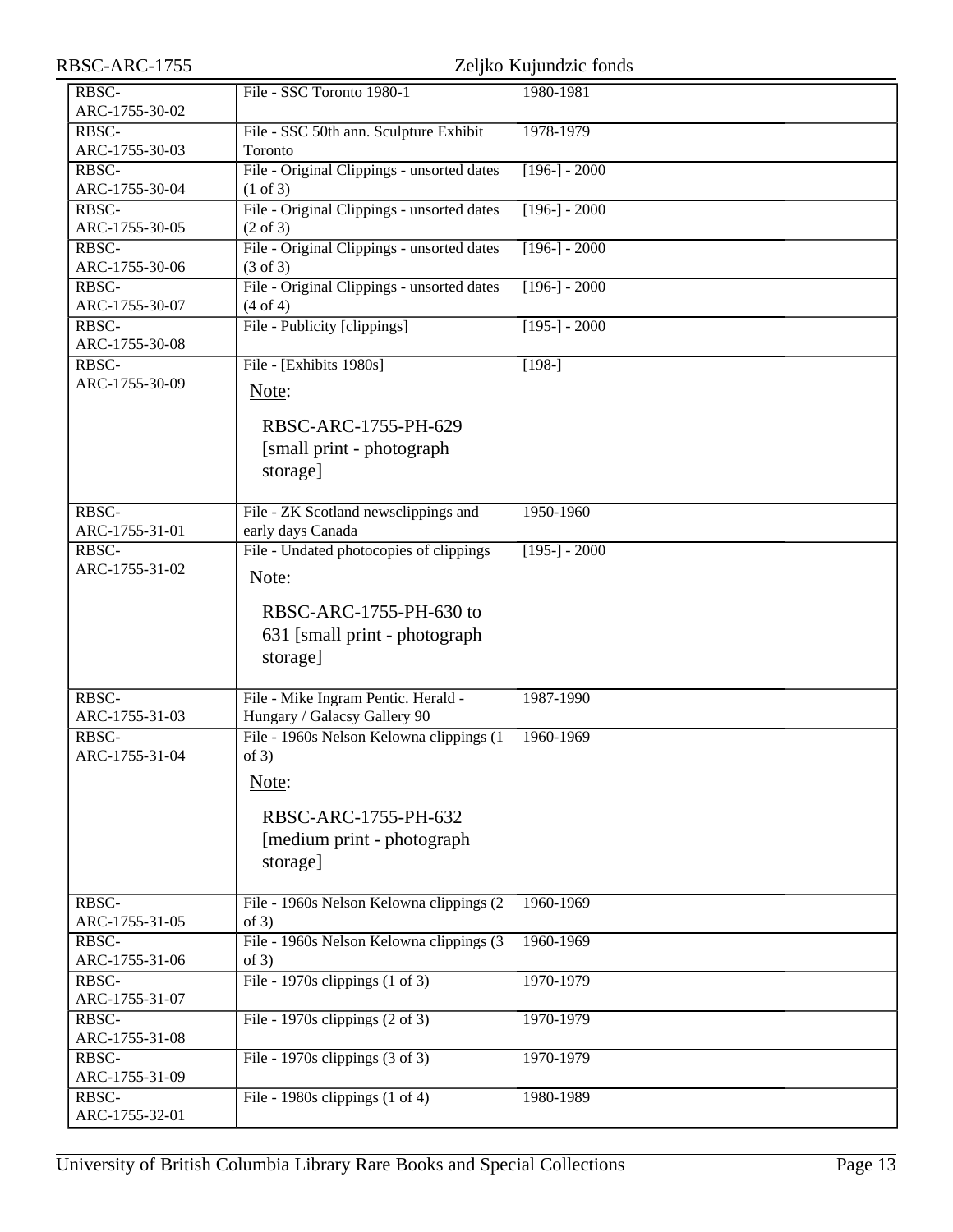| RBSC-ARC-1755           |                                                                            | Zeljko Kujundzic fonds |
|-------------------------|----------------------------------------------------------------------------|------------------------|
| RBSC-<br>ARC-1755-32-02 | File - 1980s clippings $(2 \text{ of } 4)$                                 | 1980-1989              |
| RBSC-<br>ARC-1755-32-03 | File - 1980s clippings $(3 \text{ of } 4)$                                 | 1980-1989              |
| RBSC-<br>ARC-1755-32-04 | File - 1980s clippings $(4 \text{ of } 4)$                                 | 1980-1989              |
| RBSC-<br>ARC-1755-32-05 | File - Contemporary Crafts Gallery<br>Note:                                | 1983-1985              |
|                         | RBSC-ARC-1755-PH-633 to<br>635 [small print - photograph<br>storage]       |                        |
| RBSC-<br>ARC-1755-32-06 | File - Japan Visit '89<br>Note:                                            | 1986-1989              |
|                         | RBSC-ARC-1755-PH-636 to<br>637 [small print - photograph<br>storage]       |                        |
| RBSC-<br>ARC-1755-32-07 | File - Festival '86 Wenatchee, W.A.                                        | 1984-1987              |
| RBSC-<br>ARC-1755-32-08 | File - Kelowna Art Centre & House -<br>Earl Wright Hudsons Bay             | 1966-1967              |
| RBSC-<br>ARC-1755-32-09 | File - Osoyoos Gallery - Pending                                           | 1988-1989              |
| RBSC-<br>ARC-1755-32-10 | File - Workshops<br>Note:                                                  | 1982-1990              |
|                         | RBSC-ARC-1755-PH-638<br>to 640 [medium print -<br>photograph storage]      |                        |
| RBSC-<br>ARC-1755-32-11 | File - 1991 Community Art Gallery -<br>Ellensburg                          | 1991                   |
|                         | Note:<br>RBSC-ARC-1755-PH-641<br>[small print - photograph<br>storage]     |                        |
| RBSC-<br>ARC-1755-32-12 | File - Discoveries Art Gallery - Exhibits                                  | 1978-1979              |
| RBSC-<br>ARC-1755-32-13 | File - Sculpture 9/10                                                      | 1974-1976              |
| RBSC-<br>ARC-1755-32-14 | File - 7E7 Exhibit - Kansas - 8th<br>International Sculpture Conference 74 | 1974-1976              |
| RBSC-<br>ARC-1755-32-15 | File - Pal Kepenyes Exhibit P.S.U<br>Note:                                 | 1979-1980              |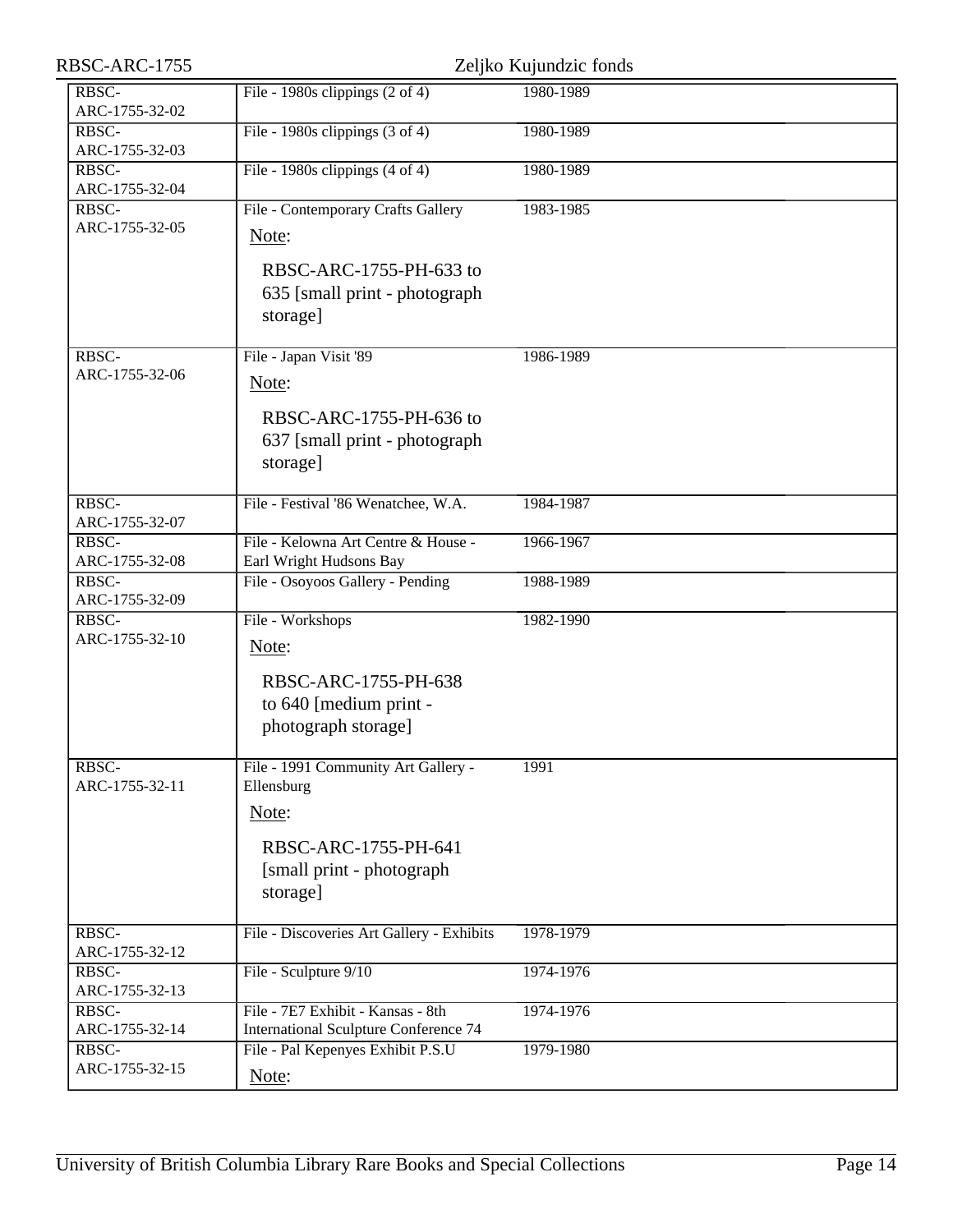|                         | RBSC-ARC-1755-PH-642 to<br>649 [small print - photograph<br>storage]<br>RBSC-ARC-1755-PH-650<br>to 651 [medium print -<br>photograph storage] |           |
|-------------------------|-----------------------------------------------------------------------------------------------------------------------------------------------|-----------|
| RBSC-<br>ARC-1755-33-01 | File - FIDEM '94                                                                                                                              | 1993-1994 |
| RBSC-<br>ARC-1755-33-02 | File - Maya Behn Gallerie                                                                                                                     | 1994-1995 |
| RBSC-<br>ARC-1755-33-03 | File - Japan Exhibit '86                                                                                                                      | 1986      |
| RBSC-<br>ARC-1755-33-04 | File - Moses Lake                                                                                                                             | 1982-1991 |
| RBSC-<br>ARC-1755-33-05 | File - Netherbow Arts Centre - Scotland<br>Note:<br>RBSC-ARC-1755-PH-652<br>to 656 [medium print -<br>photograph storage]                     | 1989-1990 |
| RBSC-<br>ARC-1755-33-06 | File - Audrey Harris - Garden Sculpt.<br>Note:<br>RBSC-ARC-1755-PH-657<br>[medium print - photograph<br>storage]                              | 1985-1990 |
| RBSC-<br>ARC-1755-33-07 | File - Tom Turnbull Bequest - NCW<br>Museum                                                                                                   | 1987      |
| RBSC-<br>ARC-1755-33-08 | File - June 1986 Correspondence Central<br><b>Washington Bank Exhibition</b>                                                                  | 1986      |
| RBSC-<br>ARC-1755-33-09 | File - South America                                                                                                                          | 1970-1972 |
| RBSC-<br>ARC-1755-33-10 | File - RM Gallery Toronto 1973                                                                                                                | 1973-1975 |
| RBSC-<br>ARC-1755-33-11 | File - Glass Growers Gallery                                                                                                                  | 1989      |
| RBSC-<br>ARC-1755-33-12 | File - Gallery '76                                                                                                                            | 1980-1984 |
| RBSC-<br>ARC-1755-33-13 | File - Balazs, Graves, and Evans Exhibit<br>80                                                                                                | 1980-1981 |
| RBSC-<br>ARC-1755-33-14 | File - Bellevue Art Museum                                                                                                                    | 1984-1988 |
| RBSC-<br>ARC-1755-33-15 | File - NWDC '89                                                                                                                               | 1989      |
| RBSC-<br>ARC-1755-33-16 | File - [Masami Kameda - Japan Society<br>for the Arts]                                                                                        | 1989-1990 |
|                         | Note:                                                                                                                                         |           |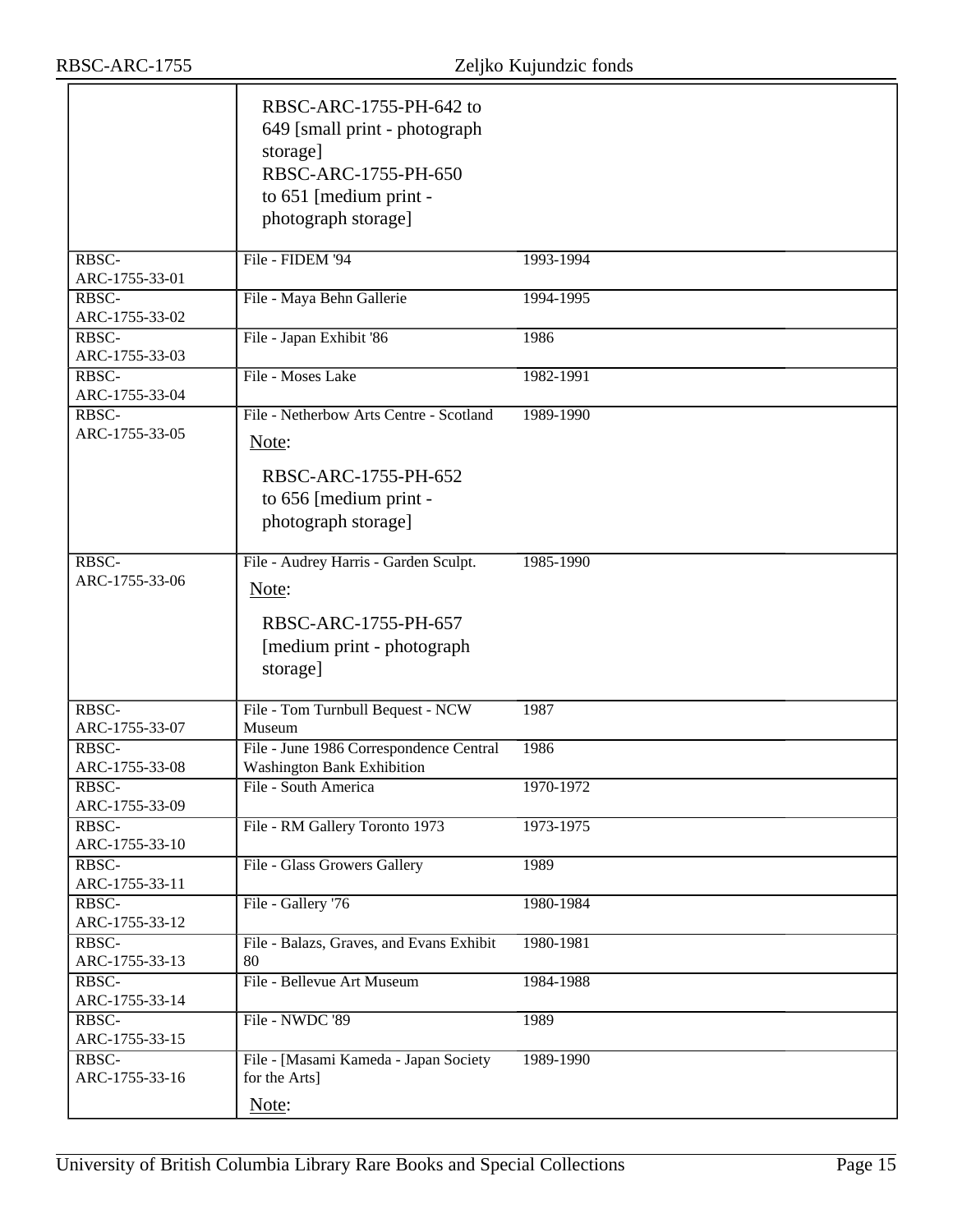|                         | RBSC-ARC-1755-PH-658 to                                          |                  |
|-------------------------|------------------------------------------------------------------|------------------|
|                         | 661 [small print - photograph                                    |                  |
|                         |                                                                  |                  |
|                         | storage]                                                         |                  |
| RBSC-                   | File - Istanbul '92                                              | 1992             |
| ARC-1755-33-17          |                                                                  |                  |
| RBSC-                   | File - Exhibitions Pre-1958                                      | 1955-1958        |
| ARC-1755-33-18          |                                                                  |                  |
| RBSC-                   | File - Boston - Art Juried Show '93                              | 1993             |
| ARC-1755-33-19          |                                                                  |                  |
| RBSC-                   | File - Bellingham Museum Show                                    | 1988-1989        |
| ARC-1755-33-20          | 1988-1989                                                        |                  |
| RBSC-                   | File - Exhibits 1974-75 - Kern - Clay                            | 1972-1976        |
| ARC-1755-33-21          | Place - Duquesne                                                 |                  |
| RBSC-<br>ARC-1755-33-22 | File - California                                                | 1987-1989        |
|                         | Note:                                                            |                  |
|                         | RBSC-ARC-1755-PH-663 to                                          |                  |
|                         |                                                                  |                  |
|                         | 665 [small print - photograph                                    |                  |
|                         | storage]                                                         |                  |
|                         |                                                                  | 1975             |
| RBSC-<br>ARC-1755-33-23 | File - Solar - Kelowna Daily Courier and<br><b>Seattle Times</b> |                  |
| RBSC-                   | File - Washington Street Art in Public                           | 1985-1991        |
| ARC-1755-33-24          | Places 88                                                        |                  |
| RBSC-                   | File - 1990s clippings $(1 \text{ of } 2)$                       | 1990-1999        |
| ARC-1755-34-01          |                                                                  |                  |
| RBSC-                   | File - 1990s clippings $(2 \text{ of } 2)$                       | 1990-1999        |
| ARC-1755-34-02          |                                                                  |                  |
| RBSC-                   | File - Scotland (1 of 2)                                         | 1949-1957        |
| ARC-1755-34-03          |                                                                  |                  |
| RBSC-                   | File - Scotland (2 of 2)                                         | 1949-1957        |
| ARC-1755-34-04          |                                                                  |                  |
| RBSC-<br>ARC-1755-34-05 | File - Ujttukor                                                  | 1987             |
| RBSC-                   | File - [Photocopies of book pages]                               | 1977-2000        |
| ARC-1755-34-06          | featuring ZK]                                                    |                  |
| RBSC-                   | File - NWDC 86-87                                                | 1986-1987        |
| ARC-1755-35-01          |                                                                  |                  |
| RBSC-                   | File - [Misc. Clippings - Oversize]                              | $[1950?] - 2003$ |
| ARC-1755-34-07          |                                                                  |                  |
| RBSC-                   | File - Penn State / Kelowna Clippings                            | 1959-1987        |
| ARC-1755-35-02          |                                                                  |                  |
| RBSC-                   | File - Spokane Connection - McCoy etc.                           | 1972-1987        |
| ARC-1755-35-03          |                                                                  |                  |
| RBSC-<br>ARC-1755-35-04 | File - Press Releases                                            | 1971-1990        |
| RBSC-                   | File - ZK records - Edinburgh, Glasgow,                          | 1957-1984        |
| ARC-1755-35-05          | London, Paris                                                    |                  |
| RBSC-                   | File - Le Potier                                                 | 1984             |
| ARC-1755-35-06          |                                                                  |                  |
| RBSC-                   | File - Pasco Show                                                | 1995             |
| ARC-1755-35-07          |                                                                  |                  |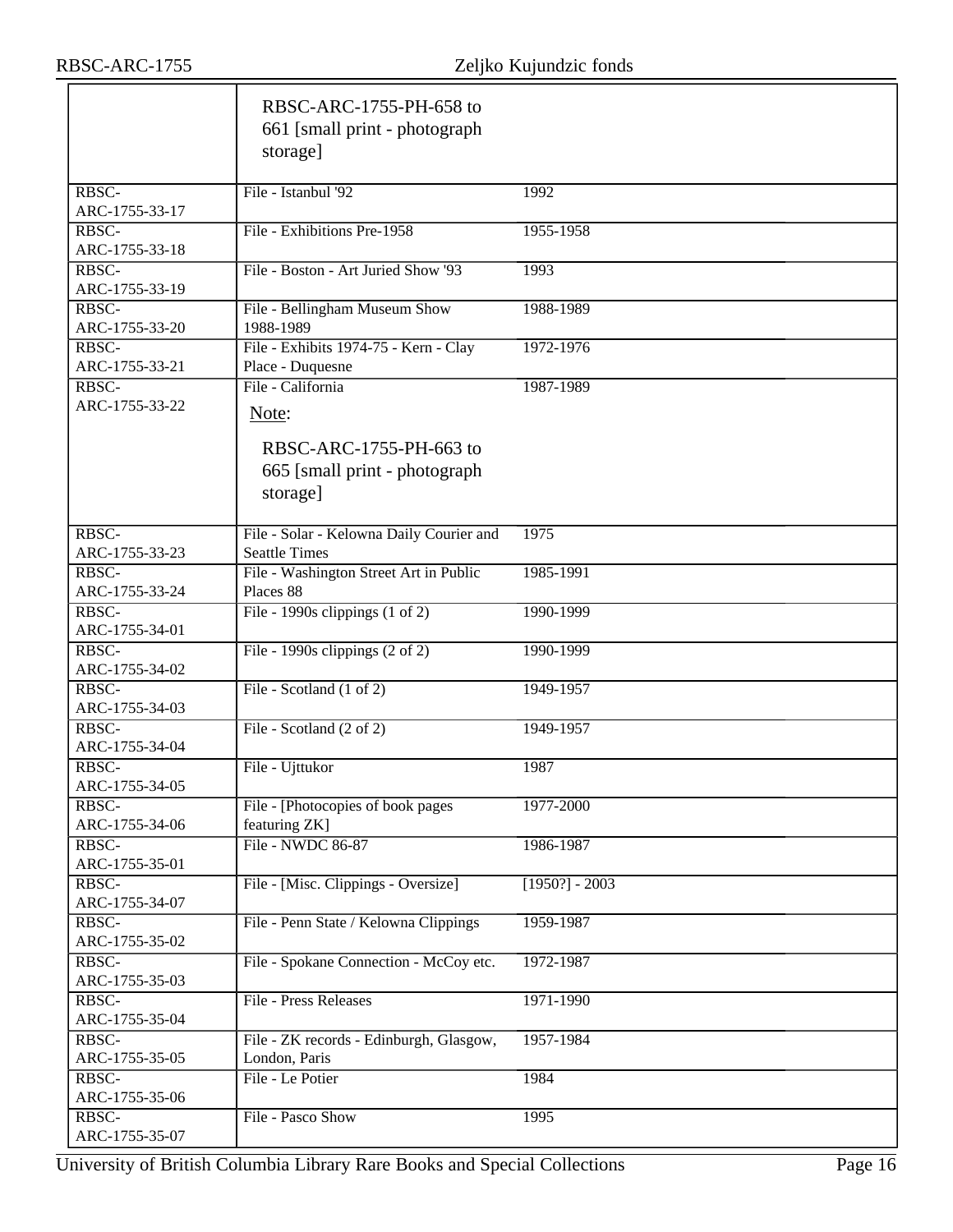|                         | Note:                                                   |               |
|-------------------------|---------------------------------------------------------|---------------|
|                         | RBSC-ARC-1755-PH-666<br>to 692, PH-693 to 716 - two     |               |
|                         | contact sheets [medium print                            |               |
|                         | - photograph storage]                                   |               |
|                         | RBSC-ARC-1755-PH-717                                    |               |
|                         | [small print - photograph]                              |               |
|                         | storage]                                                |               |
| RBSC-                   | File - NAHAN Gallery                                    | 1987-1989     |
| ARC-1755-35-08          |                                                         |               |
| RBSC-                   | File - Mexico '73 Exhibit                               | 1970-1975     |
| ARC-1755-35-09          |                                                         |               |
| RBSC-                   | File - RM Gallery - Rozsa Mezei                         | 1976-1981     |
| ARC-1755-35-10<br>RBSC- | File - BC Kelowna and Canada                            | 1960-1973     |
| ARC-1755-35-11          | [clippings]                                             |               |
| RBSC-                   | File - International Ceramics Exhibition                | 1973          |
| ARC-1755-35-12          | and Conference 1973                                     |               |
| RBSC-                   | File - SSBC Exhibits Vancouver 81                       | 1980-1981     |
| ARC-1755-35-13          |                                                         |               |
| RBSC-                   | File - Periodicals - ZK in (1 of 2)                     | 1972-1985     |
| ARC-1755-35-14          |                                                         |               |
| RBSC-                   | File - Periodicals - ZK in (2 of 2)                     | 1972-1985     |
| ARC-1755-35-15          |                                                         |               |
| RBSC-                   | File - Reviews & Newsclippings - Non-                   | 197[0]-198[0] |
| ARC-1755-35-16          | English languages (1 of 2)                              |               |
| RBSC-                   | File - Reviews & Newsclippings - Non-                   | 1966-198[9]   |
| ARC-1755-35-17          | English languages (2 of 2)                              |               |
| RBSC-                   | File - [Exhibition Pamphlets and                        | 1960-1996     |
| ARC-1755-36-01<br>RBSC- | Brochures] (1 of 5)                                     |               |
| ARC-1755-36-02          | File - [Exhibition Pamphlets and<br>Brochures] (2 of 5) | 1956-1996     |
| RBSC-                   | File - [Exhibition Pamphlets and                        | 1956-1996     |
| ARC-1755-36-03          | Brochures] (3 of 5)                                     |               |
| RBSC-                   | File - [Exhibition Pamphlets and                        | 1956-1996     |
| ARC-1755-36-04          | Brochures] (4 of 5)                                     |               |
| RBSC-                   | File - [Exhibition Pamphlets and                        | 1956-1996     |
| ARC-1755-36-05          | Brochures] (5 of 5)                                     |               |
| RBSC-                   | File - Who is Who 81/82                                 | 1975-1982     |
| ARC-1755-37-01          |                                                         |               |
| RBSC-                   | File - Dorothy Van Arsdale Exhibition                   | 1977-1986     |
| ARC-1755-37-02          | Services                                                |               |
| RBSC-                   | File - Cranbrook Fountain 1959                          | 1959          |
| ARC-1755-37-03          | Note:                                                   |               |
|                         | RBSC-ARC-1755-PH-718                                    |               |
|                         | [small print - photograph]                              |               |
|                         | storage]                                                |               |
|                         |                                                         |               |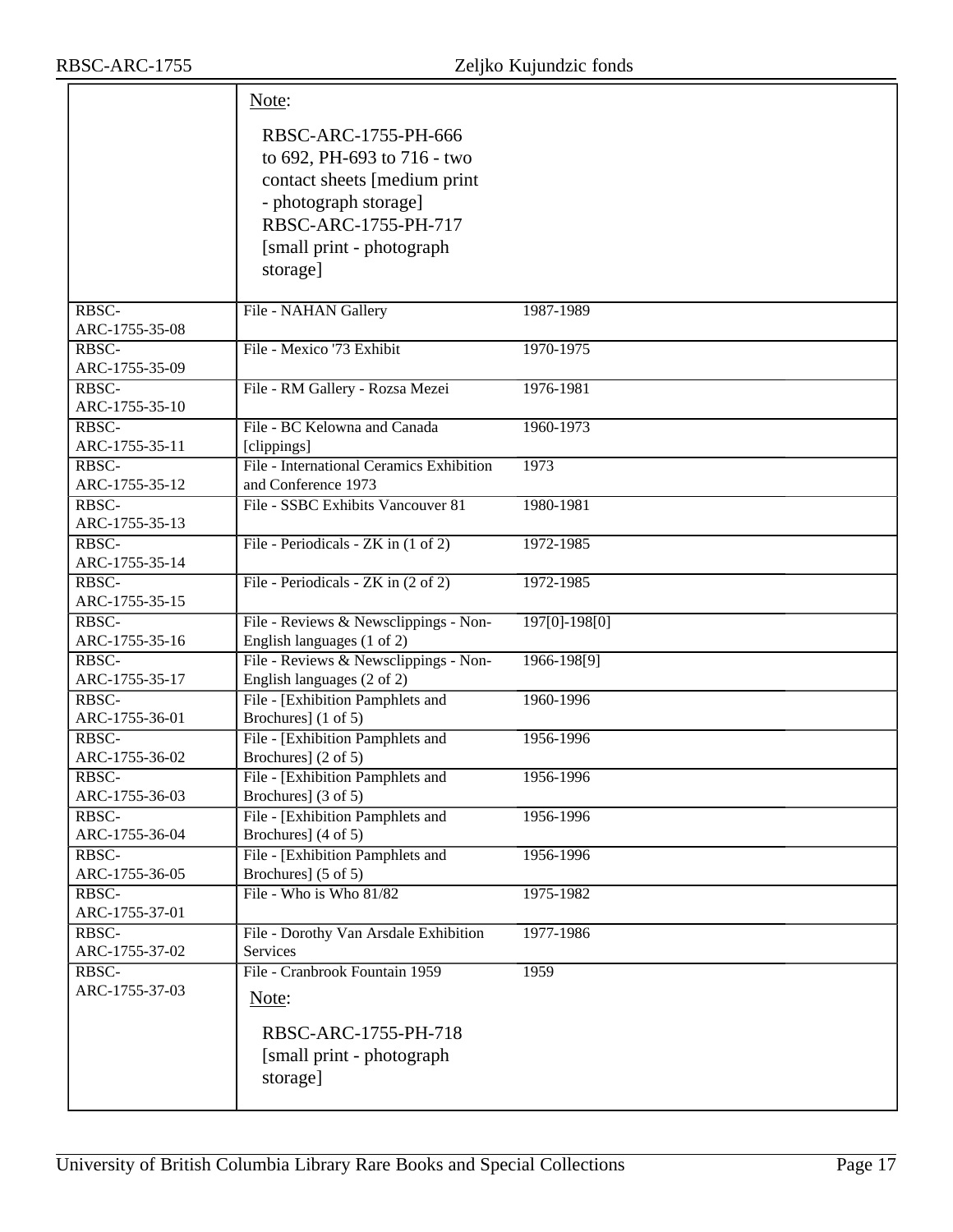| RBSC-ARC-1755  | Zeljko Kujundzic fonds                    |                  |  |
|----------------|-------------------------------------------|------------------|--|
| RBSC-          | File - Recent P.S.U. Exhibits             | 1977-1997        |  |
| ARC-1755-37-04 |                                           |                  |  |
| RBSC-          | File - Lecture - Workshops - Publications | 1988-1989        |  |
| ARC-1755-37-05 | 88/89                                     |                  |  |
| RBSC-          | File - ZK Publicity and Personal          | 1971-1977        |  |
| ARC-1755-37-06 | References                                |                  |  |
|                |                                           |                  |  |
| RBSC-          | File - Joan Nylen Italiano - Ceramic      | 1978-1981        |  |
| ARC-1755-37-07 | Sculpture 80/81                           |                  |  |
|                | Note:                                     |                  |  |
|                |                                           |                  |  |
|                | RBSC-ARC-1755-PH-719                      |                  |  |
|                | [small print - photograph]                |                  |  |
|                | storage]                                  |                  |  |
|                | RBSC-ARC-1755-PH-720                      |                  |  |
|                | to 801 [medium print -                    |                  |  |
|                |                                           |                  |  |
|                | photograph storage]                       |                  |  |
|                |                                           |                  |  |
| RBSC-          | File - Clark, Irwin & Company             | 1974-1975        |  |
| ARC-1755-37-08 |                                           |                  |  |
| RBSC-          | File - Recent Accomplishments             | 1972-1978        |  |
| ARC-1755-37-09 | 1976-1978                                 |                  |  |
| RBSC-          | File - Exhibitions - St. Vincent College  | 1975-1978        |  |
| ARC-1755-37-10 |                                           |                  |  |
| RBSC-          | File - Mellon Bank Pittsburgh Exhibit     | 1970-1972        |  |
| ARC-1755-37-11 | 1971                                      |                  |  |
| RBSC-          | File - Press and Info - References        | 1970-1979        |  |
| ARC-1755-37-12 |                                           |                  |  |
| RBSC-          | File - Pittsburgh Raku Demo - 3 Rivers    | 1982             |  |
| ARC-1755-37-13 | Artists                                   |                  |  |
| RBSC-          | File - Exhibits 1958-1964 (1 of 2)        | 1958-1964        |  |
| ARC-1755-37-14 |                                           |                  |  |
| RBSC-          | File - Exhibits 1958-1964 (2 of 2)        | 1958-1964        |  |
| ARC-1755-37-15 |                                           |                  |  |
| RBSC-          | File - NCECA 86-88                        | 1986-1988        |  |
| ARC-1755-37-16 |                                           |                  |  |
| RBSC-          | File - Edinburgh                          | 1954-1958        |  |
| ARC-1755-37-17 |                                           |                  |  |
| RBSC-          | File - Fayette Bank Exhibits              | 1972-1974        |  |
| ARC-1755-38-01 | Creator: [197-?]                          |                  |  |
|                |                                           |                  |  |
| RBSC-          | File - Woodprint blocks & Japan           | 1967-1990        |  |
| ARC-1755-38-02 |                                           |                  |  |
| RBSC-          | File - Exhibits 63-65                     | 1963-1965        |  |
| ARC-1755-38-03 |                                           |                  |  |
| RBSC-          | File - Chelan Mirror                      | 1989             |  |
| ARC-1755-38-04 | Note:                                     |                  |  |
|                |                                           |                  |  |
|                | RBSC-ARC-1755-PH-802                      |                  |  |
|                | to 804 [medium print -                    |                  |  |
|                |                                           |                  |  |
|                | photograph storage]                       |                  |  |
|                |                                           |                  |  |
| RBSC-          | File - Workshops and Exhibitions (1 of 2) | $[1975?] - 1996$ |  |
| ARC-1755-38-05 |                                           |                  |  |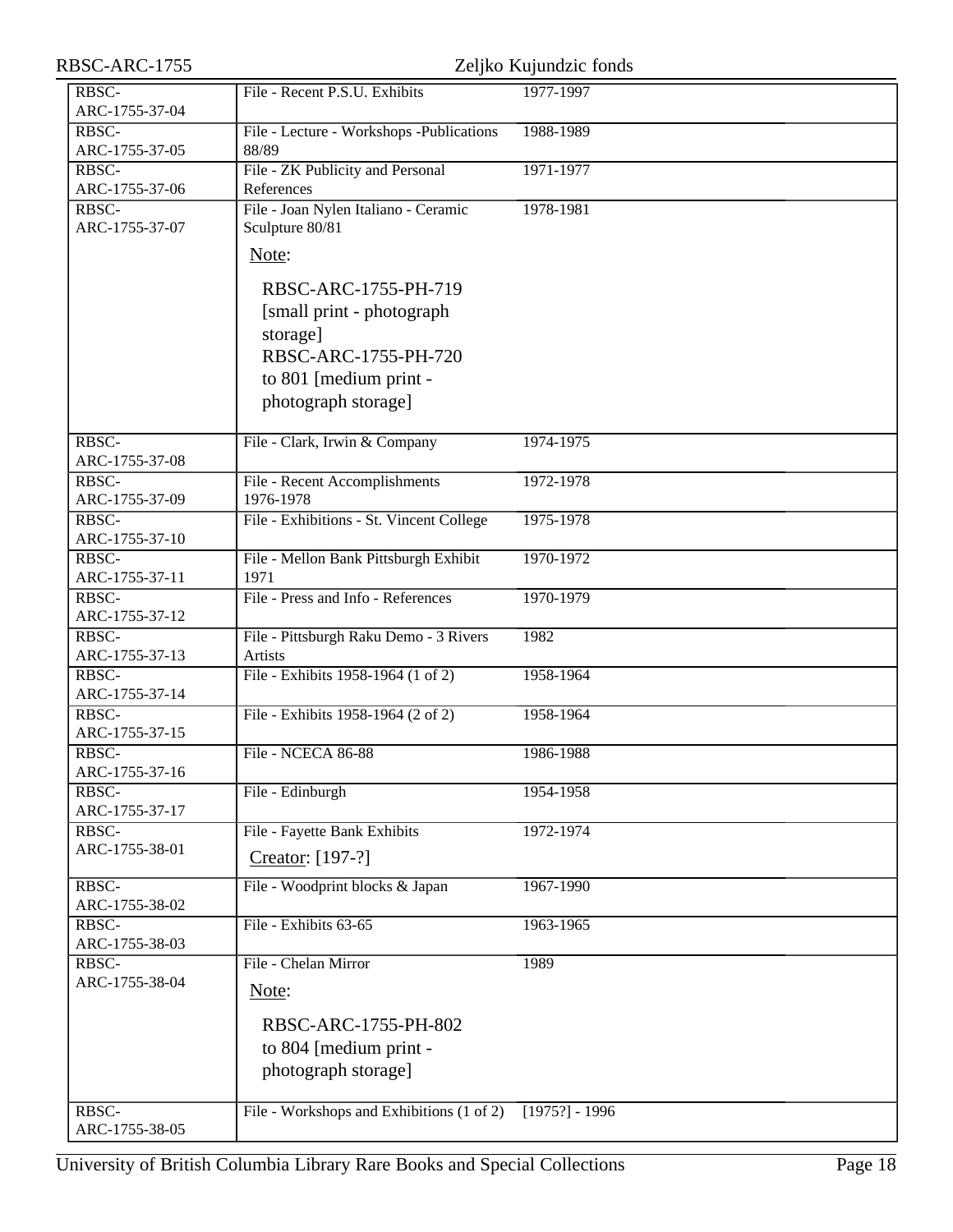| RBSC-ARC-1755           | Zeljko Kujundzic fonds                                                                                  |                        |  |
|-------------------------|---------------------------------------------------------------------------------------------------------|------------------------|--|
| RBSC-<br>ARC-1755-38-06 | File - Workshops and Exhibitions (2 of 2)                                                               | $[1975?] - 1996$       |  |
| RBSC-<br>ARC-1755-38-07 | File - Heidi Thompson<br>Note:<br>RBSC-ARC-1755-PH-805<br>to 812 [medium print -<br>photograph storage] | 1985                   |  |
| RBSC-<br>ARC-1755-38-08 | File - Ingrid Winkler Gallery<br>Summerland                                                             | 1973-1988              |  |
| RBSC-<br>ARC-1755-38-09 | File - O.K. College<br>Note:<br>RBSC-ARC-1755-PH-813 to<br>815 [small print - photograph<br>storage]    | 1982-1998              |  |
| RBSC-<br>ARC-1755-38-10 | File - Exhibitions 81                                                                                   | 1977-1981              |  |
| RBSC-<br>ARC-1755-38-11 | File - [General Exhibit Records] (1 of 5)                                                               | $[1956?] -$<br>[1994?] |  |
| RBSC-<br>ARC-1755-38-12 | File - [General Exhibit Records] (2 of 5)                                                               | $[1956?] -$<br>[1994?] |  |
| RBSC-<br>ARC-1755-38-13 | File - [General Exhibit Records] (3 of 5)                                                               | $[1956?] -$<br>[1994?] |  |
| RBSC-<br>ARC-1755-39-01 | File - [General Exhibit Records] (4 of 5)                                                               | $[1956?] -$<br>[1994?] |  |
| RBSC-<br>ARC-1755-39-02 | File - [General Exhibit Records] (5 of 5)                                                               | $[1956?] -$<br>[1994?] |  |
| RBSC-<br>ARC-1755-39-03 | File - [Misc. Clippings] $(1 \text{ of } 9)$<br>Note:                                                   | $[1950?] - 2003$       |  |
|                         | RBSC-ARC-1755-PH-816<br>[small print - photograph]<br>storage]                                          |                        |  |
| RBSC-<br>ARC-1755-39-04 | File - [Misc. Clippings] $(2 \text{ of } 9)$                                                            | $[1950?] - 2003$       |  |
| RBSC-<br>ARC-1755-39-05 | File - [Misc. Clippings] (3 of 9)                                                                       | $[1950?] - 2003$       |  |
| RBSC-<br>ARC-1755-39-06 | File - [Misc. Clippings] (4 of 9)                                                                       | $[1950?] - 2003$       |  |
| RBSC-<br>ARC-1755-39-07 | File - [Misc. Clippings] (5 of 9)                                                                       | $[1950?] - 2003$       |  |
| RBSC-<br>ARC-1755-40-01 | File - [Misc. Clippings] (6 of 9)                                                                       | $[1950?] - 2003$       |  |
| RBSC-<br>ARC-1755-40-02 | File - [Misc. Clippings] (7 of 9)                                                                       | $[1950?] - 2003$       |  |
| RBSC-<br>ARC-1755-40-03 | File - [Misc. Clippings] (8 of 9)                                                                       | $[1950?] - 2003$       |  |
| RBSC-<br>ARC-1755-40-04 | File - [Misc. Clippings] (9 of 9)                                                                       | $[1950?] - 2003$       |  |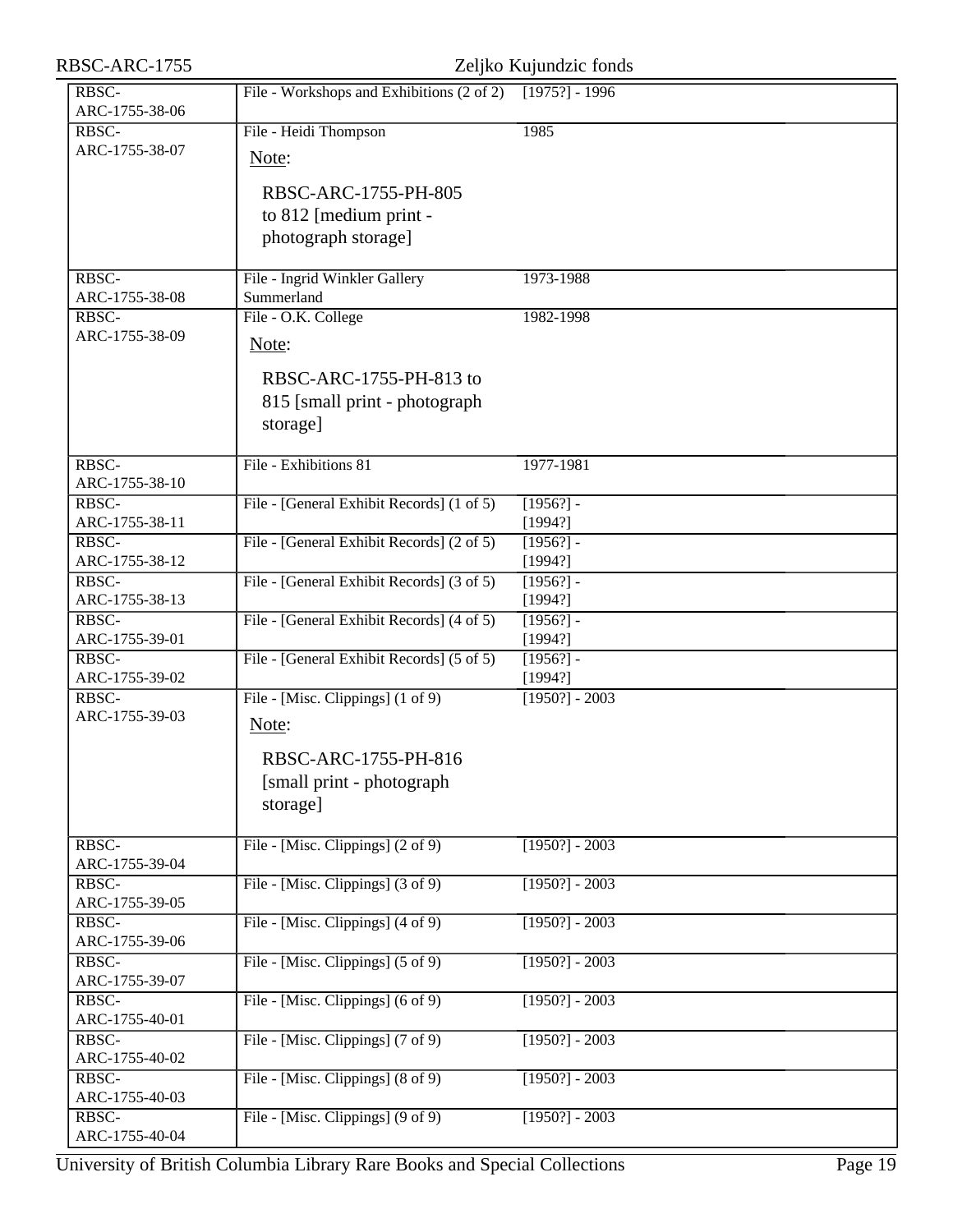| RBSC-ARC-1755                                 |                                           | Zeljko Kujundzic fonds |
|-----------------------------------------------|-------------------------------------------|------------------------|
| $R\overline{B}$ <sub>SC</sub> $-$             | File - [Arts West magazines]              | 1981-1982 1979         |
| ARC-1755-40-05                                |                                           | 1976                   |
| RBSC-                                         | File - [Studio Potter] (1 of 2)           | 1975-1976 1974         |
| ARC-1755-40-06                                |                                           | 1968-1970              |
| RBSC-                                         | File - [Studio Potter] (2 of 2)           | 1986 1981 1978         |
| ARC-1755-40-07                                |                                           |                        |
| RBSC-                                         | File - Rosenthal Art Slides               | 1974                   |
| ARC-1755-41-01                                |                                           |                        |
| RBSC-                                         | File - Craft Horizons                     | 1964 1958              |
| ARC-1755-41-02                                |                                           |                        |
| RBSC-                                         | File - La ceramique moderne               | 1982-2003              |
| ARC-1755-41-03                                |                                           |                        |
| RBSC-                                         | File - [Ceramica magazines]               | 1984-1989              |
| ARC-1755-41-04                                |                                           |                        |
| RBSC-                                         | File - [Potters Guild of B.C. - Ceramics] | 1980-1982              |
| ARC-1755-41-05                                |                                           |                        |
| RBSC-                                         | File - XX F.I.D.E.M. 1985 Stockholm       | 1985                   |
| ARC-1755-41-06                                |                                           |                        |
| RBSC-                                         | File - [Sculptors' Society of British     | 1980-1986              |
| ARC-1755-41-07                                | Columbia - catalogues] (1 of 2)           |                        |
| $R\overline{B}$ <sub>S</sub> $\overline{C}$ - | File - [Sculptors' Society of British     | 1989-1998              |
| ARC-1755-41-08                                | Columbia - catalogues] (2 of 2)           |                        |
| RBSC-                                         | File - [Ceramics Monthly - magazines] (1  | 1981                   |
| ARC-1755-41-09                                | of 4)                                     |                        |
| RBSC-                                         | File - [Ceramics Monthly - magazines] (2) | 1984-1989              |
| ARC-1755-41-10                                | of 4)                                     |                        |
| RBSC-                                         | File - [Ceramics Monthly - magazines] (3) | 1970-1977              |
| ARC-1755-42-01                                | of $4$ )                                  |                        |
| RBSC-                                         | File - [Ceramics Monthly - magazines] (4  | 1978                   |
| ARC-1755-42-02                                | of 4)                                     |                        |
| RBSC-                                         | File - [Misc. catalogues and magazines]   | 1961-1978              |
| ARC-1755-42-03                                | $(1 \text{ of } 2)$                       |                        |
| RBSC-                                         | File - [Misc. catalogues and magazines]   | 1980-1988              |
| ARC-1755-42-04                                | $(2 \text{ of } 2)$                       |                        |

## <span id="page-19-0"></span>**Artwork and projects**

Date: [1946?]-2003 (date of creation)

Scope and content:

This subseries includes records relating to Kujundzic's artwork production: sketchbooks; art pieces; poetry and notes; working artwork drafts; photographs and slides of his exhibits and artwork; and essays and writings on topics such as pollution and artist life. Also included are some autobiographical writings and materials that Kujundzic collected as sources of inspiration.

Physical description: 1.74 m of textual records 1.0 m of photographs and slides 43 plaster moulds 12 woodblocks 5 medal moulds on glass 3 folders of over-sized artwork Note: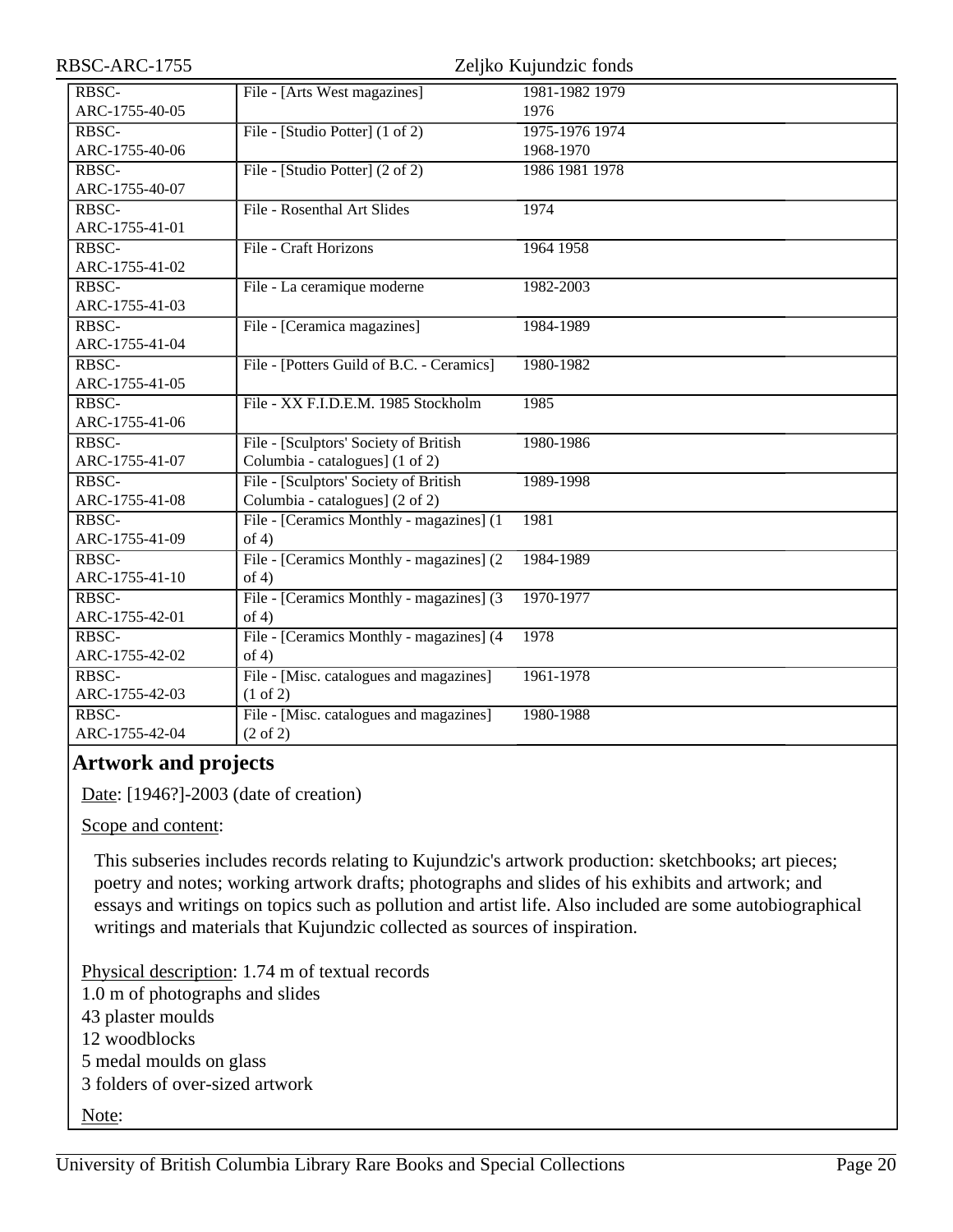| There is some overlap with clippings and work features in subseries exhibition and publicity. |                                                                                                                         |                  |               |           |
|-----------------------------------------------------------------------------------------------|-------------------------------------------------------------------------------------------------------------------------|------------------|---------------|-----------|
|                                                                                               |                                                                                                                         |                  |               |           |
| File / item list                                                                              |                                                                                                                         |                  |               |           |
| Ref code                                                                                      | Title                                                                                                                   | Dates            | Access status | Container |
| RBSC-<br>ARC-1755-43-01                                                                       | File - Pyramid Script                                                                                                   | [1977?]          |               |           |
| RBSC-<br>ARC-1755-43-02                                                                       | File - Jewish Community Center<br>Exhibit / Earth & You Illust. Jan 84                                                  | 1981-1984        |               |           |
| RBSC-<br>ARC-1755-43-03                                                                       | File - Newsletter 80                                                                                                    | 1969-1980        |               |           |
| RBSC-<br>ARC-1755-43-04                                                                       | File - Spain, Madrid, Barcelona 84<br>Lectures at Art Centers                                                           | 1983-1984        |               |           |
| RBSC-<br>ARC-1755-43-05                                                                       | File - U.N.A.M. Mexico Aug 79                                                                                           | 1979-1980        |               |           |
|                                                                                               | Note:<br>RBSC-ARC-1755-PH-817 to<br>818 [small print - photograph<br>storage]                                           |                  |               |           |
| RBSC-<br>ARC-1755-43-06                                                                       | File - OK Center Pyramid - Land transfer<br>to Solar Messenger Church                                                   | 1977-1978        |               |           |
| RBSC-<br>ARC-1755-43-07                                                                       | File - Notes on Life - Poetry                                                                                           | $1966 - [1970?]$ |               |           |
| RBSC-<br>ARC-1755-43-08                                                                       | File - Johnson Atelier casting info                                                                                     | 1977             |               |           |
| RBSC-<br>ARC-1755-43-09                                                                       | File - ZK Poetry - Recent Writing                                                                                       | [n.d.]           |               |           |
| RBSC-<br>ARC-1755-43-10                                                                       | File - Solar Energy Sources                                                                                             | 1975-1976        |               |           |
| RBSC-<br>ARC-1755-43-11                                                                       | File - Solar Program II                                                                                                 | 1975             |               |           |
| RBSC-<br>ARC-1755-43-12                                                                       | File - Crafts Report Solar 81 Articles<br>Note:<br>RBSC-ARC-1755-PH-819 to<br>830 [small print - photograph<br>storage] | 1975-1981        |               |           |
| RBSC-<br>ARC-1755-43-13                                                                       | File - National Solar Center MD                                                                                         | 1977             |               |           |
| RBSC-<br>ARC-1755-43-14                                                                       | File - Solar Kilns - Ceramic Review<br>London                                                                           | 1978             |               |           |
| RBSC-<br>ARC-1755-43-15                                                                       | File - Sulphur - Concrete                                                                                               | 1978-1979        |               |           |
| RBSC-<br>ARC-1755-43-16                                                                       | File - New Kiln - 1975 Spring                                                                                           | 1975             |               |           |
| RBSC-<br>ARC-1755-43-17                                                                       | File - Andrew Fletcher - Netherbow<br>Medals                                                                            | [n.d.]           |               |           |
| RBSC-<br>ARC-1755-43-18                                                                       | File - Original Play Manuscripts                                                                                        | [n.d.]           |               |           |

٦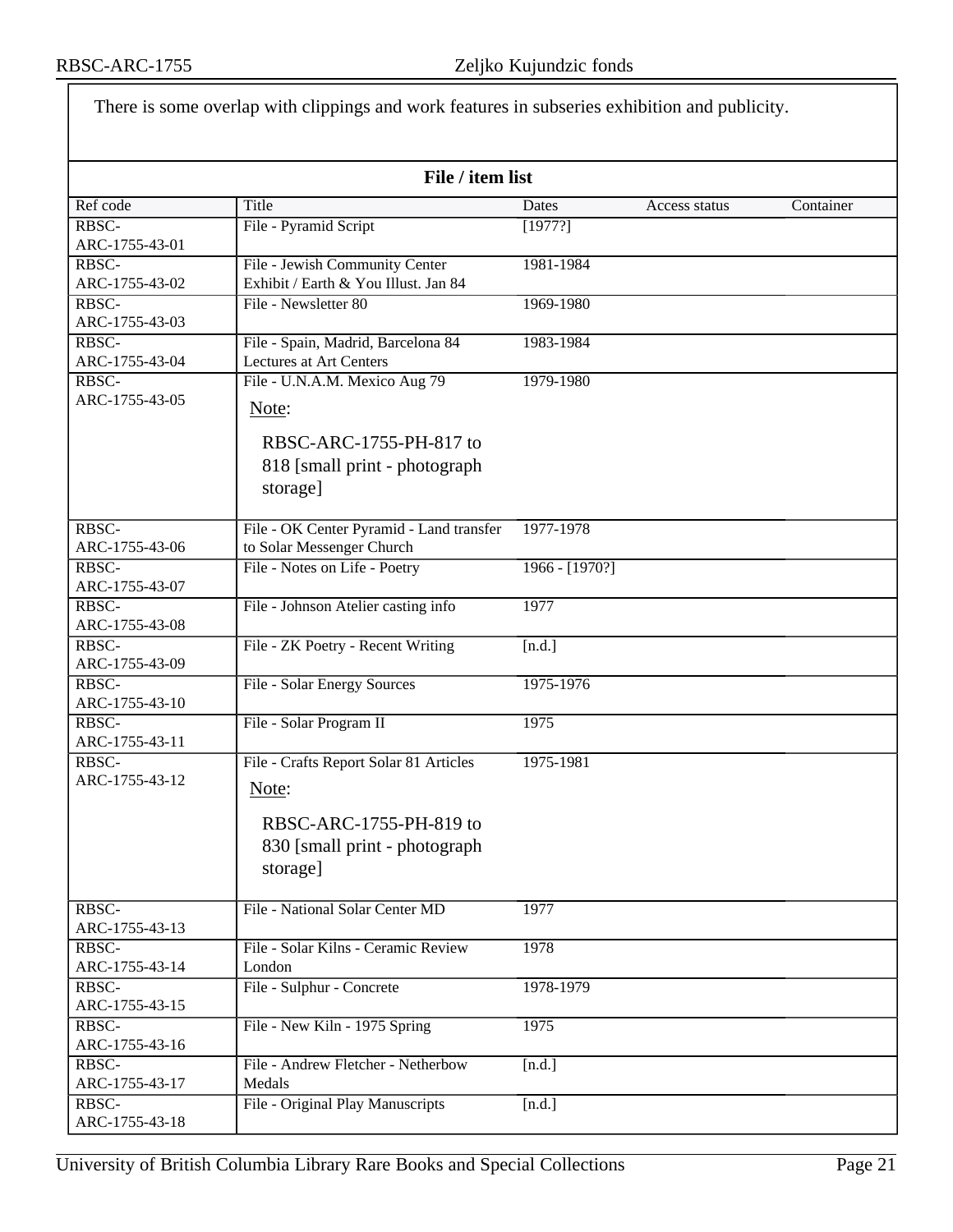| RBSC-ARC-1755           | Zeljko Kujundzic fonds                                               |           |  |
|-------------------------|----------------------------------------------------------------------|-----------|--|
| RBSC-<br>ARC-1755-43-19 | File - Notes on Art                                                  | 1969-1990 |  |
| RBSC-<br>ARC-1755-43-20 | File - Pal Kepenyes info                                             | 1973-1979 |  |
| RBSC-<br>ARC-1755-44-01 | File - Quest Under Sea                                               | [n.d.]    |  |
| RBSC-<br>ARC-1755-44-02 | File - Pit Fire - PSU Design                                         | [n.d.]    |  |
| RBSC-<br>ARC-1755-44-03 | File - Penn State U - Kiln and Fireing<br>Research                   | 1964-1968 |  |
|                         | Note:                                                                |           |  |
|                         | RBSC-ARC-1755-PH-831<br>[medium print - photograph]<br>storage]      |           |  |
| RBSC-<br>ARC-1755-44-04 | File - Medals 90/91 Edinburgh<br>Note:                               | 1990-1991 |  |
|                         | RBSC-ARC-1755-PH-832<br>[medium print - photograph]<br>storage]      |           |  |
| RBSC-<br>ARC-1755-44-05 | File - Careers in Art                                                | [n.d.]    |  |
| RBSC-<br>ARC-1755-44-06 | File - [Sundial and Sulphur Research]                                | [n.d.]    |  |
| RBSC-<br>ARC-1755-44-07 | File - Okanagan Pyramid Building<br>Note:                            | [n.d.]    |  |
|                         | RBSC-ARC-1755-PH-833 to<br>834 [small print - photograph<br>storage] |           |  |
| RBSC-<br>ARC-1755-44-08 | File - France / Solar 81 Original Text                               | 1980-1981 |  |
| RBSC-<br>ARC-1755-44-09 | File - Medals - NCW Museum                                           | 1983-1984 |  |
| RBSC-<br>ARC-1755-44-10 | File - Medal Pricing                                                 | 1982-1985 |  |
| RBSC-<br>ARC-1755-44-11 | File - Medals 83-87 FIDEM                                            | 1983-1985 |  |
| RBSC-<br>ARC-1755-44-12 | File - Orvis Keller CE 79-80 Sculpture                               | 1979-1980 |  |
| RBSC-<br>ARC-1755-44-13 | File - Thunderbird - UBC Stadium<br>Note:                            | [1990?]   |  |
|                         | RBSC-ARC-1755-PH-835 to<br>839 [small print - photograph<br>storage] |           |  |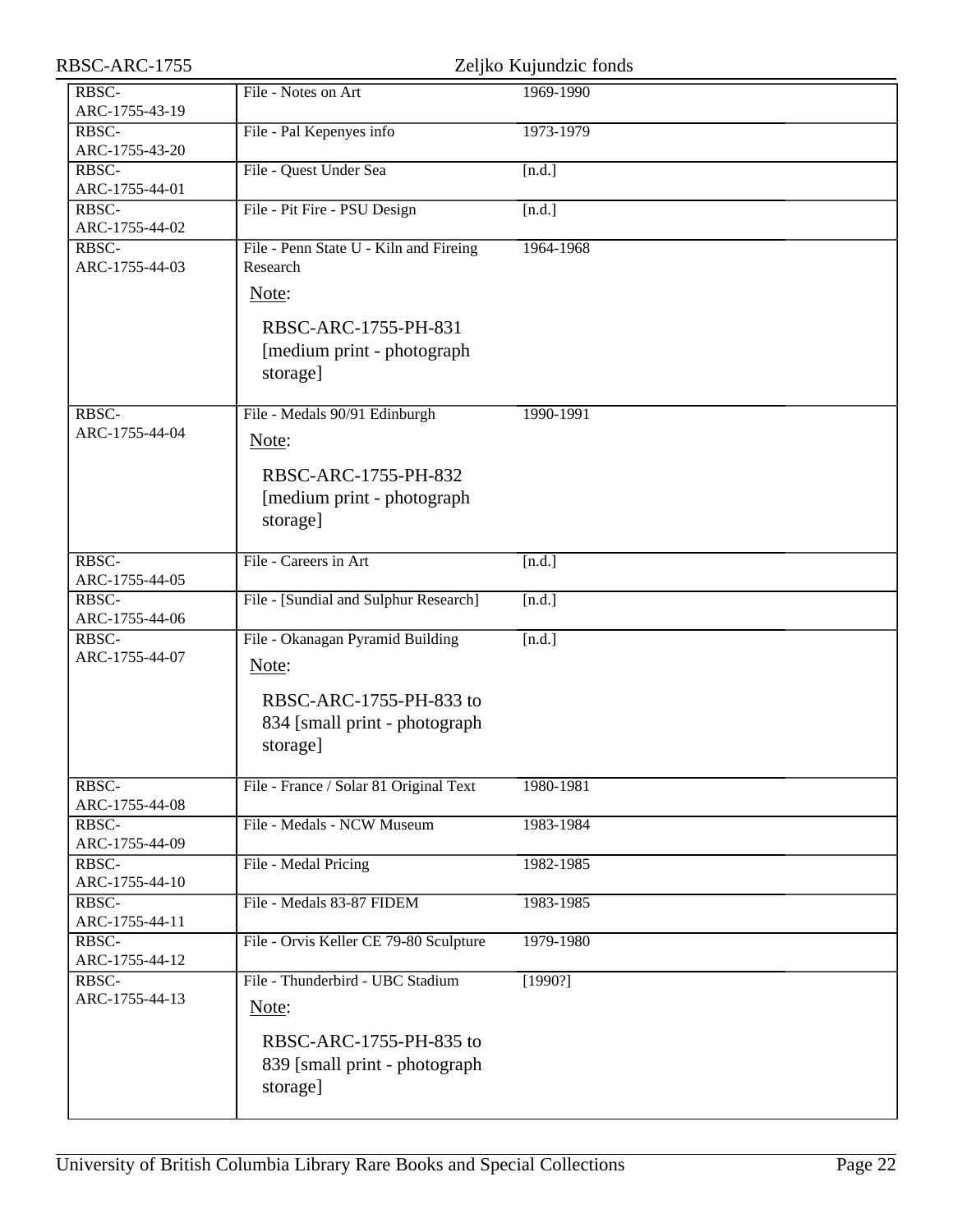| RBSC-ARC-1755           | Zeljko Kujundzic fonds                                                                                           |           |  |
|-------------------------|------------------------------------------------------------------------------------------------------------------|-----------|--|
| RBSC-<br>ARC-1755-44-14 | File - Solar Industry Research 1979-80                                                                           | 1979-1980 |  |
| RBSC-<br>ARC-1755-44-15 | File - Medals - Projects                                                                                         | 1982-1987 |  |
| RBSC-<br>ARC-1755-44-16 | File - 82-84 Research<br>Note:<br>RBSC-ARC-1755-PH-840 to<br>841 [small print - photograph<br>storage]           | 1982-1984 |  |
| RBSC-<br>ARC-1755-44-17 | File - Solar Kiln - Working Papers                                                                               | 198[0]    |  |
| RBSC-<br>ARC-1755-44-18 | File - Richard J. Mahaffey<br>Note:<br>RBSC-ARC-1755-PH-842<br>to 843 [medium print -<br>photograph storage]     | [n.d.]    |  |
| RBSC-<br>ARC-1755-44-19 | File - Articles by ZK                                                                                            | 1958-1988 |  |
| RBSC-<br>ARC-1755-44-20 | File - Art in the Modern World - A<br>Manifesto                                                                  | [n.d.]    |  |
| RBSC-<br>ARC-1755-44-21 | File - The King's Bread                                                                                          | [n.d.]    |  |
| RBSC-<br>ARC-1755-44-22 | File - ZK Writings - Understanding Art                                                                           | [n.d.]    |  |
| RBSC-<br>ARC-1755-44-23 | File - Book of Love - Writings                                                                                   | [1971?]   |  |
| RBSC-<br>ARC-1755-44-24 | File - Poetry - Forum                                                                                            | 1981-1989 |  |
| RBSC-<br>ARC-1755-44-25 | File - Gate of Life - Uniontown<br>Note:<br>RBSC-ARC-1755-PH-844 to<br>852 [small print - photograph<br>storage] | 1982      |  |
| RBSC-<br>ARC-1755-45-01 | File - 1969/70 New Publication -<br>Writings ZK                                                                  | 1969-1970 |  |
| RBSC-<br>ARC-1755-45-02 | File - Torn Canvas                                                                                               | 1961-1964 |  |
| RBSC-<br>ARC-1755-45-03 | File - Cranbrook - Mural for Hospital                                                                            | 1965-1968 |  |
| RBSC-<br>ARC-1755-45-04 | File - Commissions - Estimates                                                                                   | 1965-1968 |  |
| RBSC-<br>ARC-1755-45-05 | File - Ash Research - Mt. St. Helens 80<br>Note:                                                                 | 1980      |  |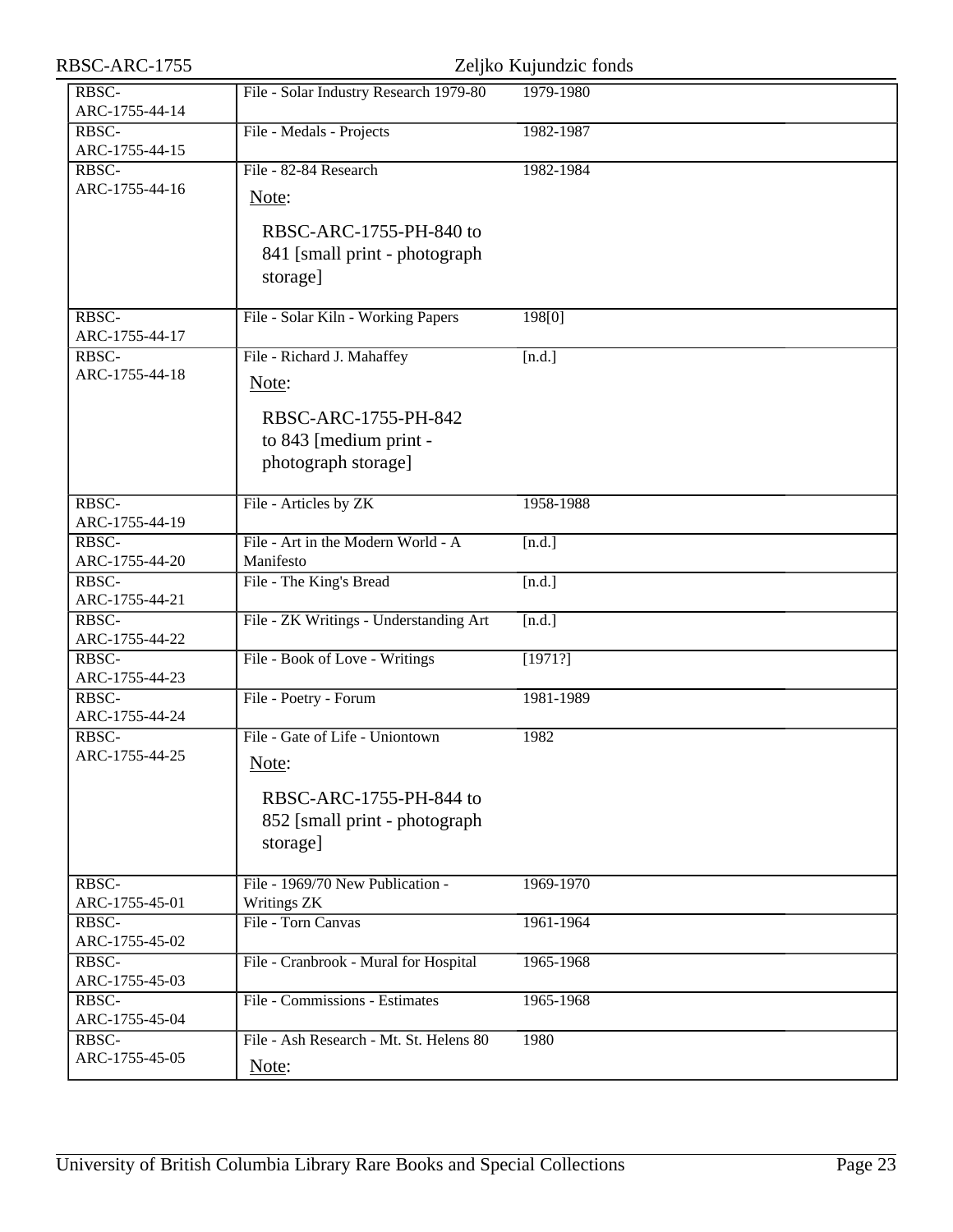|                         | RBSC-ARC-1755-PH-853<br>to 854 [medium print -<br>photograph storage]                                                                                                         |           |
|-------------------------|-------------------------------------------------------------------------------------------------------------------------------------------------------------------------------|-----------|
| RBSC-<br>ARC-1755-45-06 | File - Ceramic Insulation                                                                                                                                                     | 1979-1990 |
| RBSC-<br>ARC-1755-45-07 | File - Prices of Works                                                                                                                                                        | 1979-1994 |
| RBSC-<br>ARC-1755-45-08 | File - Art Business - Misc - Price Lists<br>and Correspondence                                                                                                                | 1982-1992 |
| RBSC-<br>ARC-1755-45-09 | File - Solar Kiln Research and Reports                                                                                                                                        | 1974-1975 |
| RBSC-<br>ARC-1755-45-10 | File - Commissions - Ceramics                                                                                                                                                 | 1950-1955 |
| RBSC-<br>ARC-1755-45-11 | File - BBC - TV Torn Canvas pre 1958                                                                                                                                          | 1955-1958 |
| RBSC-<br>ARC-1755-45-12 | File - Workshops                                                                                                                                                              | 1973-1977 |
| RBSC-<br>ARC-1755-45-13 | File - Metal Crafts<br>Note:                                                                                                                                                  | 1972-1977 |
|                         | RBSC-ARC-1755-PH-855 to<br>866 [small print - photograph<br>storage]                                                                                                          |           |
| RBSC-<br>ARC-1755-45-14 | File - Medals - ZK<br>Note:<br>RBSC-ARC-1755-PH-867 to<br>872 [small print - photograph<br>storage]                                                                           | 1973-1977 |
| RBSC-<br>ARC-1755-45-15 | File - 1971-72 Exhibit Records                                                                                                                                                | 1971-1974 |
| RBSC-<br>ARC-1755-45-16 | File - Royal College of Art & Design<br>Yearbook 1941                                                                                                                         | 1941      |
| RBSC-<br>ARC-1755-45-17 | File - The Iron Cage by Zeljko Kujundzic                                                                                                                                      | [n.d.]    |
| RBSC-<br>ARC-1755-45-18 | File - Indians<br>Note:<br>RBSC-ARC-1755-PH-873,<br>877 to 879 [medium print -<br>photograph storage]<br>RBSC-ARC-1755-PH-874 to<br>876 [small print - photograph<br>storage] | 1967-1970 |
| RBSC-<br>ARC-1755-45-19 | File - Correspondence with Former<br>Students                                                                                                                                 | 1964-1967 |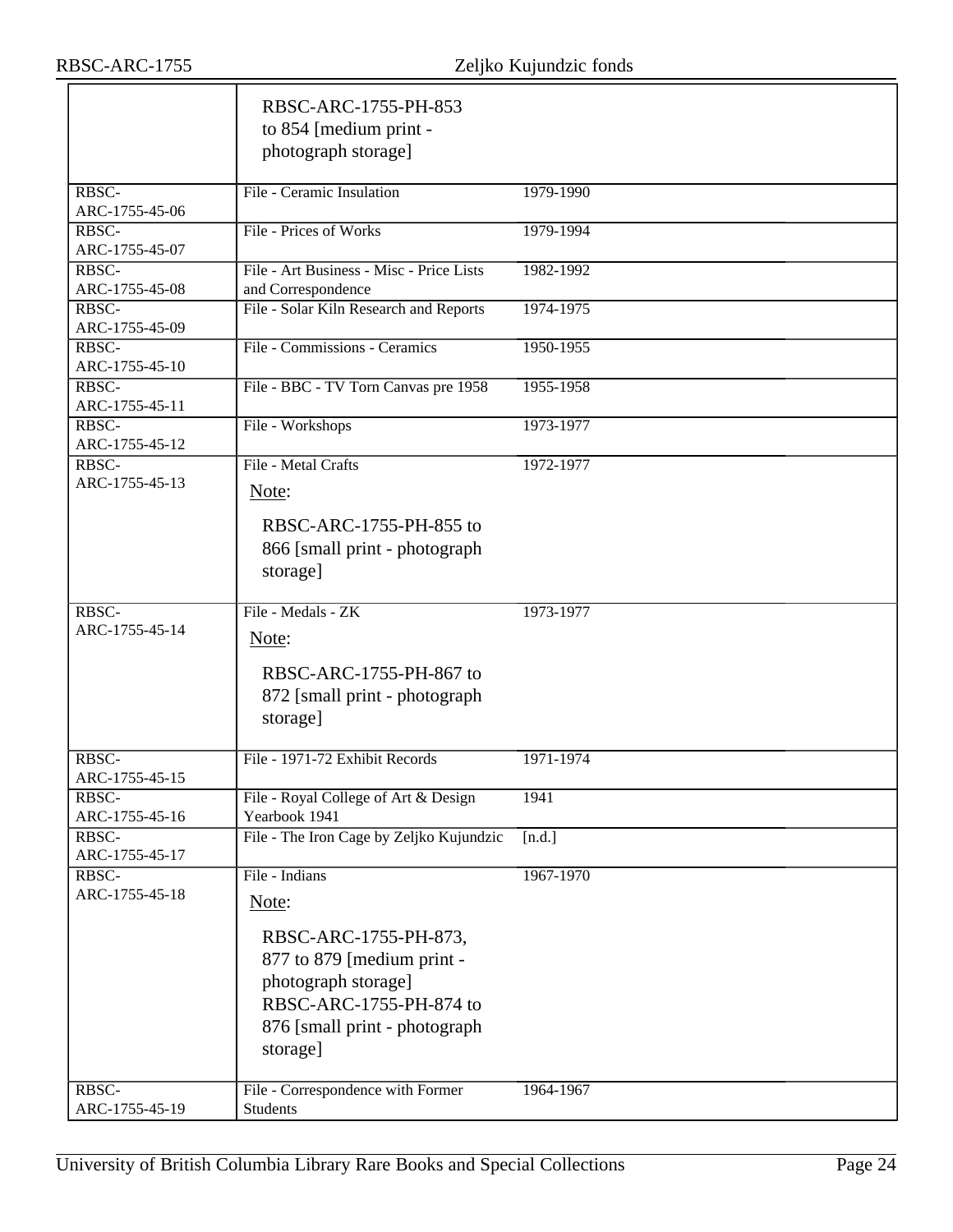| RBSC-ARC-1755  |                                           | Zeljko Kujundzic fonds |
|----------------|-------------------------------------------|------------------------|
| RBSC-          | File - Medals Research -90s               | $[199-]$               |
| ARC-1755-46-01 |                                           |                        |
| RBSC-          | File - OK Center                          | 1978-1985              |
| ARC-1755-46-02 |                                           |                        |
| RBSC-          | File - Crafts                             | 1975-1978              |
| ARC-1755-46-03 |                                           |                        |
| RBSC-          | File - Patent - Solar                     | 1977                   |
| ARC-1755-46-04 |                                           |                        |
| RBSC-          | File - Solar                              | 1975-1980              |
| ARC-1755-46-05 |                                           |                        |
| RBSC-          | File - Solar and Lectures - Fayette       | 1975-1977              |
| ARC-1755-46-06 | Campus                                    |                        |
| RBSC-          | File - Lardic Solar - Consultant          | 1975-1977              |
| ARC-1755-46-07 |                                           |                        |
| RBSC-          | File - Solar - Correspondence             | 1976-1977              |
| ARC-1755-46-08 |                                           |                        |
| RBSC-          | File - Recent Writings                    | $1968-?$               |
| ARC-1755-46-09 |                                           |                        |
| RBSC-          | File - John Ogilvie Sacred Heart          | 1950                   |
| ARC-1755-46-10 | Ukrainian Ch. - Edinburgh 1950            |                        |
|                | Note:                                     |                        |
|                |                                           |                        |
|                | RBSC-ARC-1755-PH-880 to                   |                        |
|                | 883 [small print - photograph             |                        |
|                | storage]                                  |                        |
|                | RBSC-ARC-1755-PH-884                      |                        |
|                |                                           |                        |
|                | [medium print - photograph]               |                        |
|                | storage]                                  |                        |
|                |                                           |                        |
| RBSC-          | File - Roger Gallet Outdoor Sculpture 83  | 1983-1996              |
| ARC-1755-46-11 | Note:                                     |                        |
|                |                                           |                        |
|                | RBSC-ARC-1755-PH-885                      |                        |
|                | to 887 [medium print -                    |                        |
|                | photograph storage]                       |                        |
|                |                                           |                        |
| RBSC-          | File - African Art - Correspondence       | 1989                   |
| ARC-1755-46-12 |                                           |                        |
| RBSC-          | File - Musselborough - School Project     | [n.d.]                 |
| ARC-1755-46-13 |                                           |                        |
| RBSC-          | File - Medals - Peebles                   | [n.d.]                 |
| ARC-1755-46-14 |                                           |                        |
| RBSC-          | File - Indians - B.C. $(1 \text{ of } 2)$ | 1971-1979              |
| ARC-1755-46-15 | Note:                                     |                        |
|                |                                           |                        |
|                | RBSC-ARC-1755-PH-888 to                   |                        |
|                | 889 [small print - photograph             |                        |
|                | storage]                                  |                        |
|                |                                           |                        |
| RBSC-          | File - Indians - B.C. $(2 \text{ of } 2)$ | 1971-1979              |
| ARC-1755-46-16 |                                           |                        |
|                | Note:                                     |                        |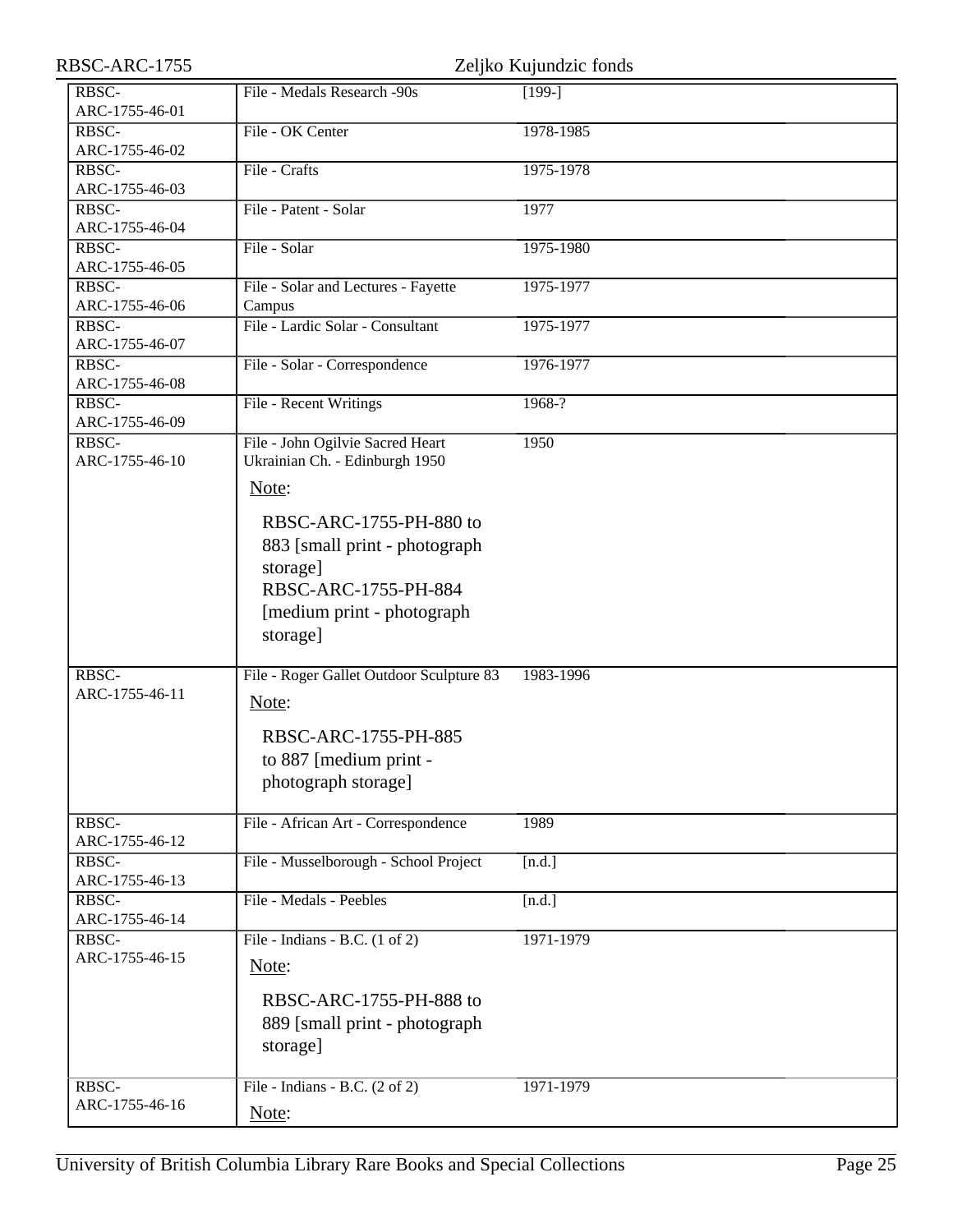|                         | RBSC-ARC-1755-PH-890 to<br>898 [small print - photograph<br>storage]<br>RBSC-ARC-1755-PH-899<br>to 900 [medium print -<br>photograph storage]                                        |                 |
|-------------------------|--------------------------------------------------------------------------------------------------------------------------------------------------------------------------------------|-----------------|
| RBSC-<br>ARC-1755-47-01 | File - Pyramid $(1 \text{ of } 2)$                                                                                                                                                   | 1976-1981       |
| RBSC-<br>ARC-1755-47-02 | File - Pyramid (2 of 2)                                                                                                                                                              | 1976-1981       |
| RBSC-<br>ARC-1755-47-03 | File - Ceramics Monthly and Recent<br>Writings                                                                                                                                       | 1970-1975       |
| RBSC-<br>ARC-1755-47-04 | File - Ameri-Indian 82 - La Ceramique<br>Note:                                                                                                                                       | 1977-1982       |
|                         | RBSC-ARC-1755-PH-901 to<br>909 [small print - photograph<br>storage]                                                                                                                 |                 |
| RBSC-<br>ARC-1755-47-05 | File - Cabins - Build                                                                                                                                                                | 1968-?          |
| RBSC-<br>ARC-1755-47-06 | File - Spain Solar Kiln 1986 - Catalan<br>Gov't Grant                                                                                                                                | 1986            |
| RBSC-<br>ARC-1755-47-07 | File - ZK's Tapestries<br>Note:<br>RBSC-ARC-1755-PH-910<br>to 912, 915 small print -<br>photograph storage]<br>RBSC-ARC-1755-PH-913<br>to 914 [medium print -<br>photograph storage] | $[198-] - 1997$ |
| RBSC-<br>ARC-1755-47-08 | File - Douglas Croat. Medals - James V                                                                                                                                               | 1990-1994       |
| RBSC-<br>ARC-1755-47-09 | File - Church Poems & Writings                                                                                                                                                       | [n.d.]          |
| RBSC-<br>ARC-1755-47-10 | File - Oban Woodblock Prints Info.<br>Note:<br>RBSC-ARC-1755-PH-916<br>[small print - photograph]<br>storage]                                                                        | 1972-1985       |
| RBSC-<br>ARC-1755-47-11 | File - Artifact Information<br>Note:                                                                                                                                                 | 1979            |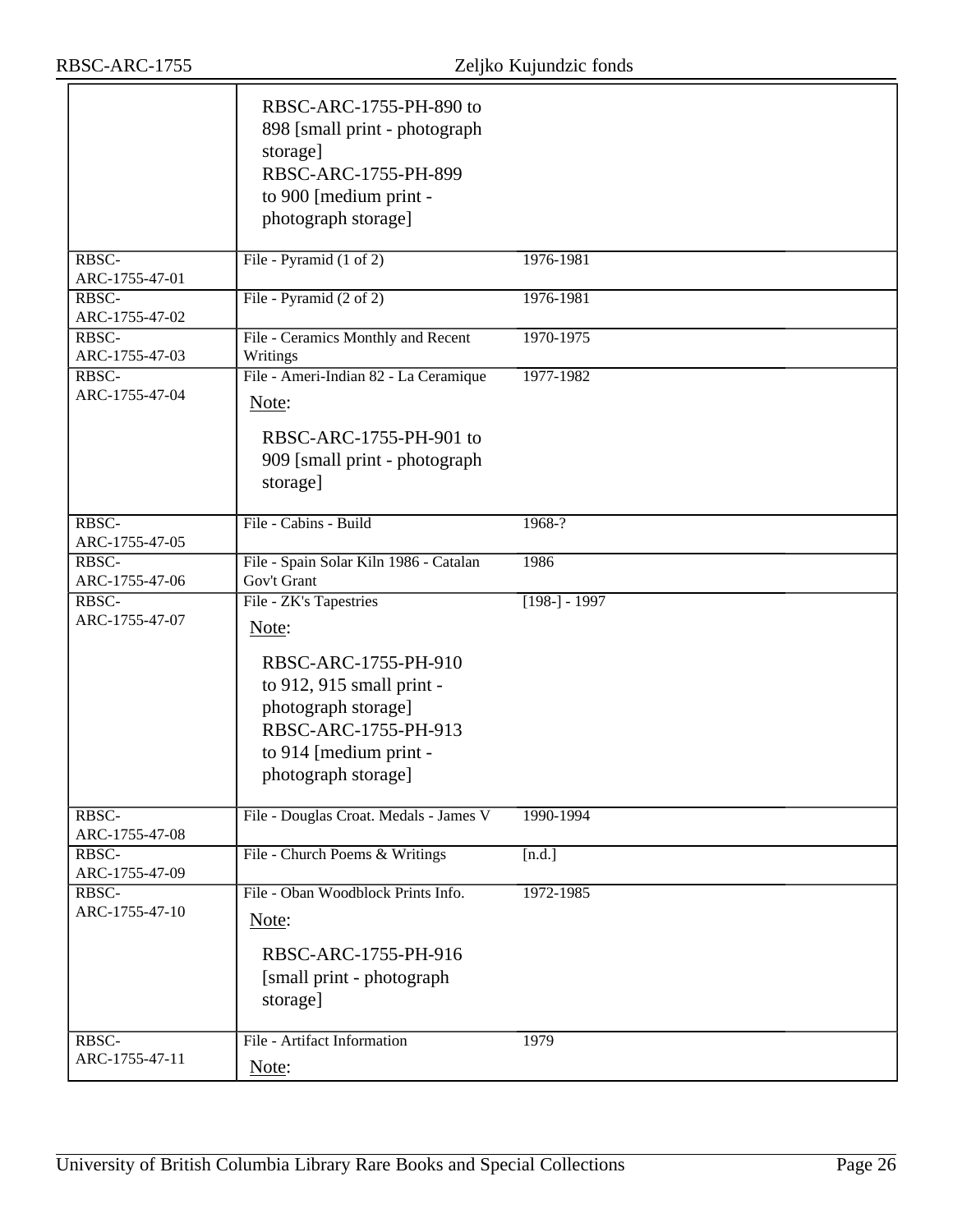|                         | RBSC-ARC-1755-PH-917<br>[small print - photograph]<br>storage]                                                                                                               |           |
|-------------------------|------------------------------------------------------------------------------------------------------------------------------------------------------------------------------|-----------|
| RBSC-<br>ARC-1755-47-12 | File - Designs by ZK                                                                                                                                                         | [1971?]   |
| RBSC-<br>ARC-1755-47-13 | File - Japanese Wood Block Prints Info<br>Note:<br>RBSC-ARC-1755-PH-918 to<br>936 [small print - photograph<br>storage]                                                      | 1980-1990 |
| RBSC-<br>ARC-1755-47-14 | File - ZK Solar Research<br>Note:<br>RBSC-ARC-1755-PH-938 to<br>942 [small print - photograph<br>storage]<br>RBSC-ARC-1755-PH-937<br>[medium print - photograph]<br>storage] | 1965-1986 |
| RBSC-<br>ARC-1755-47-15 | File - Medal - Univ. 92-93<br>Note:<br>RBSC-ARC-1755-PH-943<br>to 944 [medium print -<br>photograph storage]                                                                 | 1992-1993 |
| RBSC-<br>ARC-1755-48-01 | File - Jurgen Goth's Manuscript given to<br>Zeljko                                                                                                                           | 1965-1967 |
| RBSC-<br>ARC-1755-48-02 | File - Jephthah's Daughter - A play by<br>Leslie Burton Blades                                                                                                               | 1963      |
| RBSC-<br>ARC-1755-48-03 | File - Holocaust Monument - Uniontown                                                                                                                                        | 1971-1982 |
| RBSC-<br>ARC-1755-48-04 | File - Centennial Symposium 89                                                                                                                                               | 1987-1989 |
| RBSC-<br>ARC-1755-48-05 | File - Reproductions                                                                                                                                                         | [n.d.]    |
| RBSC-<br>ARC-1755-48-06 | File - Glaze Recipes                                                                                                                                                         | [n.d.]    |
| RBSC-<br>ARC-1755-48-07 | File - Mural (Inst. tech) - Stained glass<br>screen (Nelson)                                                                                                                 | 1963-1965 |
| RBSC-<br>ARC-1755-48-08 | File - Colorado - Solar 75                                                                                                                                                   | [1975!]   |
| RBSC-<br>ARC-1755-48-09 | File - Solar Research San Juan 76                                                                                                                                            | 1976-1977 |
| RBSC-<br>ARC-1755-48-10 | File - Solar Kiln                                                                                                                                                            | 1974-1979 |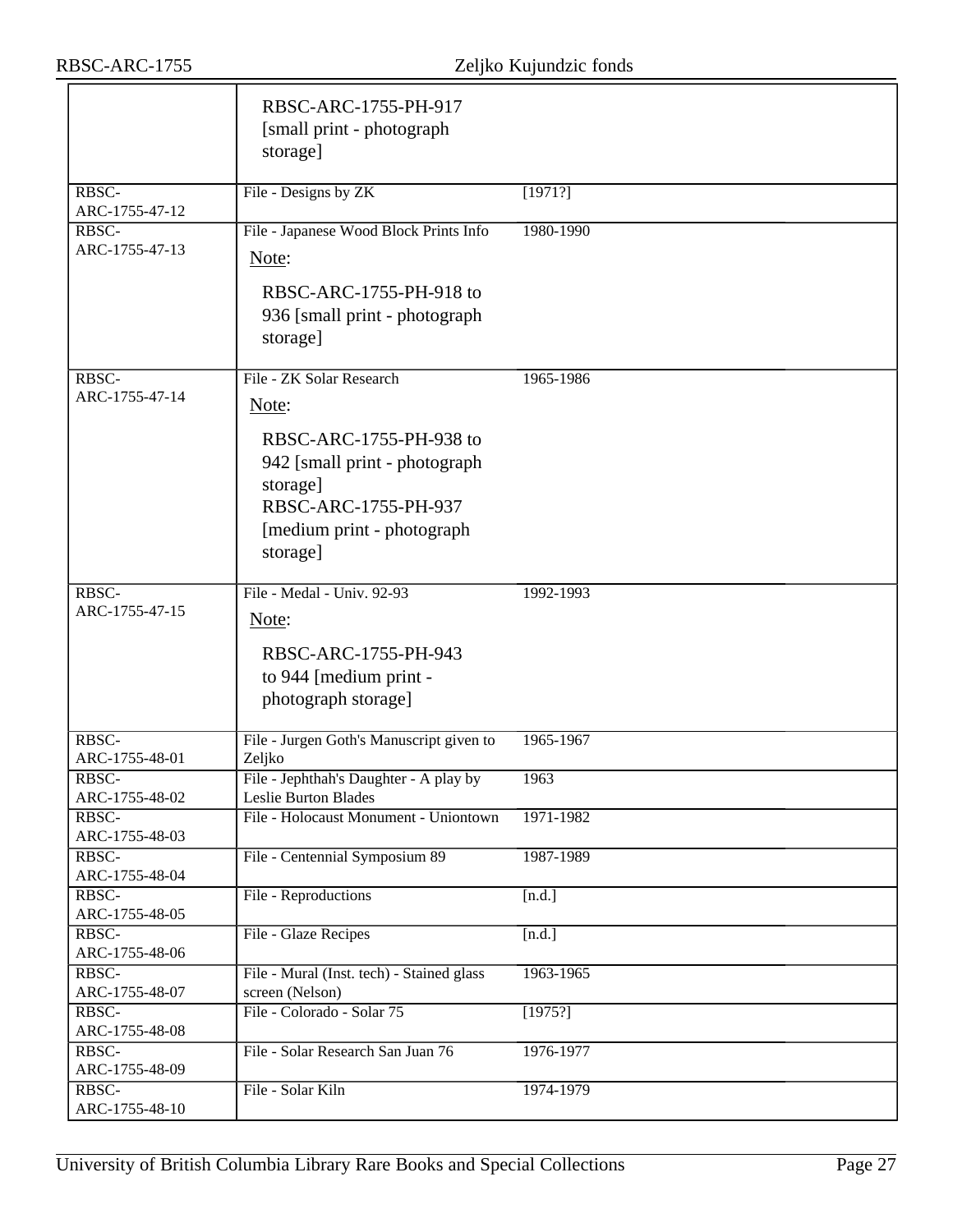| Zeljko Kujundzic fonds                                                                                                                                                                       |                      |  |
|----------------------------------------------------------------------------------------------------------------------------------------------------------------------------------------------|----------------------|--|
| File - George Ryga                                                                                                                                                                           | 1987-1996            |  |
| File - Mural 88                                                                                                                                                                              | 1986-1988            |  |
| File - Printmaking Info                                                                                                                                                                      | 1985-1990            |  |
| File - Thunderbirds<br>Note:<br>RBSC-ARC-1755-PH-945 to<br>946 [small print - photograph]<br>storage]                                                                                        | [n.d.]               |  |
| to 948 [medium print -<br>photograph storage]                                                                                                                                                |                      |  |
| File - Woodblock Print 92<br>Note:<br>RBSC-ARC-1755-PH-949<br>[small print - photograph]<br>storage]                                                                                         | 1992-1993            |  |
| File - Carnegie Mellon U - Solar                                                                                                                                                             | 1968-1989            |  |
| File - Pittsburgh Art - Raku                                                                                                                                                                 | 1982-1993            |  |
| File - [General Artist Records] (1 of 9)                                                                                                                                                     | [n.d.]               |  |
| File - [General Artist Records] (2 of 9)                                                                                                                                                     | [n.d.]               |  |
| File - [General Artist Records] (3 of 9)<br>Note:<br>RBSC-ARC-1755-PH-950 to<br>951 [small print - photograph]<br>storage]                                                                   | [n.d.]               |  |
| File - [General Artist Records] (4 of 9)                                                                                                                                                     | [n.d.]               |  |
| File - [General Artist Records] (5 of 9)<br>Note:<br>RBSC-ARC-1755-PH-954<br>[small print - photograph]<br>storage]<br>RBSC-ARC-1755-PH-952<br>to 953 [medium print -<br>photograph storage] | [n.d.]               |  |
|                                                                                                                                                                                              | RBSC-ARC-1755-PH-947 |  |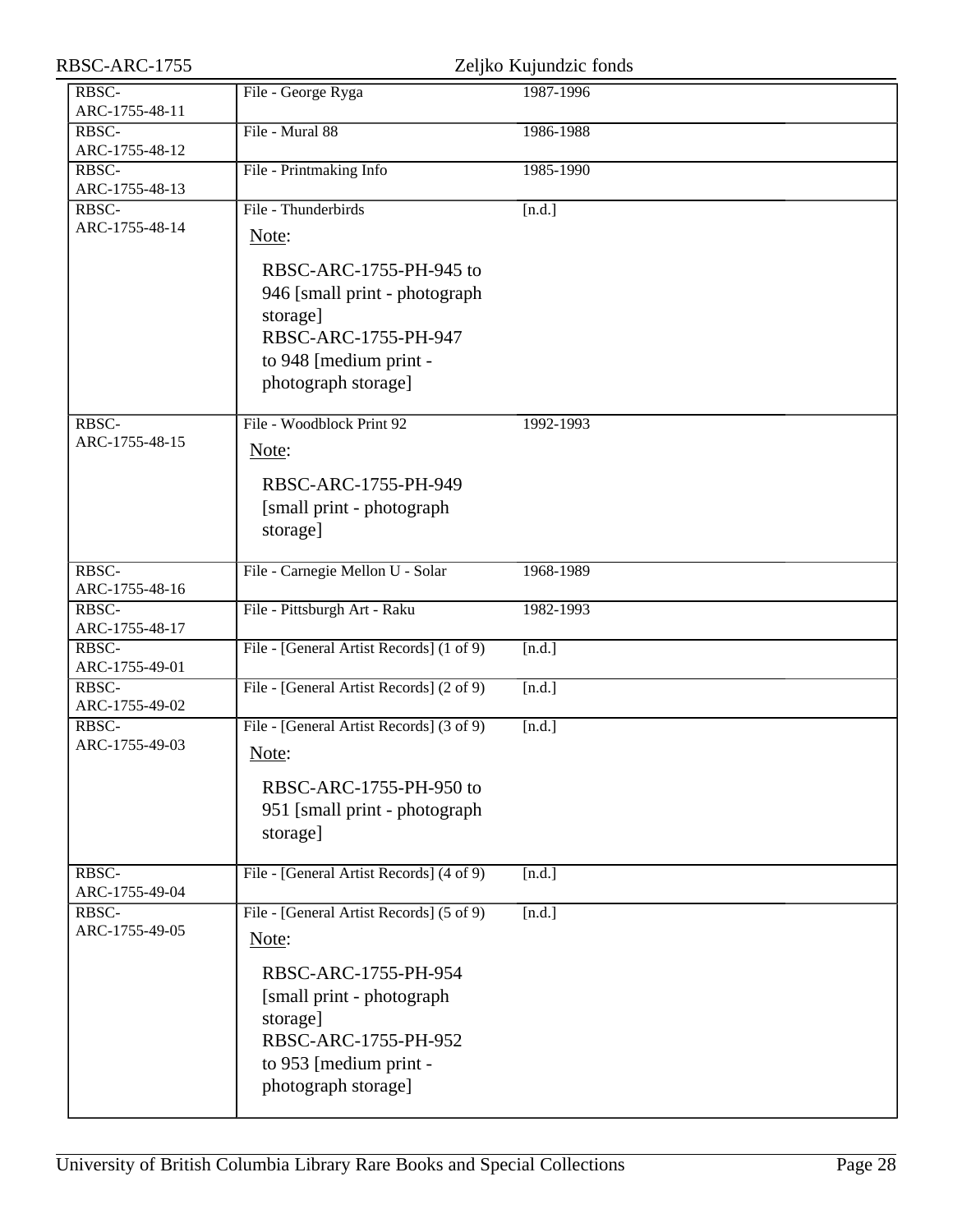| RBSC-ARC-1755           |                                                                                                                                                                                                                                                                                                            | Zeljko Kujundzic fonds |
|-------------------------|------------------------------------------------------------------------------------------------------------------------------------------------------------------------------------------------------------------------------------------------------------------------------------------------------------|------------------------|
| RBSC-<br>ARC-1755-49-06 | File - [General Artist Records] (6 of 9)                                                                                                                                                                                                                                                                   | [n.d.]                 |
| RBSC-<br>ARC-1755-49-07 | File - [General Artist Records] (7 of 9)<br>Note:<br>RBSC-ARC-1755-PH-955 to<br>956 [small print - photograph]<br>storage]<br>RBSC-ARC-1755-PH-957<br>[medium print - photograph]<br>storage]                                                                                                              | [n.d.]                 |
| RBSC-<br>ARC-1755-50-01 | File - [General Artist Records] (8 of 9)<br>Note:<br>RBSC-ARC-1755-PH-961<br>to 962 [small negative -<br>photograph storage]<br>RBSC-ARC-1755-PH-963<br>to 967 [small slides -<br>photograph storage]<br>RBSC-ARC-1755-PH-968<br>[small print - photograph<br>storage]                                     | [n.d.]                 |
| RBSC-<br>ARC-1755-50-02 | File - [General Artist Records] (9 of 9)<br>Note:<br>RBSC-ARC-1755-PH-970 to<br>971, 973 to 977 [small print -<br>photograph storage]<br>RBSC-ARC-1755-PH-969,<br>972 [medium print -<br>photograph storage]                                                                                               | [n.d.]                 |
| RBSC-<br>ARC-1755-50-03 | File - [Studio Crafts Scrapbook]<br>Note:<br>RBSC-ARC-1755-PH-979,<br>982, 985 to 988, 990 to 993<br>[small print - photograph]<br>storage]<br>RBSC-ARC-1755-PH-980,<br>981, 983, 984, 994 [medium<br>print - photograph storage]<br>RBSC-ARC-1755-PH-978,<br>989 [negative/slide -<br>photograph storage] | $[196-]$               |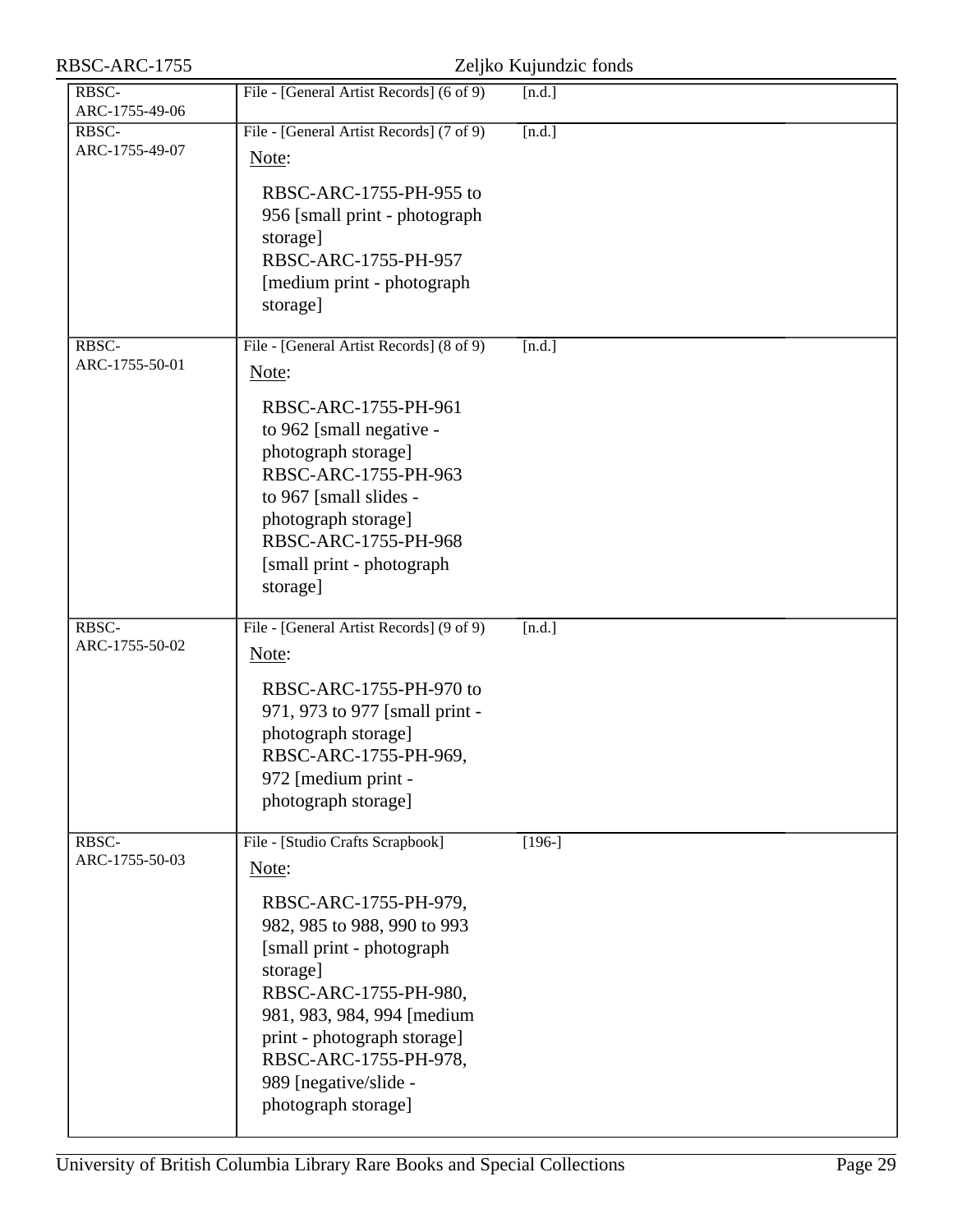| RBSC-ARC-1755           |                                                                                                                                                                                                            | Zeljko Kujundzic fonds |
|-------------------------|------------------------------------------------------------------------------------------------------------------------------------------------------------------------------------------------------------|------------------------|
| RBSC-<br>ARC-1755-50-04 | File - [ZK Printed Graphics]                                                                                                                                                                               | [n.d.]                 |
| RBSC-<br>ARC-1755-50-05 | File - [Drawings and artwork] (1 of 9)                                                                                                                                                                     | [n.d.]                 |
| RBSC-<br>ARC-1755-50-06 | File - [Drawings and artwork] (2 of 9)                                                                                                                                                                     | [n.d.]                 |
| RBSC-<br>ARC-1755-50-07 | File - [Drawings and artwork] (3 of 9)                                                                                                                                                                     | [n.d.]                 |
| RBSC-<br>ARC-1755-50-08 | File - [Drawings and artwork] (4 of 9)                                                                                                                                                                     | [n.d.]                 |
| RBSC-<br>ARC-1755-51-01 | File - [Drawings and artwork] (5 of 9)<br>Note:                                                                                                                                                            | [n.d.]                 |
|                         | RBSC-ARC-1755-PH-995<br>[small print - photograph]<br>storage]                                                                                                                                             |                        |
| RBSC-<br>ARC-1755-51-02 | File - [Drawings and artwork] (6 of 9)                                                                                                                                                                     | [n.d.]                 |
| RBSC-<br>ARC-1755-51-03 | File - [Drawings and artwork] (7 of 9)                                                                                                                                                                     | [n.d.]                 |
| RBSC-<br>ARC-1755-51-04 | File - [Drawings and artwork] (8 of 9)                                                                                                                                                                     | [n.d.]                 |
| RBSC-<br>ARC-1755-51-05 | File - [Drawings and artwork] (9 of 9)                                                                                                                                                                     | [n.d.]                 |
| RBSC-<br>ARC-1755-51-06 | File - [Writings and notes] (1 of 5)<br>Note:<br>RBSC-ARC-1755-PH-996 to<br>997 [small print - photograph]<br>storage]                                                                                     | [n.d.]                 |
| RBSC-<br>ARC-1755-51-07 | File - [Writings and notes] $(2 \text{ of } 5)$                                                                                                                                                            | $\overline{[n.d.]}$    |
| RBSC-<br>ARC-1755-52-01 | File - [Writings and notes] (3 of 5)                                                                                                                                                                       | [n.d.]                 |
| RBSC-<br>ARC-1755-52-02 | File - [Writings and notes] $(4 \text{ of } 5)$                                                                                                                                                            | [n.d.]                 |
| RBSC-<br>ARC-1755-52-03 | File - [Writings and notes] $(5 \text{ of } 5)$<br>Note:<br><b>RBSC-ARC-1755-</b><br>PH-998, 1000 [small print -<br>photograph storage]<br>RBSC-ARC-1755-PH-999<br>[medium print - photograph]<br>storage] | [n.d.]                 |
| RBSC-<br>ARC-1755-53-01 | File - Plaster Moulds (1 of 5)                                                                                                                                                                             | [n.d.]                 |
| RBSC-<br>ARC-1755-54-01 | File - Plaster Moulds (2 of 5)                                                                                                                                                                             | [n.d.]                 |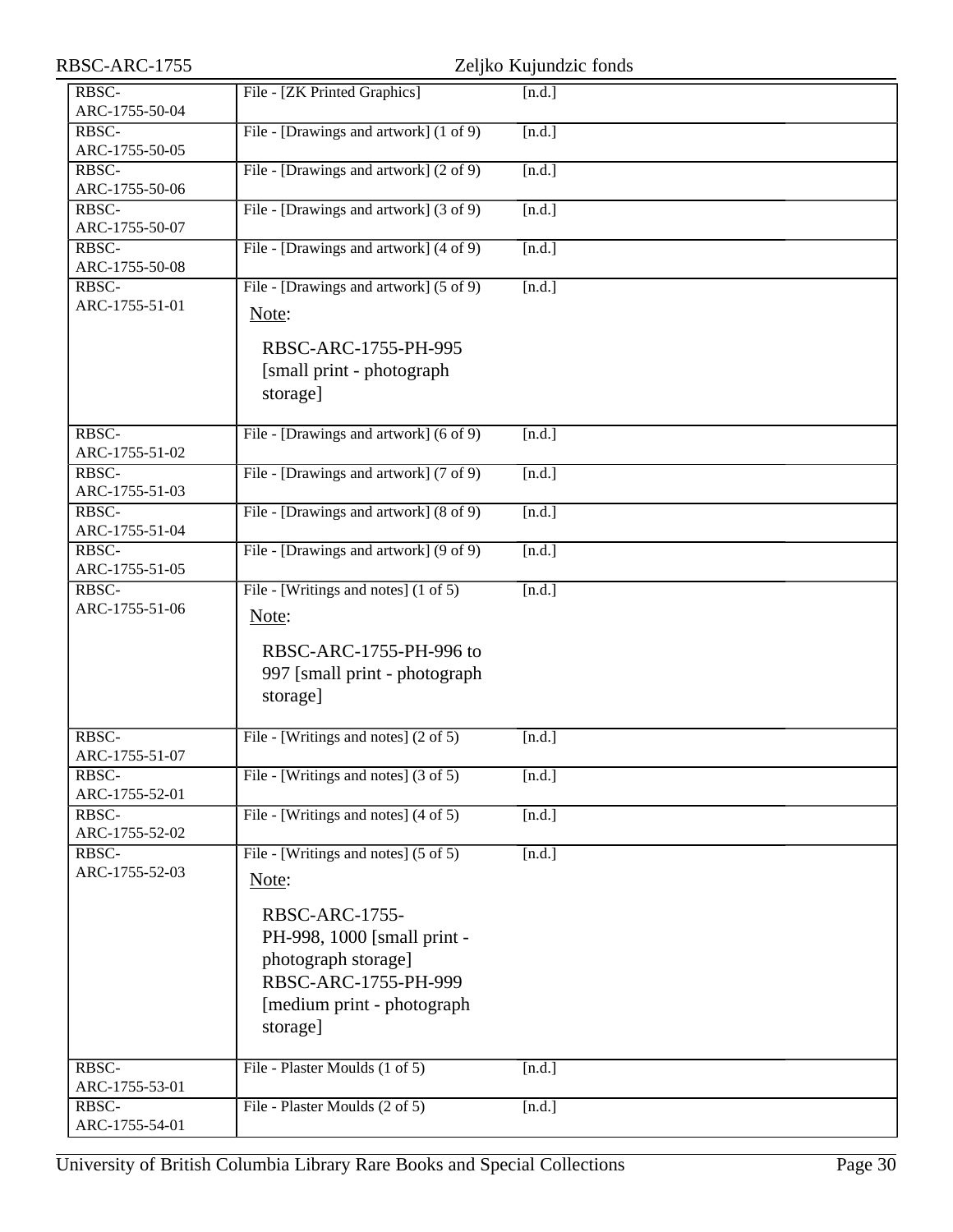| RBSC-ARC-1755           |                                          | Zeljko Kujundzic fonds |
|-------------------------|------------------------------------------|------------------------|
| RBSC-                   | File - Plaster Moulds (3 of 5)           | [n.d.]                 |
| ARC-1755-55-01          |                                          |                        |
| RBSC-                   | File - Plaster Moulds (4 of 5)           | [n.d.]                 |
| ARC-1755-56-01          |                                          |                        |
| RBSC-                   | File - Plaster Moulds (5 of 5)           | [n.d.]                 |
| ARC-1755-57-01          |                                          |                        |
| RBSC-                   | File - [Sketchbooks and notebooks] (1 of | [n.d.]                 |
| ARC-1755-58-01          | 9)                                       |                        |
| RBSC-                   | File - [Sketchbooks and notebooks] (2 of | [n.d.]                 |
| ARC-1755-58-02          | 9)                                       |                        |
| RBSC-                   | File - [Sketchbooks and notebooks] (3 of | [n.d.]                 |
| ARC-1755-58-03          | 9)                                       |                        |
| RBSC-                   | File - [Sketchbooks and notebooks] (4 of | [n.d.]                 |
| ARC-1755-58-04          | 9)                                       |                        |
| RBSC-                   | File - [Sketchbooks and notebooks] (5 of | [n.d.]                 |
| ARC-1755-58-05          | 9)                                       |                        |
| RBSC-                   | File - [Sketchbooks and notebooks] (6 of | [n.d.]                 |
| ARC-1755-58-06          | 9)                                       |                        |
| RBSC-                   | File - [Sketchbooks and notebooks] (7 of | [n.d.]                 |
| ARC-1755-52-04          | 9)                                       |                        |
| RBSC-                   | File - [Sketchbooks and notebooks] (8 of | [n.d.]                 |
| ARC-1755-52-05          | 9)                                       |                        |
| RBSC-                   | File - [Sketchbooks and notebooks] (9 of | [n.d.]                 |
| ARC-1755-52-06          | 9)                                       |                        |
| RBSC-                   | File - [Sketch on burlap]                | [n.d.]                 |
| ARC-1755-52-07          |                                          |                        |
| RBSC-                   | File - [Metal Plate] (1 of 2)            | [n.d.]                 |
| ARC-1755-52-08          |                                          |                        |
| RBSC-                   | File - [Metal Plate] (2 of 2)            | [n.d.]                 |
| ARC-1755-52-09          |                                          |                        |
| RBSC-                   | File - [Woodblocks and Candle plaster    | [n.d.]                 |
| ARC-1755-59-01          | mould]                                   |                        |
| RBSC-                   | File - [Woodblocks]                      | [n.d.]                 |
| ARC-1755-60-01          |                                          |                        |
| RBSC-                   | File - Images ZK was collecting          | [n.d.]                 |
| ARC-1755-34-08          |                                          |                        |
| RBSC-                   | File - [Oversize Sketchbooks]            | [n.d.]                 |
| ARC-1755-61-01          |                                          |                        |
| RBSC-                   | File - [Artwork]                         | [n.d.]                 |
| ARC-1755-62-01          |                                          |                        |
| $R\overline{BSC}$       | File - [Artwork]                         | [n.d.]                 |
| ARC-1755-62-02          |                                          |                        |
| RBSC-                   | File - [Artwork]                         | [n.d.]                 |
| ARC-1755-62-03          |                                          |                        |
| RBSC-<br>ARC-1755-62-04 | File - [Artwork]                         | [n.d.]                 |
|                         |                                          |                        |
| RBSC-<br>ARC-1755-62-05 | File - [Artwork]                         | [n.d.]                 |
| RBSC-                   |                                          |                        |
| ARC-1755-62-06          | File - [Artwork]                         | [n.d.]                 |
| RBSC-                   | File - [Artwork]                         | [n.d.]                 |
| ARC-1755-63-01          |                                          |                        |
|                         | Note:                                    |                        |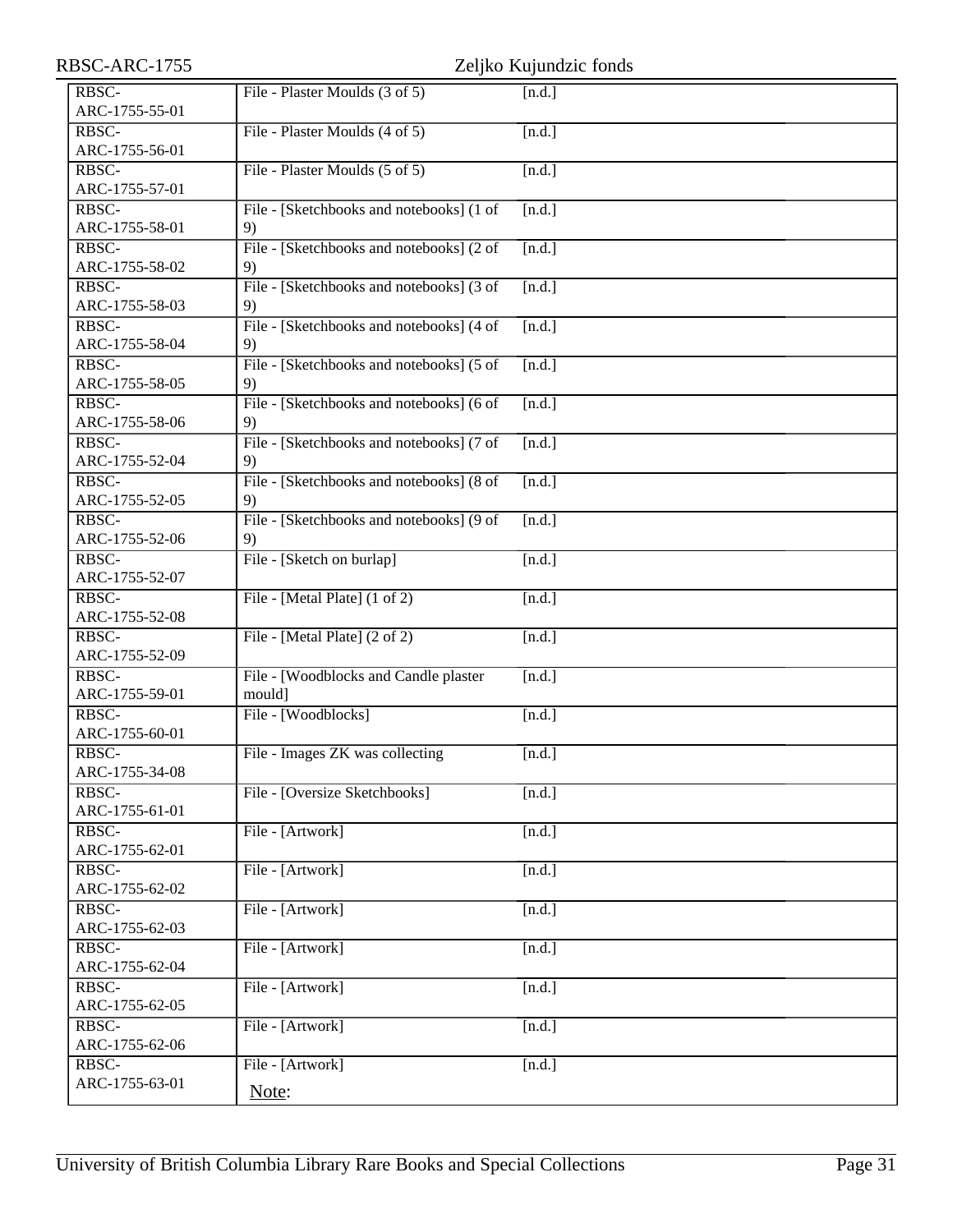|                                | RBSC-ARC-1755-PH-1001<br>[large print - photograph]<br>storage]                                                                                                                                                                                                                                  |        |
|--------------------------------|--------------------------------------------------------------------------------------------------------------------------------------------------------------------------------------------------------------------------------------------------------------------------------------------------|--------|
| RBSC-<br>ARC-1755-64-01        | File - Photographs of Native Americans<br>taken by Z. Kujundzic<br>Note:<br>RBSC-ARC-1755-PH-3580<br>to 3595 [medium print -<br>photograph storage]<br>RBSC-ARC-1755-PH-3596<br>to 3601 [large print -<br>photograph storage]<br>RBSC-ARC-1755-PH-3602<br>[RBSC-ARC-1755-OS-01,<br>flat storage] | [n.d.] |
| RBSC-<br>ARC-1755-65-01        | File - Medal moulds on glass (1 of 2)                                                                                                                                                                                                                                                            | [n.d.] |
| RBSC-<br>ARC-1755-66-01        | File - Medal moulds on glass (2 of 2)<br>Note:<br>One of the glass moulds in<br>this box arrived to RBSC<br>with a large crack and must<br>be handled with care.                                                                                                                                 | [n.d.] |
| RBSC-<br>ARC-1755-67-01        | File - [Rolled artwork drafts] (1 of 3)                                                                                                                                                                                                                                                          | [n.d.] |
| RBSC-<br>ARC-1755-68-01        | File - [Rolled artwork drafts] (2 of 3)                                                                                                                                                                                                                                                          | [n.d.] |
| RBSC-<br>ARC-1755-69-01        | File - [Rolled artwork drafts] (3 of 3)                                                                                                                                                                                                                                                          | [n.d.] |
| <b>RBSC-ARC-1755-</b><br>OS-01 | File - [Oversize artwork and posters] (1<br>of $3)$<br>Note:<br>Flat storage                                                                                                                                                                                                                     | [n.d.] |
| <b>RBSC-ARC-1755-</b><br>OS-02 | File - [Oversize artwork and posters] (2)<br>of $3)$<br>Note:<br>Flat storage                                                                                                                                                                                                                    | [n.d.] |
| RBSC-ARC-1755-<br>$OS-03$      | File - [Oversize artwork and posters] (3<br>of $3)$<br>Note:                                                                                                                                                                                                                                     | [n.d.] |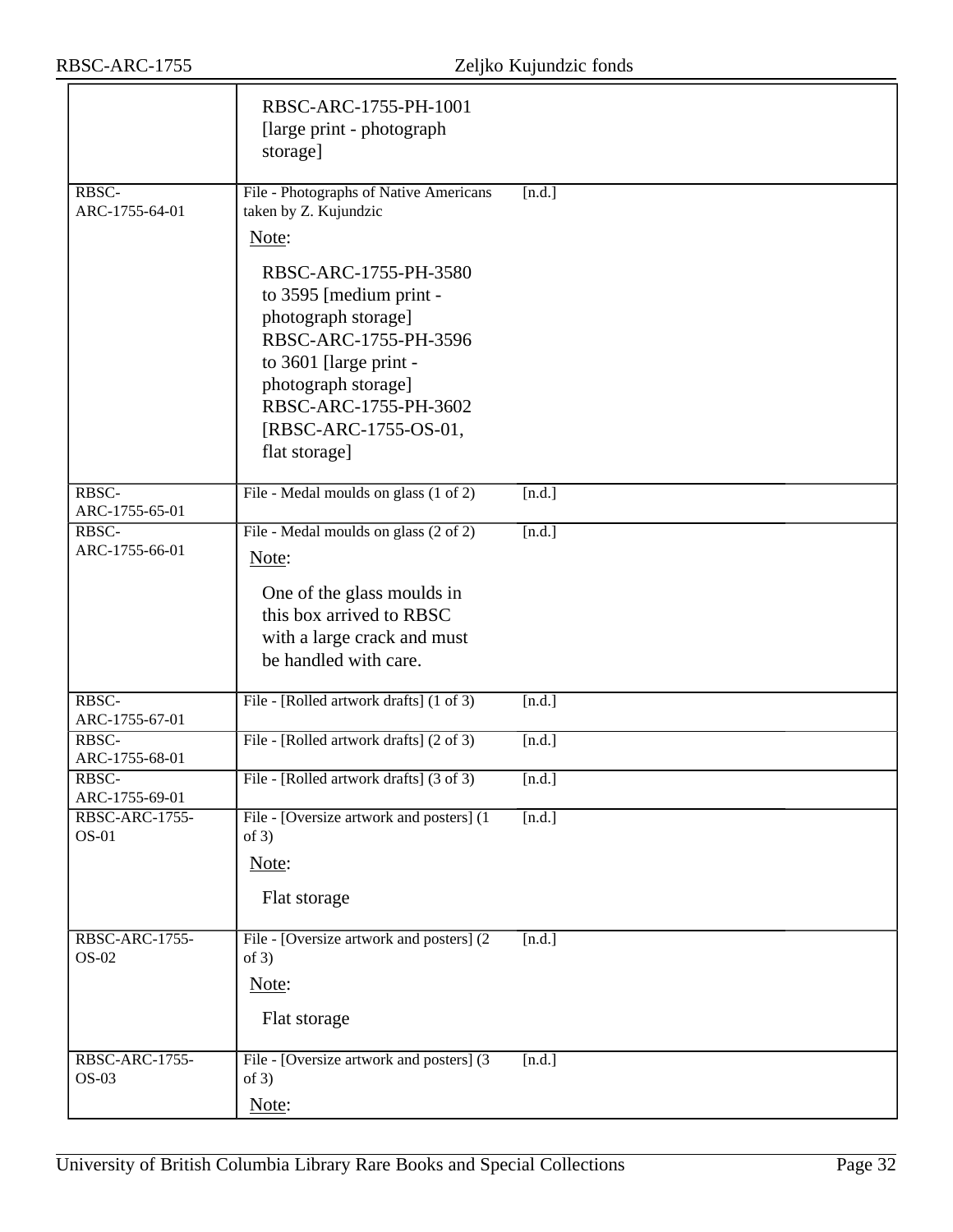|                         | Flat storage                                                                                                                                                                                                                                 |           |
|-------------------------|----------------------------------------------------------------------------------------------------------------------------------------------------------------------------------------------------------------------------------------------|-----------|
| RBSC-<br>ARC-1755-70-01 | File - [Other artists - works and sources<br>of inspiration] (1 of 4)<br>Note:<br>RBSC-ARC-1755-PH-1002<br>to 1022 [small print -<br>photograph storage]                                                                                     | [n.d.]    |
| RBSC-<br>ARC-1755-70-02 | File - [Other artists - works and sources<br>of inspiration] (2 of 4)<br>Note:<br>RBSC-ARC-1755-PH-1023<br>to 1046, 1048 to 1056 [small<br>print - photograph storage]<br>RBSC-ARC-1755-PH-1047<br>[negative/slide - photograph]<br>storage] | [n.d.]    |
| RBSC-<br>ARC-1755-70-03 | File - [Other artists - works and sources<br>of inspiration] (3 of 4)                                                                                                                                                                        | [n.d.]    |
| RBSC-<br>ARC-1755-70-04 | File - [Other artists - works and sources]<br>of inspiration] (4 of 4)<br>Note:<br>RBSC-ARC-1755-PH-1057<br>to 1061 [medium print -<br>photograph storage]                                                                                   | [n.d.]    |
| RBSC-<br>ARC-1755-70-05 | File - [Photographs from Duncan Yves<br>Mckiernan]<br>Note:<br>RBSC-ARC-1755-PH-1062<br>to 1072 [small print -<br>photograph storage]                                                                                                        | 1993      |
| RBSC-<br>ARC-1755-70-06 | File - ZK in Japan - Hagi<br>Note:<br>RBSC-ARC-1755-PH-1073<br>to 1078 [small print -<br>photograph storage]                                                                                                                                 | [n.d.]    |
| RBSC-<br>ARC-1755-70-07 | File - Arts West 2010<br>Note:                                                                                                                                                                                                               | 1964-1976 |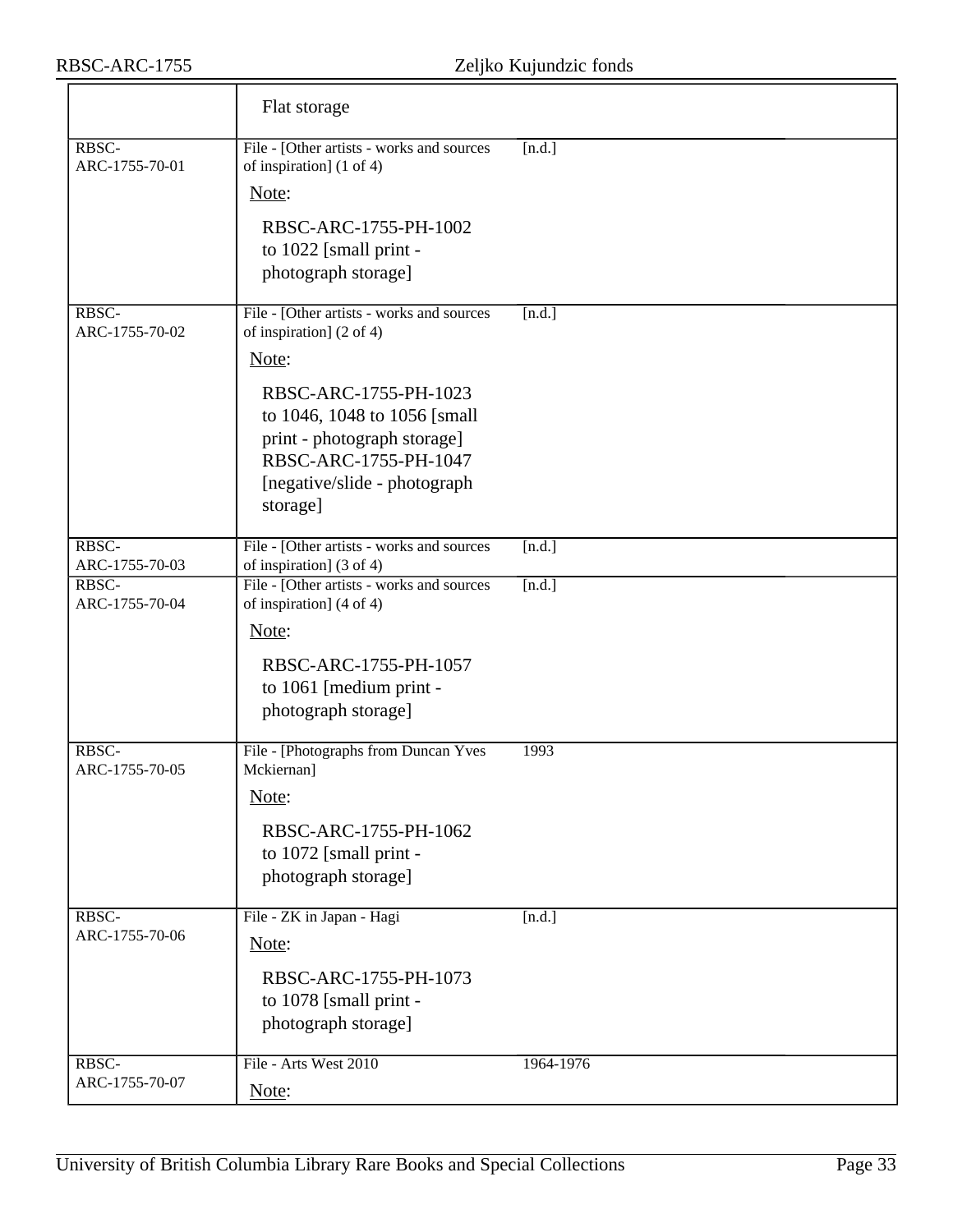|                         | RBSC-ARC-1755-PH-1079<br>to 1084 [small print -<br>photograph storage]<br>RBSC-ARC-1755-PH-1085<br>to 1090 [medium print -<br>photograph storage]                                                                                                                |                             |
|-------------------------|------------------------------------------------------------------------------------------------------------------------------------------------------------------------------------------------------------------------------------------------------------------|-----------------------------|
| RBSC-<br>ARC-1755-70-08 | File - Fountain 1959 Cranbrook B.C.<br>Note:<br>RBSC-ARC-1755-PH-1091<br>to 1099 [small print -<br>photograph storage]<br>RBSC-ARC-1755-PH-1100<br>[medium print - photograph<br>storage]                                                                        | 1959                        |
| RBSC-<br>ARC-1755-70-09 | File - Photos - ZK Solar<br>Note:<br>RBSC-ARC-1755-PH-1101<br>to 1133 [small print -<br>photograph storage]<br>RBSC-ARC-1755-PH-1134<br>to 1155 [medium print -<br>photograph storage]<br>RBSC-ARC-1755-PH-1156<br>to 1157 [large print -<br>photograph storage] | [between 1975]<br>and 1986] |
| RBSC-<br>ARC-1755-70-10 | File - Commissions - Middlegate<br>Shopping Centre<br>Note:<br>RBSC-ARC-1755-PH-1158<br>to 1161 [small print -<br>photograph storage]<br>RBSC-ARC-1755-PH-1162<br>[medium print - photograph<br>storage]                                                         | [1989?]                     |
| RBSC-<br>ARC-1755-70-11 | File - [Slides - Expo 86]<br>Note:<br>RBSC-ARC-1755-PH-1163<br>to 1175 [negative/slide -<br>photograph storage]                                                                                                                                                  | [1986?]                     |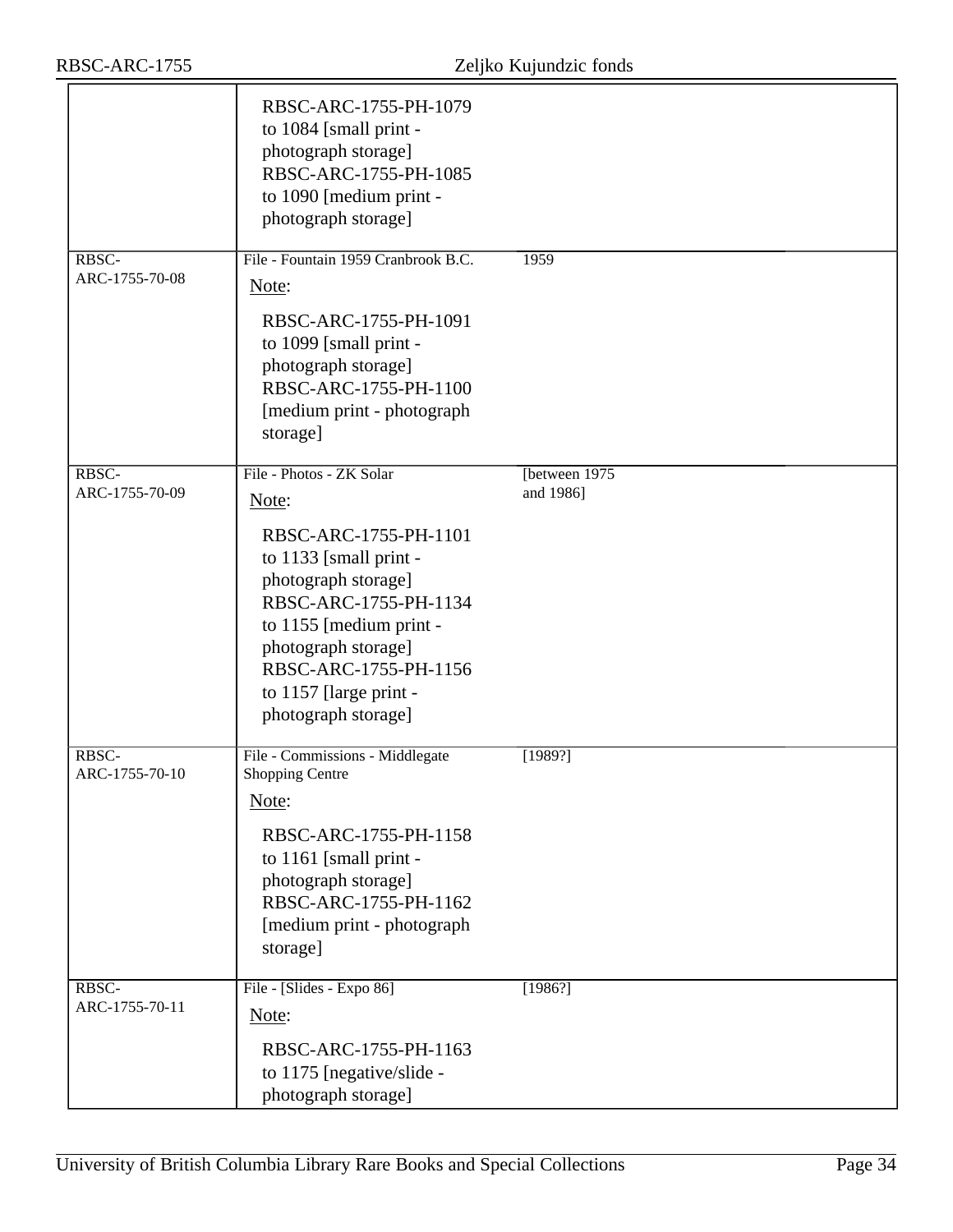| RBSC-ARC-1755           | Zeljko Kujundzic fonds                                                                                                                                                                                                     |                  |
|-------------------------|----------------------------------------------------------------------------------------------------------------------------------------------------------------------------------------------------------------------------|------------------|
|                         | RBSC-ARC-1755-PH-1176<br>to $1199$ [small print -<br>photograph storage]                                                                                                                                                   |                  |
| RBSC-<br>ARC-1755-70-12 | File - [Slides - I.A.C - NCW Museum]<br>Note:<br>RBSC-ARC-1755-PH-1200<br>to 1239 [slide - photograph<br>storage]                                                                                                          | $[1969-?]$       |
| RBSC-<br>ARC-1755-70-13 | File - O.K. Indian Artists - Noll,<br>Kelowna - Derriksan workshop<br>Note:<br>RBSC-ARC-1755-PH-1240<br>to 1246 [slide - photograph]<br>storage]<br>RBSC-ARC-1755-PH-1247<br>to 1252 [small print -<br>photograph storage] | [1978?]          |
| RBSC-<br>ARC-1755-70-14 | File - Art Cent. Mural - Kwlona 1964<br>Note:<br>RBSC-ARC-1755-PH-1253<br>to 1264 [small print -<br>photograph storage]                                                                                                    | $\sqrt{1964?}$   |
| RBSC-<br>ARC-1755-70-15 | File - Apprentice - Thomas Mihalik<br>Note:<br>RBSC-ARC-1755-PH-1265<br>to 1275 [small print -<br>photograph storage]                                                                                                      | [1980?]          |
| RBSC-<br>ARC-1755-70-16 | File - Workshops and ZK's biography<br>Note:<br>RBSC-ARC-1755-PH-1276<br>to 1279 [small print -<br>photograph storage]<br>RBSC-ARC-1755-PH-1280<br>to 1297 [medium print -<br>photograph storage]                          | $[1960?] - 1991$ |
| RBSC-<br>ARC-1755-70-17 | File - Desmond Loan<br>Note:                                                                                                                                                                                               | [1985?]          |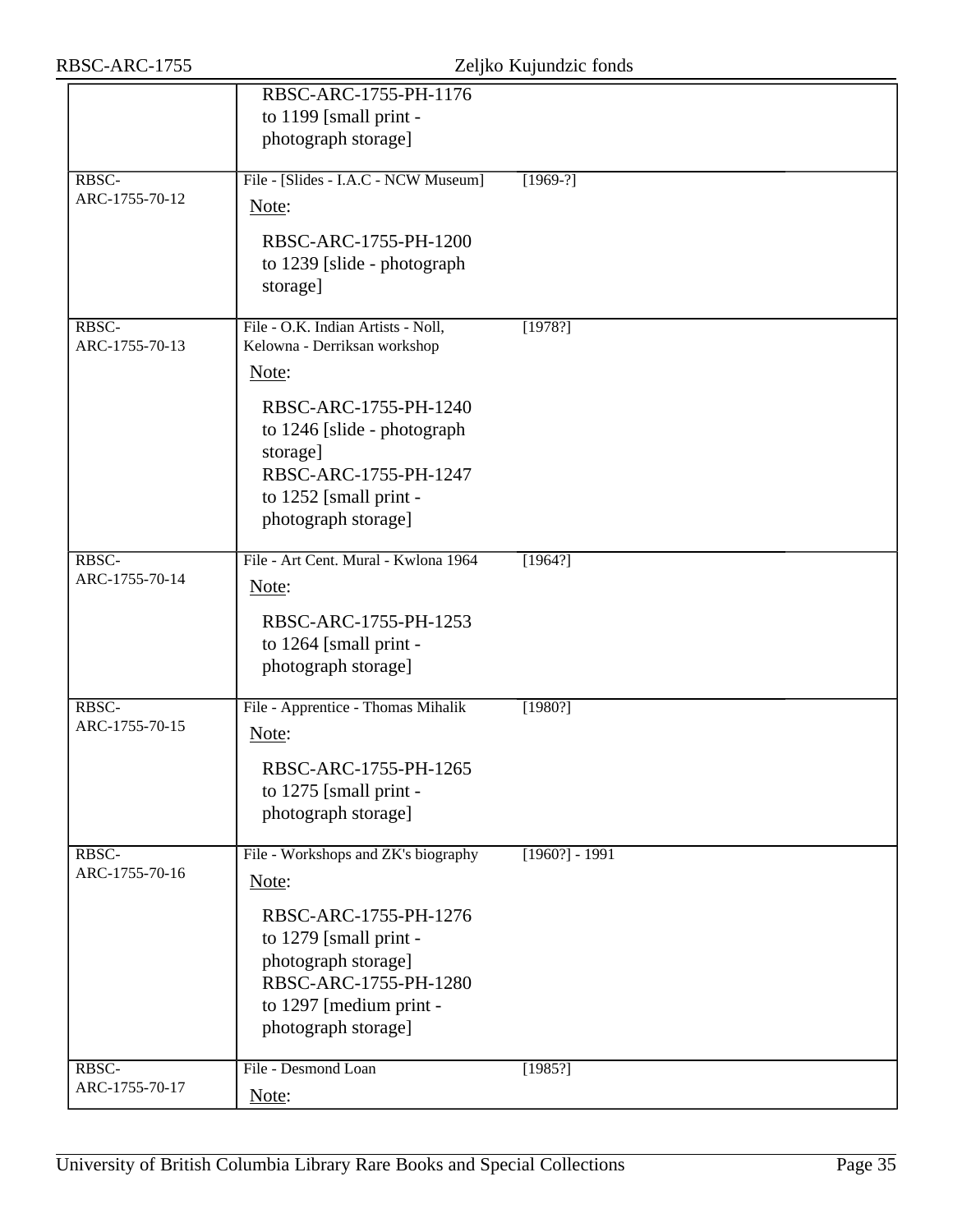|                         | RBSC-ARC-1755-PH-1298<br>to 1301 [medium print -<br>photograph storage]                                                                                                                           |                 |
|-------------------------|---------------------------------------------------------------------------------------------------------------------------------------------------------------------------------------------------|-----------------|
| RBSC-<br>ARC-1755-70-18 | File - Gene Kleinsmith - Plates<br>Note:<br>RBSC-ARC-1755-PH-1302<br>to 1322 [medium print -<br>photograph storage]                                                                               | [n.d.]          |
| RBSC-<br>ARC-1755-70-19 | File - Metal Craft<br>Note:<br>RBSC-ARC-1755-PH-1323<br>to 1332 [small print -<br>photograph storage]<br>RBSC-ARC-1755-PH-1333<br>to 1338 [medium print -<br>photograph storage]                  | $1968 - [197-]$ |
| RBSC-<br>ARC-1755-70-20 | File - [Photographs - Gate of Life]<br>Note:<br>RBSC-ARC-1755-PH-1339<br>to 1343 [small print -<br>photograph storage]<br>RBSC-ARC-1755-PH-1344<br>to 1347 [medium print -<br>photograph storage] | [n.d.]          |
| RBSC-<br>ARC-1755-70-21 | File - [Slides - artwork and projects]<br>Note:<br>RBSC-ARC-1755-PH-1348<br>to 2047 [slide - photograph<br>storage]                                                                               | [n.d.]          |
| RBSC-<br>ARC-1755-70-22 | File - Janette K. Hopper<br>Note:<br>RBSC-ARC-1755-PH-2048<br>to 2113 [slide - photograph]<br>storage]                                                                                            | [n.d.]          |
| RBSC-<br>ARC-1755-70-23 | File - Tapestries<br>Note:                                                                                                                                                                        | [n.d.]          |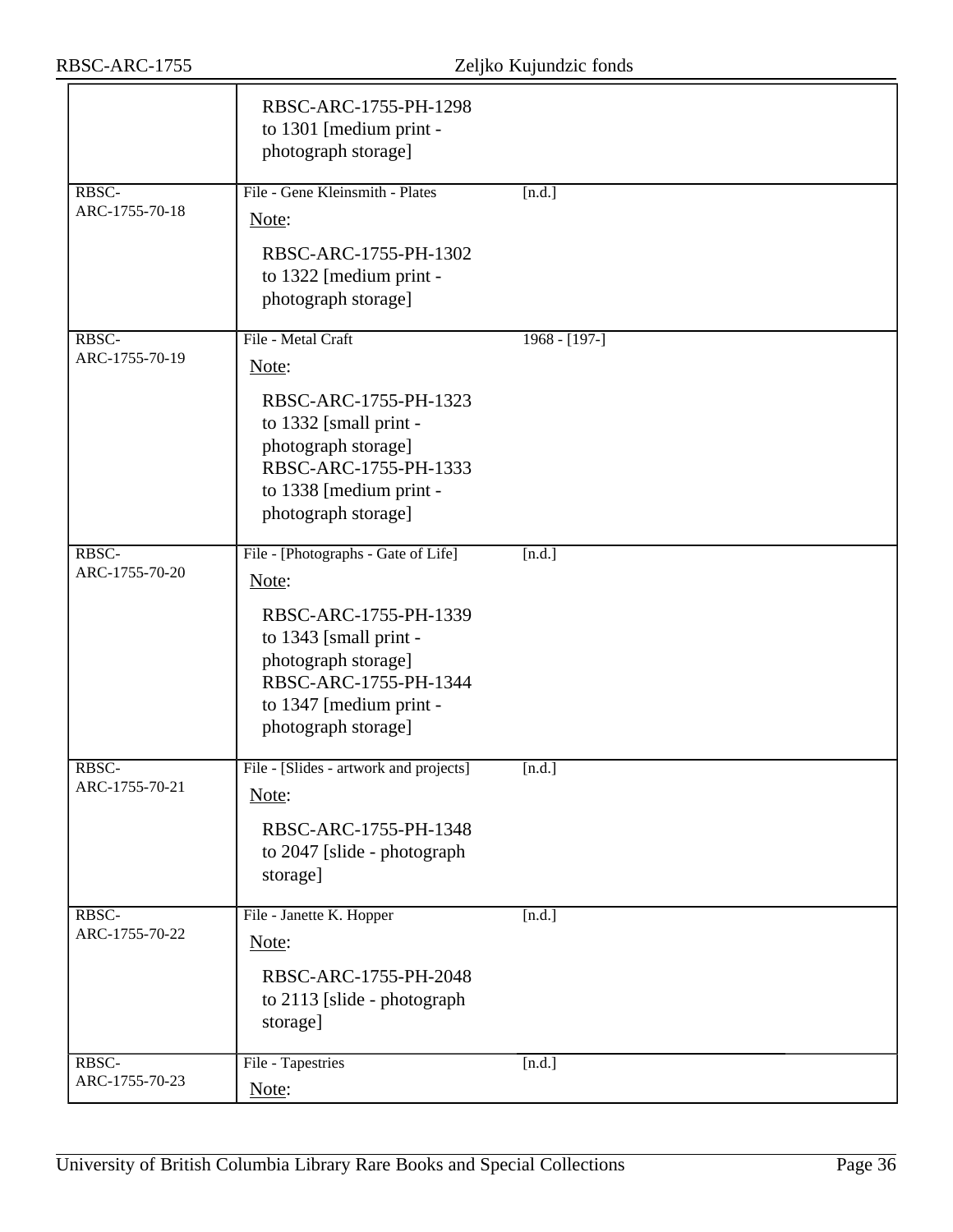|                         | RBSC-ARC-1755-PH-2114<br>[small print - photograph]<br>storage]<br>RBSC-ARC-1755-PH-2115<br>to 2116 [medium print -<br>photograph storage]                                                |                    |
|-------------------------|-------------------------------------------------------------------------------------------------------------------------------------------------------------------------------------------|--------------------|
| RBSC-<br>ARC-1755-70-24 | File - Welding Sculpture<br>Note:<br>RBSC-ARC-1755-PH-2117<br>to 2120 [small print -<br>photograph storage]                                                                               | [n.d.]             |
| RBSC-<br>ARC-1755-70-25 | File - [Photographs: XIX Congress<br><b>FIDEM 1983]</b><br>Note:<br>RBSC-ARC-1755-PH-2121<br>to 2130 [small print -<br>photograph storage]                                                | [1983]             |
| RBSC-<br>ARC-1755-70-26 | File - Edinburgh Art Centre<br>Note:<br>RBSC-ARC-1755-PH-2131<br>to 2137 [small print -<br>photograph storage]<br>RBSC-ARC-1755-PH-2138<br>to 2139 [medium print -<br>photograph storage] | [n.d.]             |
| RBSC-<br>ARC-1755-70-27 | File - ZK's Press Photos<br>Note:<br>RBSC-ARC-1755-PH-2140<br>to2150 [medium print -<br>photograph storage]<br>RBSC-ARC-1755-PH-2151<br>to 2152 [small print -<br>photograph storage]     | [n.d.]             |
| RBSC-<br>ARC-1755-70-28 | File - K.S.A Photographs<br>Note:<br>RBSC-ARC-1755-PH-2153<br>to 2187 [small print -<br>photograph storage]                                                                               | [1960?]<br>[1989?] |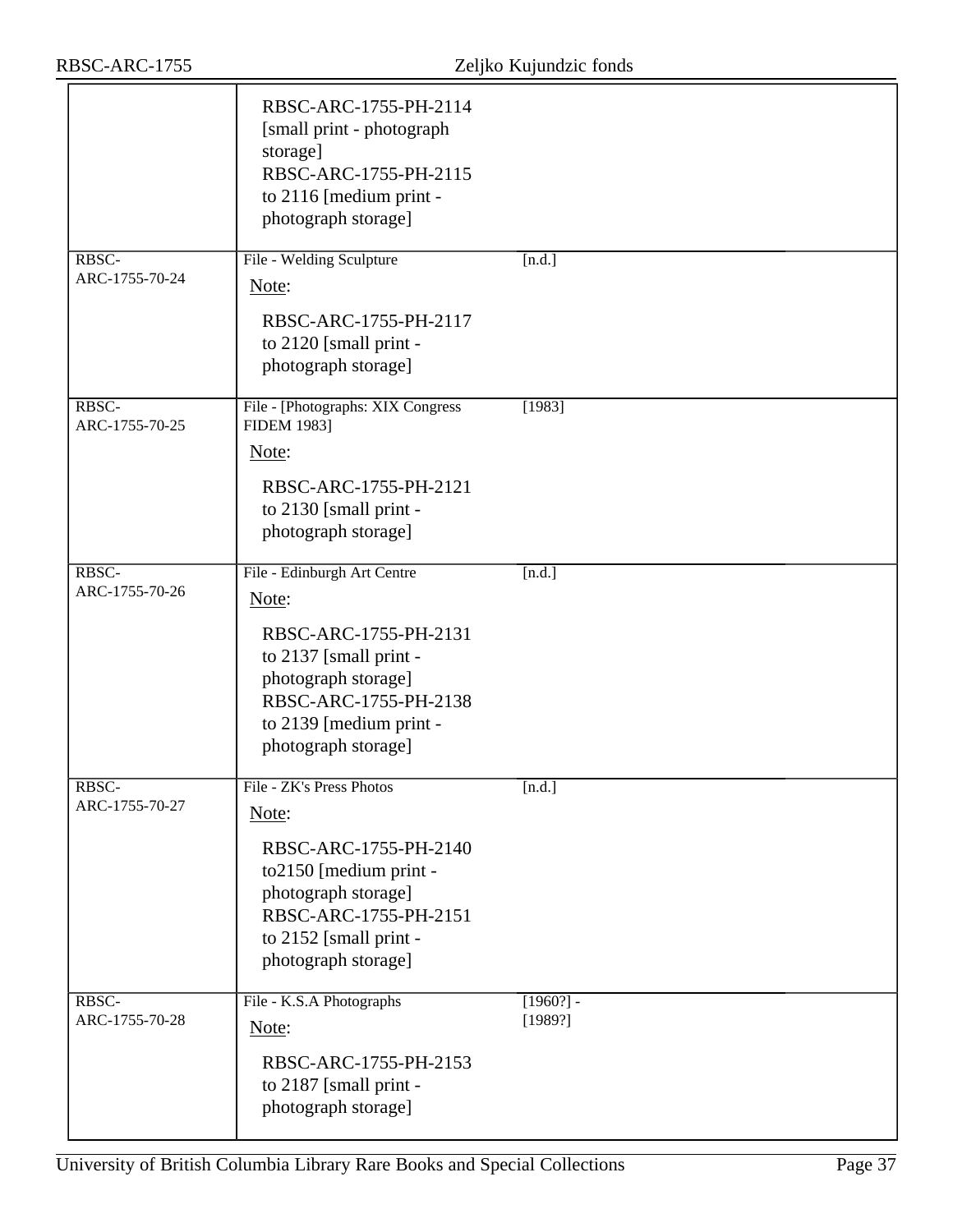| RBSC-ARC-1755           |                                                                                                                                                   | Zeljko Kujundzic fonds |
|-------------------------|---------------------------------------------------------------------------------------------------------------------------------------------------|------------------------|
| RBSC-<br>ARC-1755-70-29 | File - Publicity (Studio) - Edinburgh<br>Paintings<br>Note:                                                                                       | $[195-]$               |
|                         | RBSC-ARC-1755-PH-2188<br>to 2192 [small print -<br>photograph storage]<br>RBSC-ARC-1755-PH-2193<br>to 2200 [medium print -<br>photograph storage] |                        |
| RBSC-<br>ARC-1755-70-30 | File - Photographs - African art<br>Note:<br>RBSC-ARC-1755-PH-2201<br>to 2204 [medium print -<br>photograph storage]                              | [n.d.]                 |
| RBSC-<br>ARC-1755-70-31 | File - Galleria Placita<br>Note:<br>RBSC-ARC-1755-PH-2205<br>to 2223 [small print -<br>photograph storage]                                        | [n.d.]                 |
| RBSC-<br>ARC-1755-70-32 | File - 88 - Prince - Masks<br>Note:<br>RBSC-ARC-1755-PH-2224<br>to 2231 [small print -<br>photograph storage]                                     | [1988?]                |
| RBSC-<br>ARC-1755-70-33 | File - Maya Ben Gallery<br>Note:<br>RBSC-ARC-1755-PH-2232<br>to 2246 [small print -<br>photograph storage]                                        | [n.d.]                 |
| RBSC-<br>ARC-1755-70-34 | File - Photographs - Thunderbird<br>Stadium<br>Note:<br>RBSC-ARC-1755-PH-2247<br>to 2251 [medium print -<br>photograph storage]                   | [n.d.]                 |
| RBSC-<br>ARC-1755-70-35 | File - Indian pottery photos - Edinburgh,<br>Nelson, Kelowna<br>Note:                                                                             | [n.d.]                 |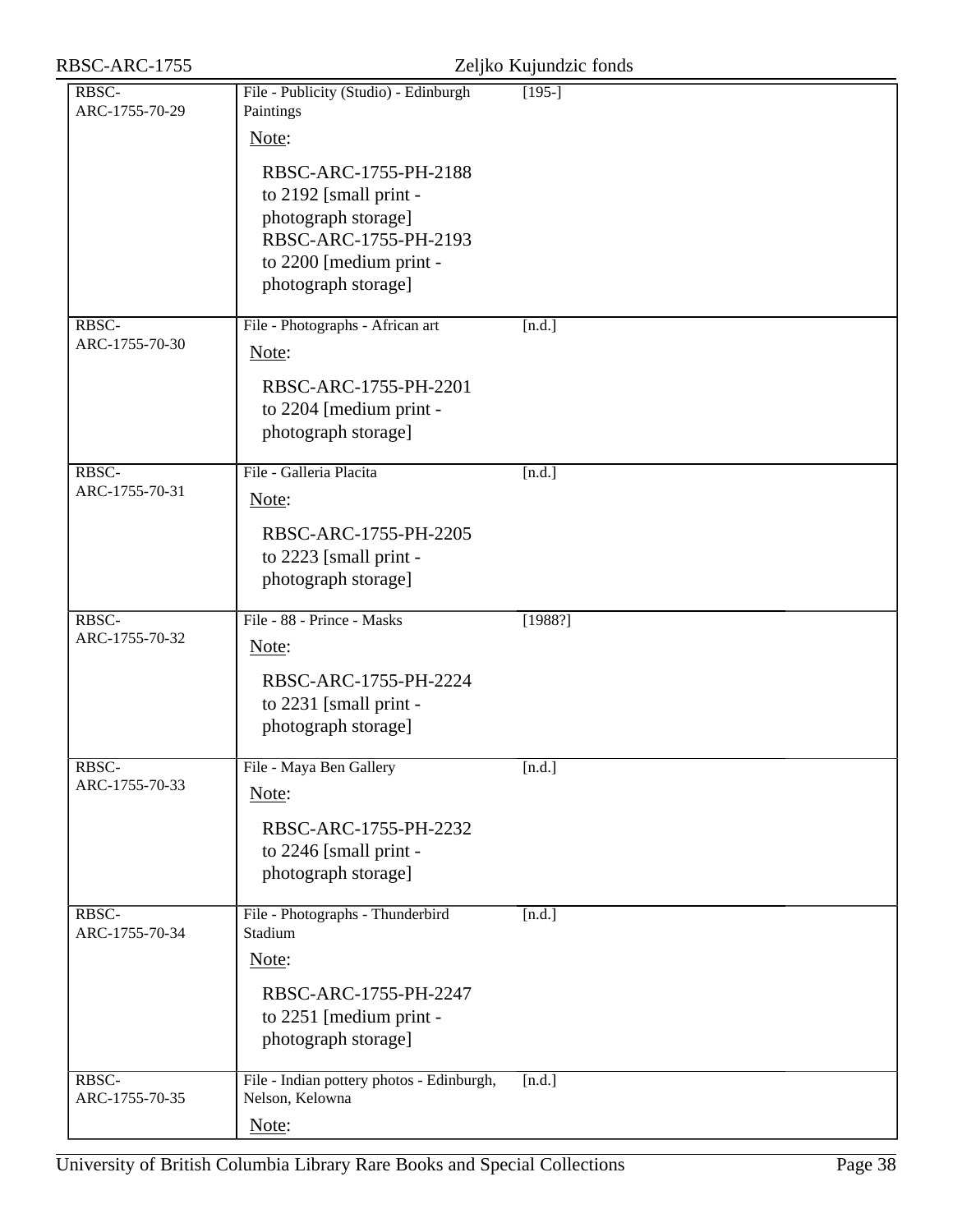|                         | RBSC-ARC-1755-PH-2252<br>to 2269 [small print -<br>photograph storage]<br>RBSC-ARC-1755-PH-2270<br>to 2276 [medium print -<br>photograph storage]                                                                                                                                                                          |                             |
|-------------------------|----------------------------------------------------------------------------------------------------------------------------------------------------------------------------------------------------------------------------------------------------------------------------------------------------------------------------|-----------------------------|
| RBSC-<br>ARC-1755-70-36 | File - ZK Medals Photos<br>Note:<br>RBSC-ARC-1755-PH-2277<br>to 2290 [medium print -<br>photograph storage]<br>RBSC-ARC-1755-PH-2291<br>to 2387 (contact sheets)<br>[medium print - photograph<br>storage]                                                                                                                 | $[1988?] - 1993$            |
| RBSC-<br>ARC-1755-70-37 | File - Amer-Indian Pottery, Pueblo<br>Note:<br>RBSC-ARC-1755-PH-2388<br>to 2424 [small print -<br>photograph storage]<br>RBSC-ARC-1755-PH-2425<br>to 2428 [medium print -<br>photograph storage]                                                                                                                           | [between 1984]<br>and 1985] |
| RBSC-<br>ARC-1755-70-38 | File - Mexico - Taos<br>Note:<br>RBSC-ARC-1755-PH-2429<br>to 2445 [small print -<br>photograph storage]<br>RBSC-ARC-1755-PH-2446<br>to 2470 [medium print -<br>photograph storage]<br>RBSC-ARC-1755-PH-2471<br>[slide - photograph storage]<br><b>RBSC-ARC-1755-</b><br>PH-2472 to 2475 [negative -<br>photograph storage] | [1962?]                     |
| RBSC-<br>ARC-1755-70-39 | File - Marko, Raku, & pit fire workshop,<br>Samurai<br>Note:                                                                                                                                                                                                                                                               | [1988?]                     |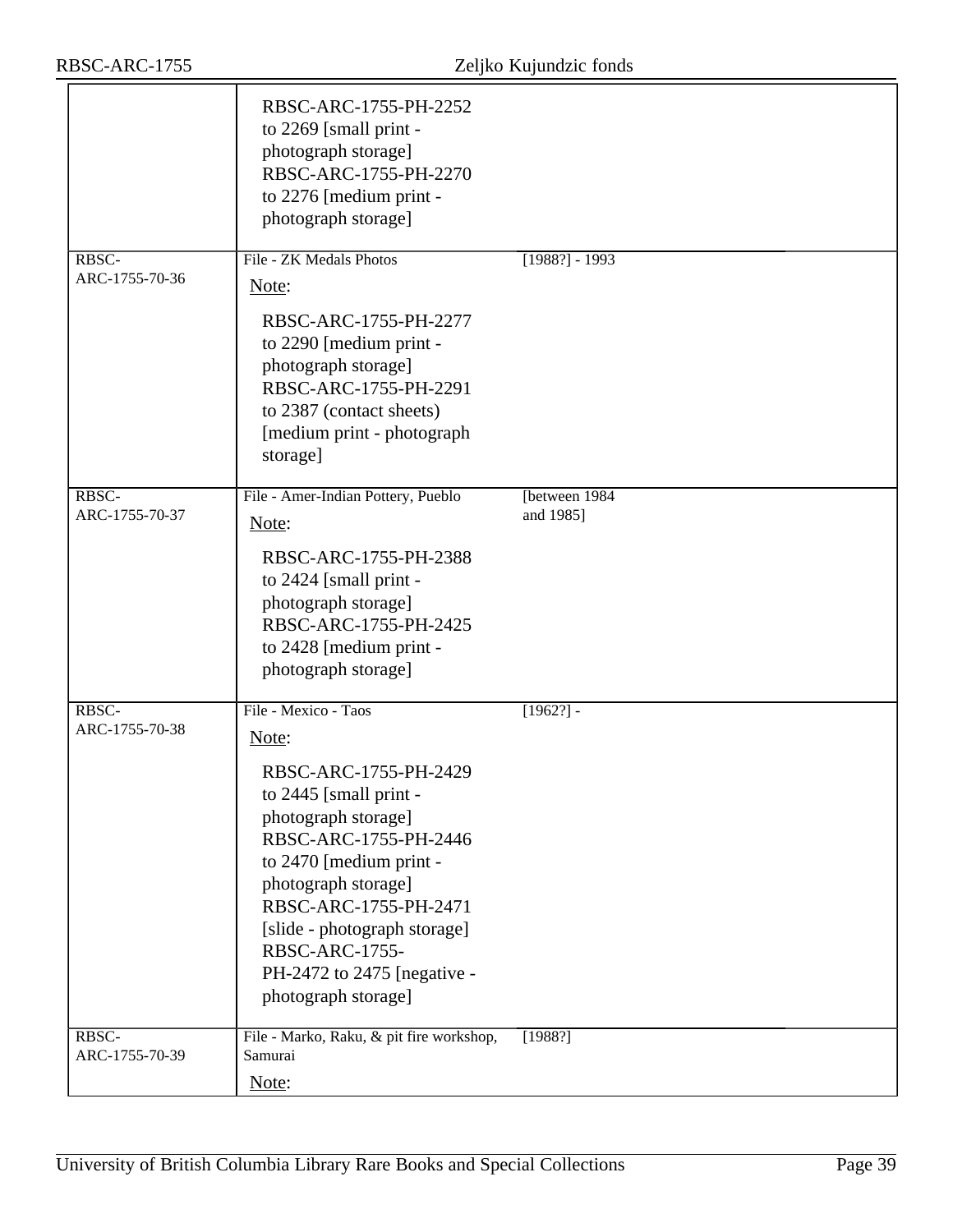| [n.d.]              |                                                                                                                                                                                                                                                                                                                                                                                                                                                                                                                                                                                                                                                                                                                                                                                                                                                                                      |
|---------------------|--------------------------------------------------------------------------------------------------------------------------------------------------------------------------------------------------------------------------------------------------------------------------------------------------------------------------------------------------------------------------------------------------------------------------------------------------------------------------------------------------------------------------------------------------------------------------------------------------------------------------------------------------------------------------------------------------------------------------------------------------------------------------------------------------------------------------------------------------------------------------------------|
|                     |                                                                                                                                                                                                                                                                                                                                                                                                                                                                                                                                                                                                                                                                                                                                                                                                                                                                                      |
| [between 1975]      |                                                                                                                                                                                                                                                                                                                                                                                                                                                                                                                                                                                                                                                                                                                                                                                                                                                                                      |
|                     |                                                                                                                                                                                                                                                                                                                                                                                                                                                                                                                                                                                                                                                                                                                                                                                                                                                                                      |
|                     |                                                                                                                                                                                                                                                                                                                                                                                                                                                                                                                                                                                                                                                                                                                                                                                                                                                                                      |
| $[1978?] -$         |                                                                                                                                                                                                                                                                                                                                                                                                                                                                                                                                                                                                                                                                                                                                                                                                                                                                                      |
|                     |                                                                                                                                                                                                                                                                                                                                                                                                                                                                                                                                                                                                                                                                                                                                                                                                                                                                                      |
| [n.d.]              |                                                                                                                                                                                                                                                                                                                                                                                                                                                                                                                                                                                                                                                                                                                                                                                                                                                                                      |
|                     |                                                                                                                                                                                                                                                                                                                                                                                                                                                                                                                                                                                                                                                                                                                                                                                                                                                                                      |
|                     |                                                                                                                                                                                                                                                                                                                                                                                                                                                                                                                                                                                                                                                                                                                                                                                                                                                                                      |
| [n.d.]              |                                                                                                                                                                                                                                                                                                                                                                                                                                                                                                                                                                                                                                                                                                                                                                                                                                                                                      |
|                     |                                                                                                                                                                                                                                                                                                                                                                                                                                                                                                                                                                                                                                                                                                                                                                                                                                                                                      |
|                     |                                                                                                                                                                                                                                                                                                                                                                                                                                                                                                                                                                                                                                                                                                                                                                                                                                                                                      |
| photograph storage] |                                                                                                                                                                                                                                                                                                                                                                                                                                                                                                                                                                                                                                                                                                                                                                                                                                                                                      |
|                     | RBSC-ARC-1755-PH-2476<br>to 2479 [medium print -<br>photograph storage]<br>RBSC-ARC-1755-PH-2480<br>to 2494 [small print -<br>photograph storage]<br>RBSC-ARC-1755-PH-2495<br>to 2498 [medium print -<br>photograph storage]<br>File - Resident artist - Universidad<br>Nacional de Mexico<br>and 1978]<br>RBSC-ARC-1755-PH-2499<br>to 2503 [small print -<br>photograph storage]<br>RBSC-ARC-1755-PH-2504<br>to 2510 [medium print -<br>photograph storage]<br>File - Gallery Mer kup Mexico<br>[1981?]<br>RBSC-ARC-1755-PH-2511<br>to 2518 [small print -<br>photograph storage]<br>RBSC-ARC-1755-PH-2519<br>[medium print - photograph]<br>File - Musselburgh and Cranbrook High<br>Schools (Negatives)<br><b>RBSC-ARC-1755-</b><br>PH-2520 to 2527 [negative -<br>photograph storage]<br>File - [Photographs - Miscellaneous]<br>RBSC-ARC-1755-PH-2528<br>to 2535 [small print - |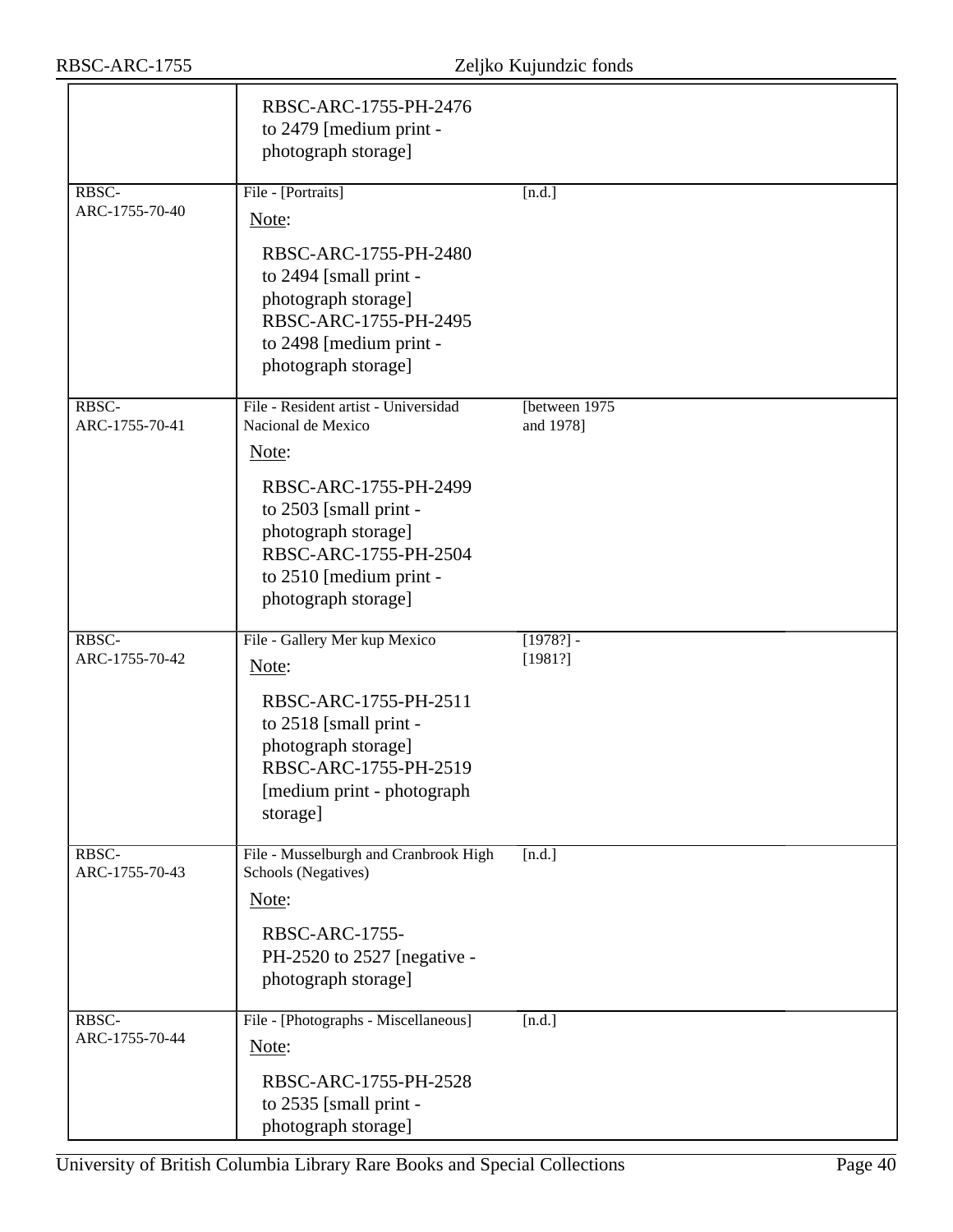| RBSC-ARC-1755           |                                                                                                                                                                                                                                                                                           | Zeljko Kujundzic fonds |
|-------------------------|-------------------------------------------------------------------------------------------------------------------------------------------------------------------------------------------------------------------------------------------------------------------------------------------|------------------------|
|                         | RBSC-ARC-1755-PH-2536<br>to 2560 [medium print -                                                                                                                                                                                                                                          |                        |
|                         | photograph storage]                                                                                                                                                                                                                                                                       |                        |
| RBSC-<br>ARC-1755-70-45 | File - [Photographs - Miscellaneous]<br>Note:                                                                                                                                                                                                                                             | [n.d.]                 |
|                         | RBSC-ARC-1755-PH-2561<br>to 2582 [slide - photograph<br>storage]<br><b>RBSC-ARC-1755-</b><br>PH-2583 to 2587 [positive -<br>photograph storage]<br>RBSC-ARC-1755-<br>PH-2588 to 2589 [negative -<br>photograph storage]<br>RBSC-ARC-1755-PH-2590<br>[small print - photograph<br>storage] |                        |
| RBSC-<br>ARC-1755-70-46 | File - [Photographs - Miscellaneous]<br>Note:<br>RBSC-ARC-1755-PH-2591<br>to 2653 [small print -<br>photograph storage]<br>RBSC-ARC-1755-PH-2654<br>to 2659 [medium print -<br>photograph storage]                                                                                        | [n.d.]                 |
| RBSC-<br>ARC-1755-70-47 | File - [Photographs - Miscellaneous]<br>Note:<br>RBSC-ARC-1755-PH-2660<br>to 2709, 2712 [small print -<br>photograph storage]<br>RBSC-ARC-1755-PH-2710<br>to 2711 [medium print -<br>photograph storage]                                                                                  | [n.d.]                 |
| RBSC-<br>ARC-1755-70-48 | File - [Photographs - Miscellaneous]<br>Note:<br>RBSC-ARC-1755-PH-2713<br>to 2723 [small print -<br>photograph storage]<br>RBSC-ARC-1755-PH-2724<br>to 2733 [medium print -<br>photograph storage]                                                                                        | [n.d.]                 |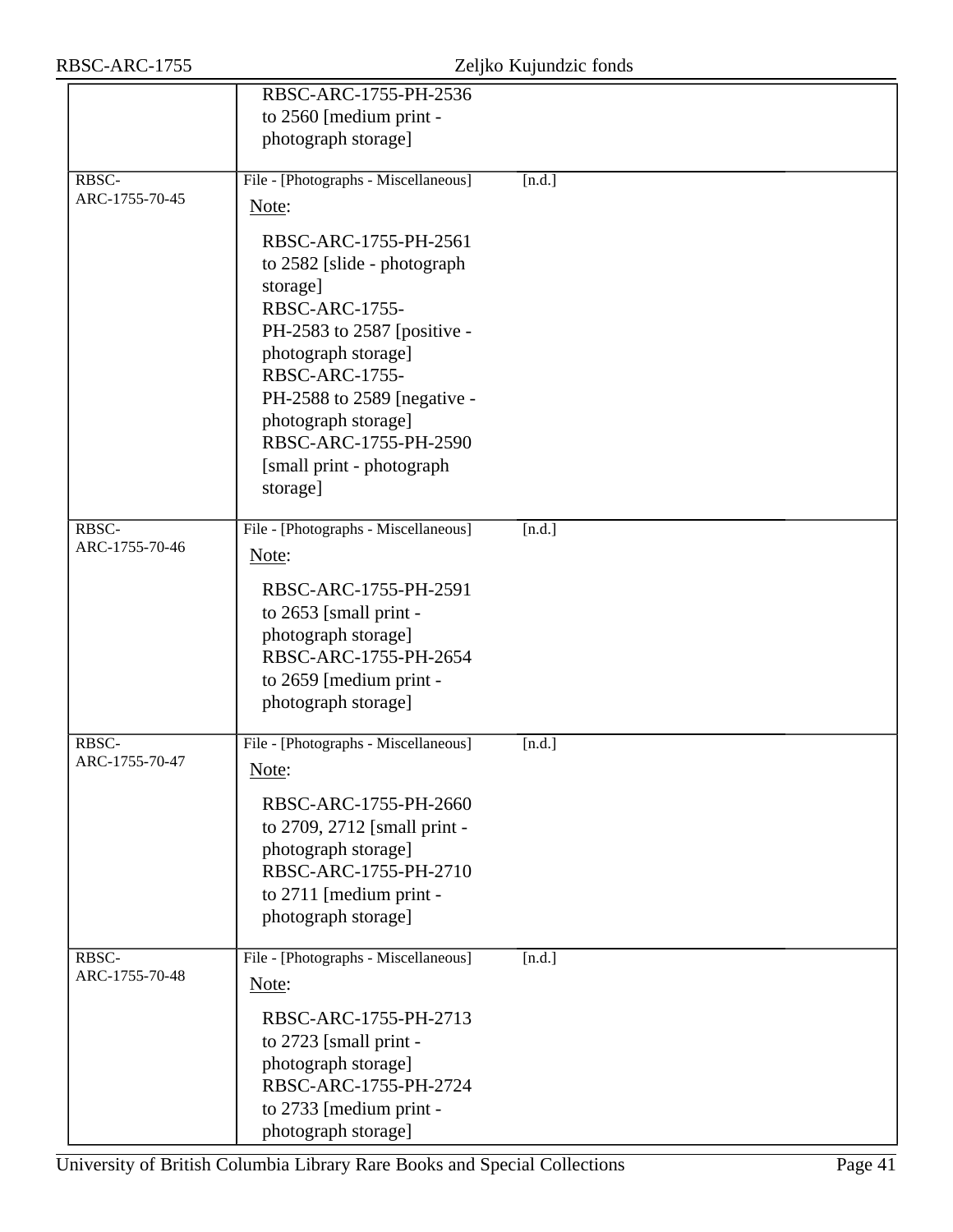| RBSC-<br>ARC-1755-70-49 | File - [Photographs - Miscellaneous]<br>Note:                                                                                                                                                      | [n.d.] |
|-------------------------|----------------------------------------------------------------------------------------------------------------------------------------------------------------------------------------------------|--------|
|                         | RBSC-ARC-1755-PH-2734<br>to 2766 [small print -<br>photograph storage]<br>RBSC-ARC-1755-PH-2767<br>to 2770 [medium print -<br>photograph storage]                                                  |        |
| RBSC-<br>ARC-1755-70-50 | File - [Photographs - Miscellaneous]<br>Note:                                                                                                                                                      | [n.d.] |
|                         | RBSC-ARC-1755-PH-2771<br>[small print - photograph<br>storage]<br>RBSC-ARC-1755-PH-2772<br>to 2785 [medium print -<br>photograph storage]                                                          |        |
| RBSC-<br>ARC-1755-70-51 | File - [Photographs - Miscellaneous]<br>Note:<br>RBSC-ARC-1755-PH-2786<br>to 2798 [small print -<br>photograph storage]<br>RBSC-ARC-1755-PH-2799<br>to 2814 [medium print -<br>photograph storage] | [n.d.] |
| RBSC-<br>ARC-1755-70-52 | File - [Photographs - Miscellaneous]<br>Note:                                                                                                                                                      | [n.d.] |
|                         | RBSC-ARC-1755-PH-2815<br>to 2822 [small print -<br>photograph storage]<br>RBSC-ARC-1755-PH-2823<br>to 2833 [medium print -<br>photograph storage]                                                  |        |
| RBSC-<br>ARC-1755-70-53 | File - [Photographs - Miscellaneous]<br>Note:                                                                                                                                                      | [n.d.] |
|                         | RBSC-ARC-1755-PH-2834<br>to 2861 [small print -<br>photograph storage]                                                                                                                             |        |
| RBSC-<br>ARC-1755-70-54 | File - [Photographs - Miscellaneous]                                                                                                                                                               | [n.d.] |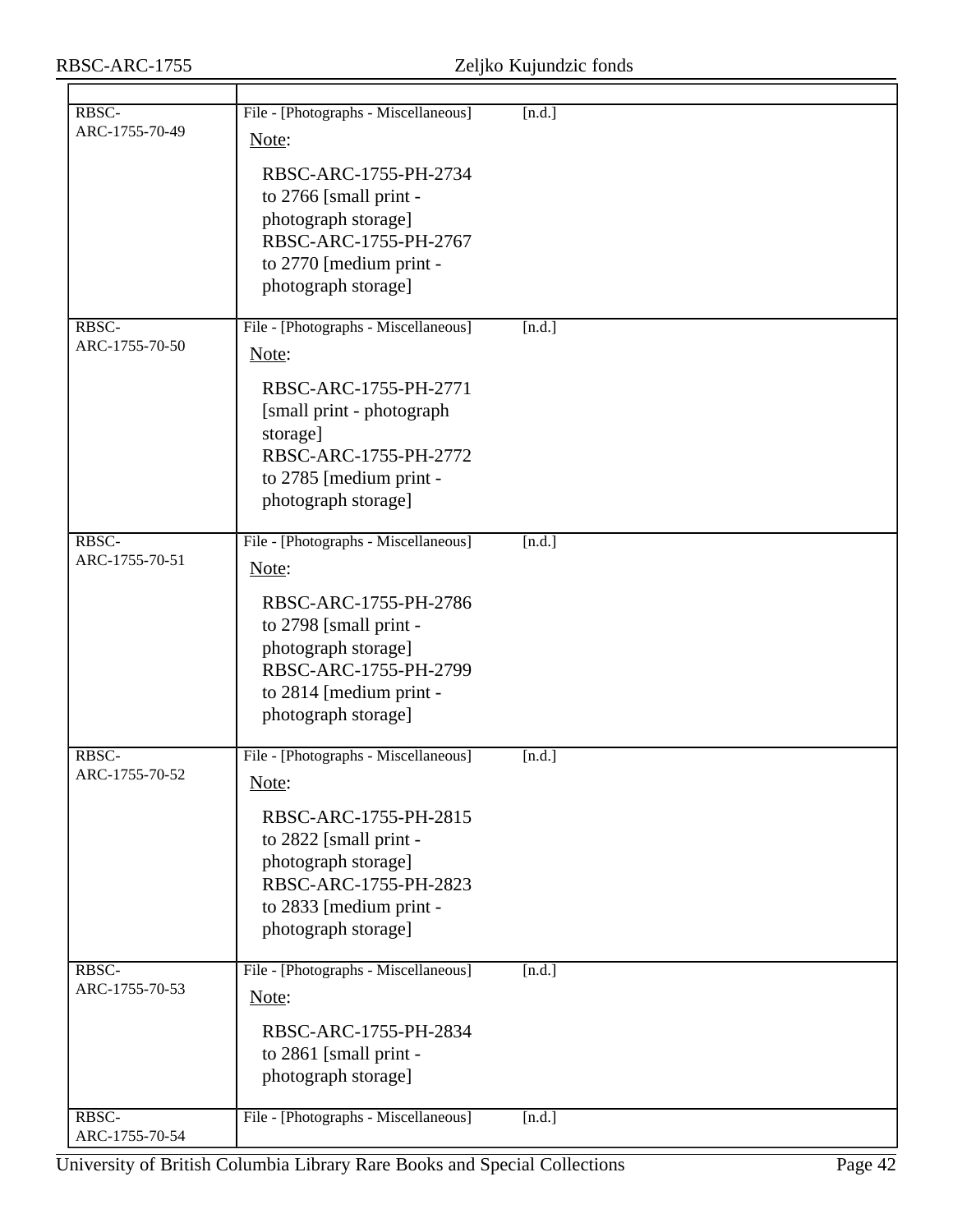|                         | Note:                                                                                                                                                      |        |
|-------------------------|------------------------------------------------------------------------------------------------------------------------------------------------------------|--------|
|                         | RBSC-ARC-1755-PH-2862<br>to 2889 [small print -<br>photograph storage]                                                                                     |        |
| RBSC-<br>ARC-1755-70-55 | File - [Photographs - Miscellaneous]<br>Note:                                                                                                              | [n.d.] |
|                         | RBSC-ARC-1755-PH-2890<br>to 2908 [small print -<br>photograph storage]                                                                                     |        |
| RBSC-<br>ARC-1755-70-56 | File - [Photographs - Miscellaneous]<br>Note:                                                                                                              | [n.d.] |
|                         | RBSC-ARC-1755-PH-2909<br>to 2947 [small print -<br>photograph storage]<br>RBSC-ARC-1755-PH-2948<br>to 2952 [medium print -<br>photograph storage]          |        |
| RBSC-<br>ARC-1755-70-57 | File - [Photographs - Miscellaneous]<br>Note:                                                                                                              | [n.d.] |
|                         | RBSC-ARC-1755-PH-2985<br>to 2996 [small print -<br>photograph storage]<br>RBSC-ARC-1755-PH-2997<br>to 3020 [medium print -<br>photograph storage]          |        |
| RBSC-<br>ARC-1755-70-59 | File - [Photographs - Miscellaneous]<br>Note:                                                                                                              | [n.d.] |
|                         | RBSC-ARC-1755-PH-3021<br>to 3030 [medium print -<br>photograph storage]                                                                                    |        |
| RBSC-<br>ARC-1755-70-60 | File - [Photographs - Miscellaneous]                                                                                                                       | [n.d.] |
|                         | Note:<br>RBSC-ARC-1755-PH-3031<br>to 3034 [small print -<br>photograph storage]<br>RBSC-ARC-1755-PH-3035<br>to 3046 [medium print -<br>photograph storage] |        |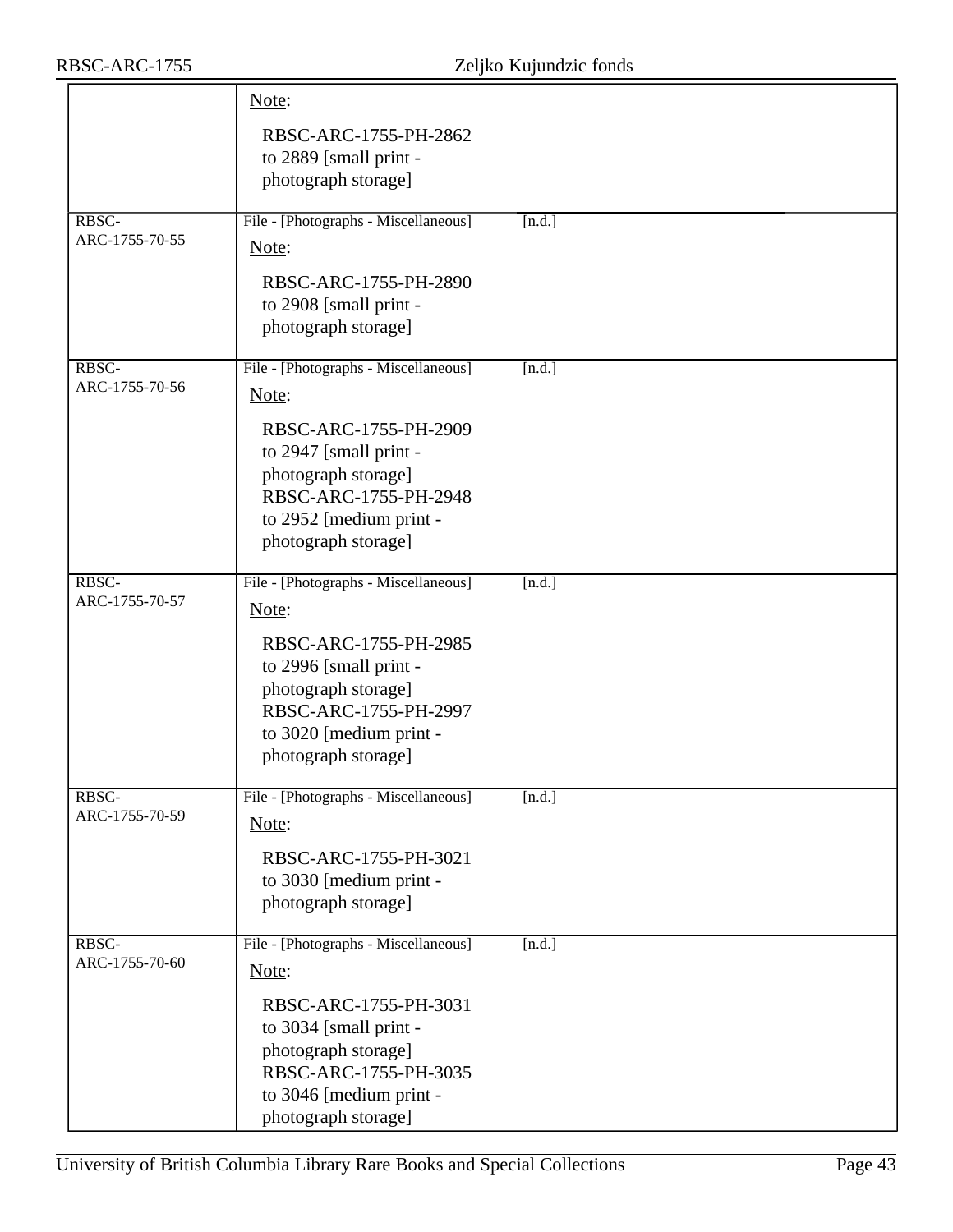| RBSC-<br>ARC-1755-70-61 | File - [Photographs - Miscellaneous]<br>Note:<br>RBSC-ARC-1755-PH-3047                                                                            | [n.d.] |
|-------------------------|---------------------------------------------------------------------------------------------------------------------------------------------------|--------|
|                         | to 3048 [small print -<br>photograph storage]<br>RBSC-ARC-1755-PH-3049<br>to 3070 [medium print -                                                 |        |
|                         | photograph storage]                                                                                                                               |        |
| RBSC-<br>ARC-1755-70-62 | File - [Photographs - Miscellaneous]<br>Note:                                                                                                     | [n.d.] |
|                         | RBSC-ARC-1755-PH-3071<br>to 3110 [small print -<br>photograph storage]<br>RBSC-ARC-1755-PH-3111<br>to 3131 [medium print -                        |        |
|                         | photograph storage]                                                                                                                               |        |
| RBSC-<br>ARC-1755-70-63 | File - [Photographs - Miscellaneous]<br>Note:                                                                                                     | [n.d.] |
|                         | RBSC-ARC-1755-PH-3132<br>to 3133 [small print -<br>photograph storage]<br>RBSC-ARC-1755-PH-3134<br>to 3156 [medium print -<br>photograph storage] |        |
| RBSC-<br>ARC-1755-70-64 | File - [Photographs - Miscellaneous]<br>Note:                                                                                                     | [n.d.] |
|                         | RBSC-ARC-1755-PH-3157<br>to 3179 [medium print -<br>photograph storage]<br>RBSC-ARC-1755-PH-3180<br>to 3191 [small print -<br>photograph storage] |        |
| RBSC-<br>ARC-1755-70-65 | File - [Photographs - Miscellaneous]<br>Note:                                                                                                     | [n.d.] |
|                         | RBSC-ARC-1755-PH-3192<br>to 3230 [small print -<br>photograph storage]                                                                            |        |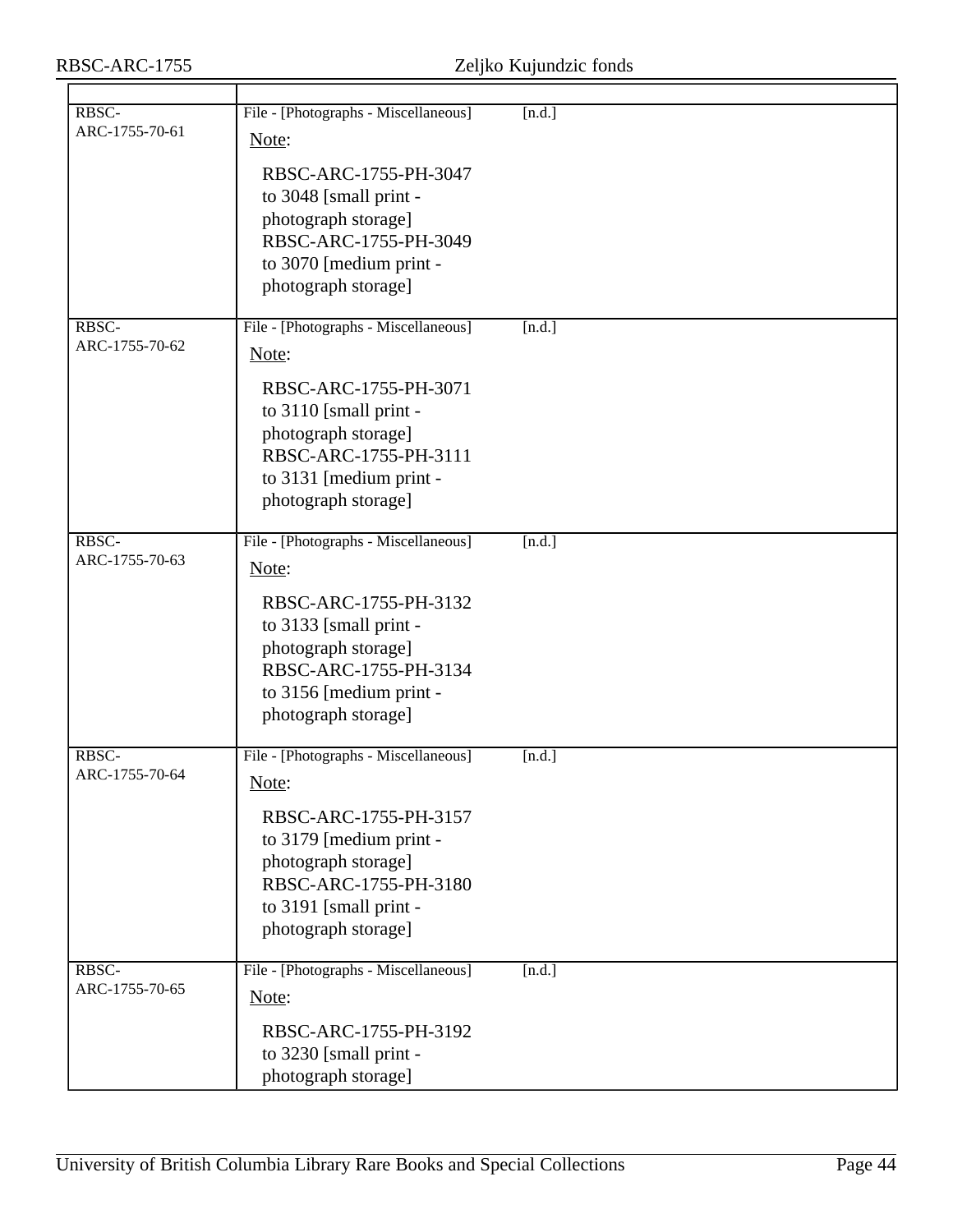| RBSC-ARC-1755           | Zeljko Kujundzic fonds                                                                                                                                                                                                  |        |  |
|-------------------------|-------------------------------------------------------------------------------------------------------------------------------------------------------------------------------------------------------------------------|--------|--|
|                         | RBSC-ARC-1755-PH-3231<br>to 3233 [medium print -<br>photograph storage]                                                                                                                                                 |        |  |
| RBSC-<br>ARC-1755-70-66 | File - [Photographs - Miscellaneous]<br>Note:<br>RBSC-ARC-1755-PH-3234<br>to 3273, PH-3279 to 3288<br>[small print - photograph]<br>storage]<br>RBSC-ARC-1755-PH-3274<br>to 3278 [medium print -<br>photograph storage] | [n.d.] |  |
| RBSC-<br>ARC-1755-70-67 | File - [Photographs - Miscellaneous]<br>Note:<br>RBSC-ARC-1755-PH-3289<br>to 3363 [small print -<br>photograph storage]                                                                                                 | [n.d.] |  |
| RBSC-<br>ARC-1755-70-68 | File - [Photographs - Miscellaneous]<br>Note:<br>RBSC-ARC-1755-PH-3364<br>to 3402 [small print -<br>photograph storage]<br>RBSC-ARC-1755-PH-3403<br>[medium print - photograph]<br>storage]                             | [n.d.] |  |
| RBSC-<br>ARC-1755-70-69 | File - [Photographs - Miscellaneous]<br>Note:<br>RBSC-ARC-1755-PH-3404<br>to 3435 [small print -<br>photograph storage]<br>RBSC-ARC-1755-PH-3436<br>to 3444 [medium print -<br>photograph storage]                      | [n.d.] |  |
| RBSC-<br>ARC-1755-70-70 | File - [Photographs - Miscellaneous]<br>Note:<br>RBSC-ARC-1755-PH-3445<br>to 3503 [small print -<br>photograph storage]                                                                                                 | [n.d.] |  |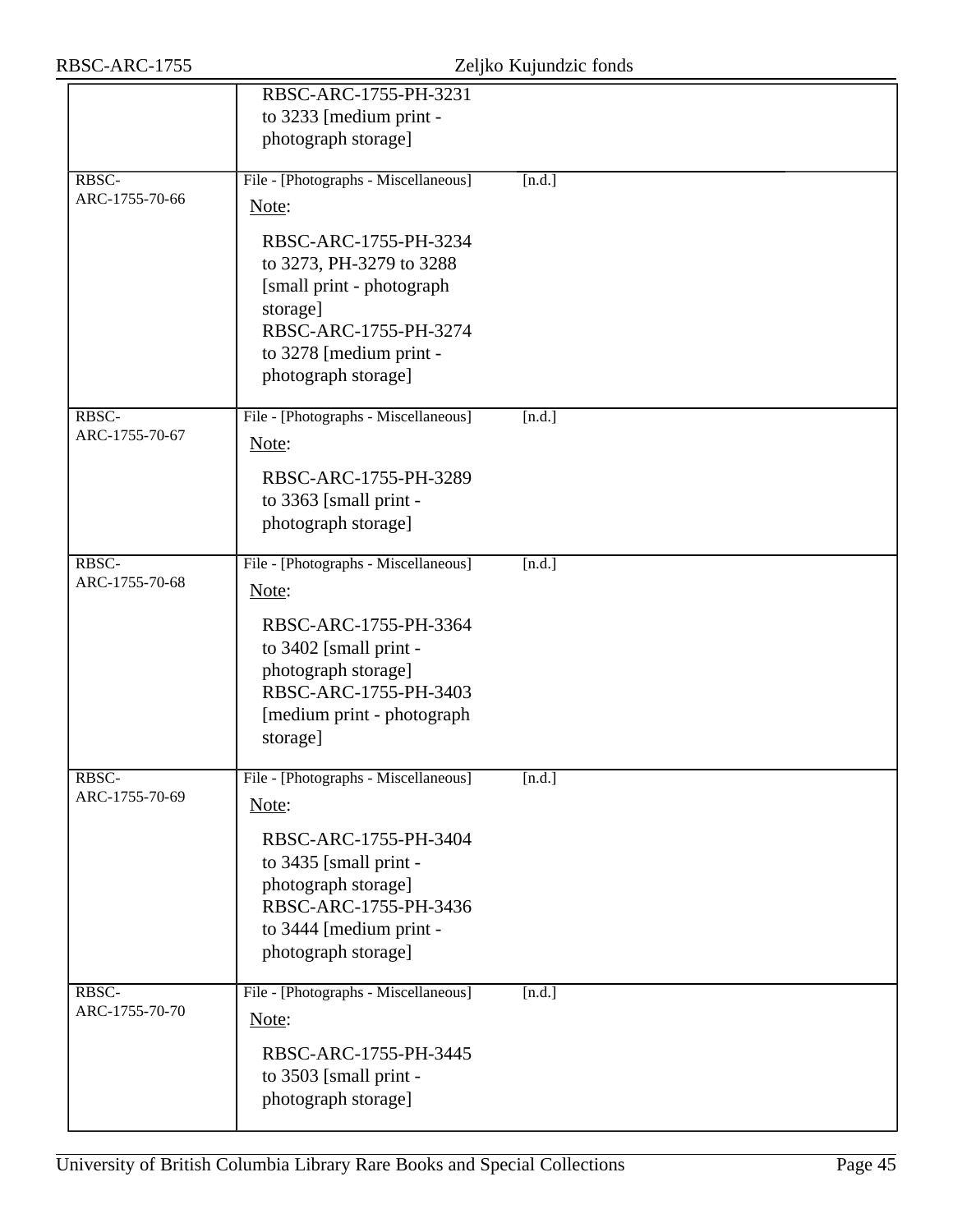| RBSC-ARC-1755                        |                                                                                                                                                   | Zeljko Kujundzic fonds                                                                                                                                                                                       |
|--------------------------------------|---------------------------------------------------------------------------------------------------------------------------------------------------|--------------------------------------------------------------------------------------------------------------------------------------------------------------------------------------------------------------|
| RBSC-<br>ARC-1755-70-71              | File - [Photographs - Miscellaneous]<br>Note:                                                                                                     | [n.d.]                                                                                                                                                                                                       |
|                                      | RBSC-ARC-1755-PH-3504<br>to 3533 [small print -<br>photograph storage]<br>RBSC-ARC-1755-PH-3534<br>to 3535 [medium print -<br>photograph storage] |                                                                                                                                                                                                              |
| RBSC-<br>ARC-1755-70-72              | File - [Photographs - Miscellaneous]<br>Note:                                                                                                     | [n.d.]                                                                                                                                                                                                       |
|                                      | RBSC-ARC-1755-PH-3536<br>to 3545 [small print -<br>photograph storage]<br>RBSC-ARC-1755-PH-3546<br>to 3558 [medium print -<br>photograph storage] |                                                                                                                                                                                                              |
| RBSC-<br>ARC-1755-70-73              | File - [Photographs - Miscellaneous]<br>Note:                                                                                                     | [n.d.]                                                                                                                                                                                                       |
|                                      | RBSC-ARC-1755-PH-3559<br>to 3565 [small print -<br>photograph storage]<br>RBSC-ARC-1755-PH-3566<br>to 3573 [medium print -<br>photograph storage] |                                                                                                                                                                                                              |
| RBSC-<br>ARC-1755-70-74              | File - [Photographs - Miscellaneous]<br>Note:                                                                                                     | [n.d.]                                                                                                                                                                                                       |
|                                      | RBSC-ARC-1755-PH-3574<br>to 3579 [medium print -<br>photograph storage]                                                                           |                                                                                                                                                                                                              |
|                                      | <b>Teaching and professional records</b>                                                                                                          |                                                                                                                                                                                                              |
| Date: $1949-1999$ (date of creation) |                                                                                                                                                   |                                                                                                                                                                                                              |
| Scope and content:                   |                                                                                                                                                   |                                                                                                                                                                                                              |
|                                      | Arts, Pennsylvania State University, and Professional affiliations.                                                                               | Records in the series teaching and professional records relate to his role as a professor and as a<br>member and director of arts societies. This series is divided into three subseries: Kootenay School of |

<span id="page-45-0"></span>The subseries Kootenay School of Arts contains records of Kujundzic's time as a teacher in the Okanagan, B.C., and records relating to the Art Centre in Kelowna.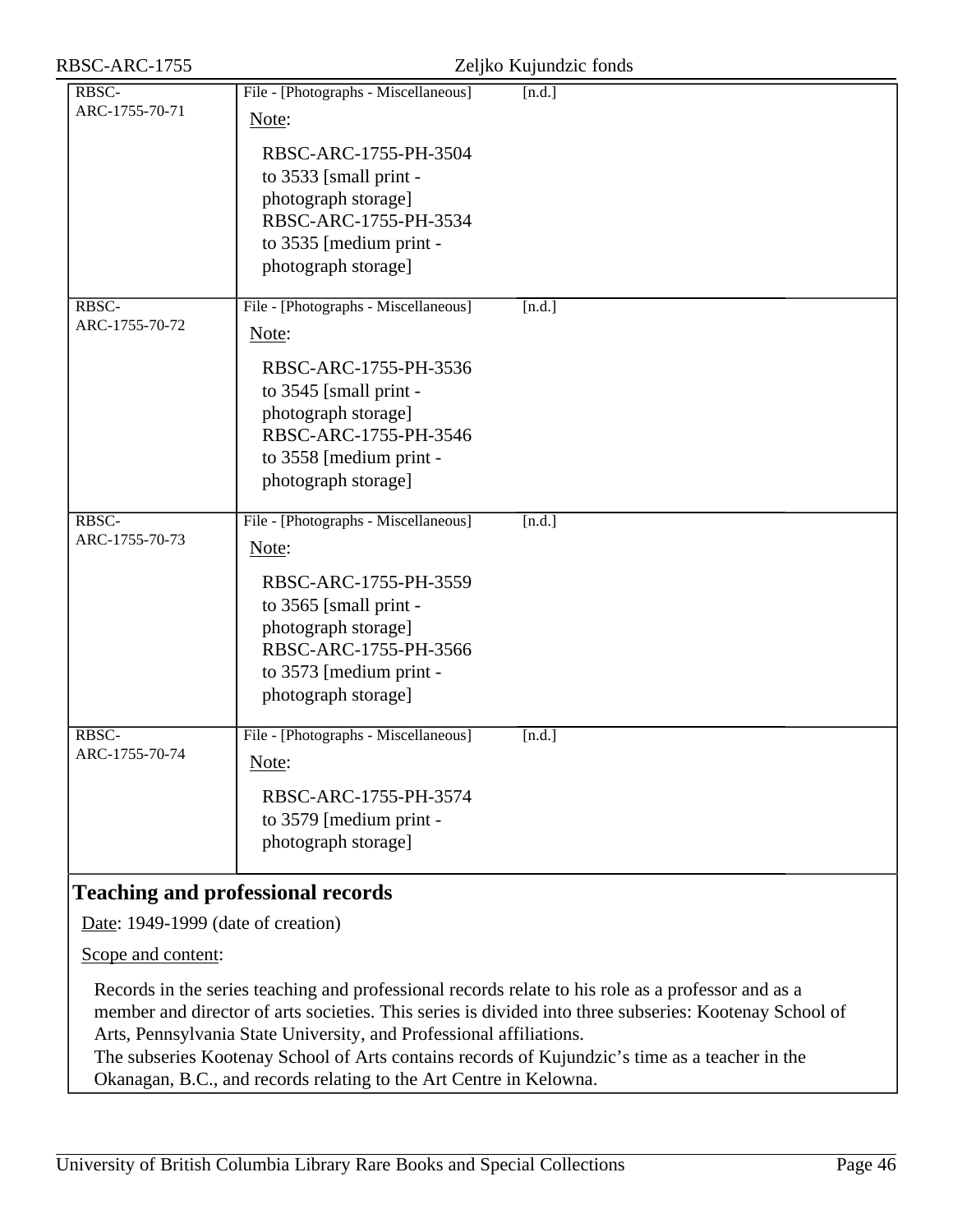The subseries Pennsylvania State University contains records related to his time spent with the Arts Department of PSU and consists of teaching, lecture and workshop materials, correspondence between faculty, and records relating to his role as a professor.

The professional affiliations subseries contains records relating to the associations and societies he was part of and some that he founded, including the Sculptors' Society of British Columbia and the Contemporary Okanagan Artists.

Physical description: 2.19 m of textual records and photographs 1 film reel; b&w

### **File / item list**

## <span id="page-46-0"></span>**Kootenay School of Arts**

Date: 1949-1998 (date of creation)

Scope and content:

Records in this subseries relate to Kujundzic's time spent in the Okanagan, including teaching materials from his time as an educator at the Kootenay School of Arts, photographs, correspondence, and records relating to his development of the Arts Centre in Nelson, B.C.

Physical description: 46.5 cm of textual records 1 film reel; b&w

| File / item list |                                         |           |               |           |
|------------------|-----------------------------------------|-----------|---------------|-----------|
| Ref code         | Title                                   | Dates     | Access status | Container |
| RBSC-            | File - KSA Notes & Ideas                | [n.d.]    |               |           |
| ARC-1755-12-01   |                                         |           |               |           |
| RBSC-            | File - KSA Staff Applications           | 1961-1964 |               |           |
| ARC-1755-12-02   |                                         |           |               |           |
| RBSC-            | File - Collector's Record and Exhibit   | 1949-1970 |               |           |
| ARC-1755-12-03   | Lists - Nelson, B.C.                    |           |               |           |
| RBSC-            | File - KSA Nelson [Newspaper            | 1955-1961 |               |           |
| ARC-1755-12-04   | Clippings]                              |           |               |           |
| RBSC-            | File - Kootenay Lake Summer School '91  | 1991      |               |           |
| ARC-1755-12-05   |                                         |           |               |           |
| RBSC-            | File - Working Docs History KSA         | 1960-1990 |               |           |
| ARC-1755-12-06   |                                         |           |               |           |
| RBSC-            | File - Nelson Summer School of Fine     | 1959-1962 |               |           |
| ARC-1755-12-07   | Arts Misc.                              |           |               |           |
| RBSC-            | File - KSA Personal Correspondence      | 1962-1965 |               |           |
| ARC-1755-12-08   |                                         |           |               |           |
| RBSC-            | File - Outline of Curriculum - Painting | 1963      |               |           |
| ARC-1755-12-09   |                                         |           |               |           |
| RBSC-            | File - Painting and Composition - Art   | 1963      |               |           |
| ARC-1755-12-10   | History - Sara Madsen First Year -KSA   |           |               |           |
| RBSC-            | File - Teaching                         | 1952-1962 |               |           |
| ARC-1755-12-11   |                                         |           |               |           |
| RBSC-            | File - '92 Ceramic Workshop             | 1992      |               |           |
| ARC-1755-12-12   |                                         |           |               |           |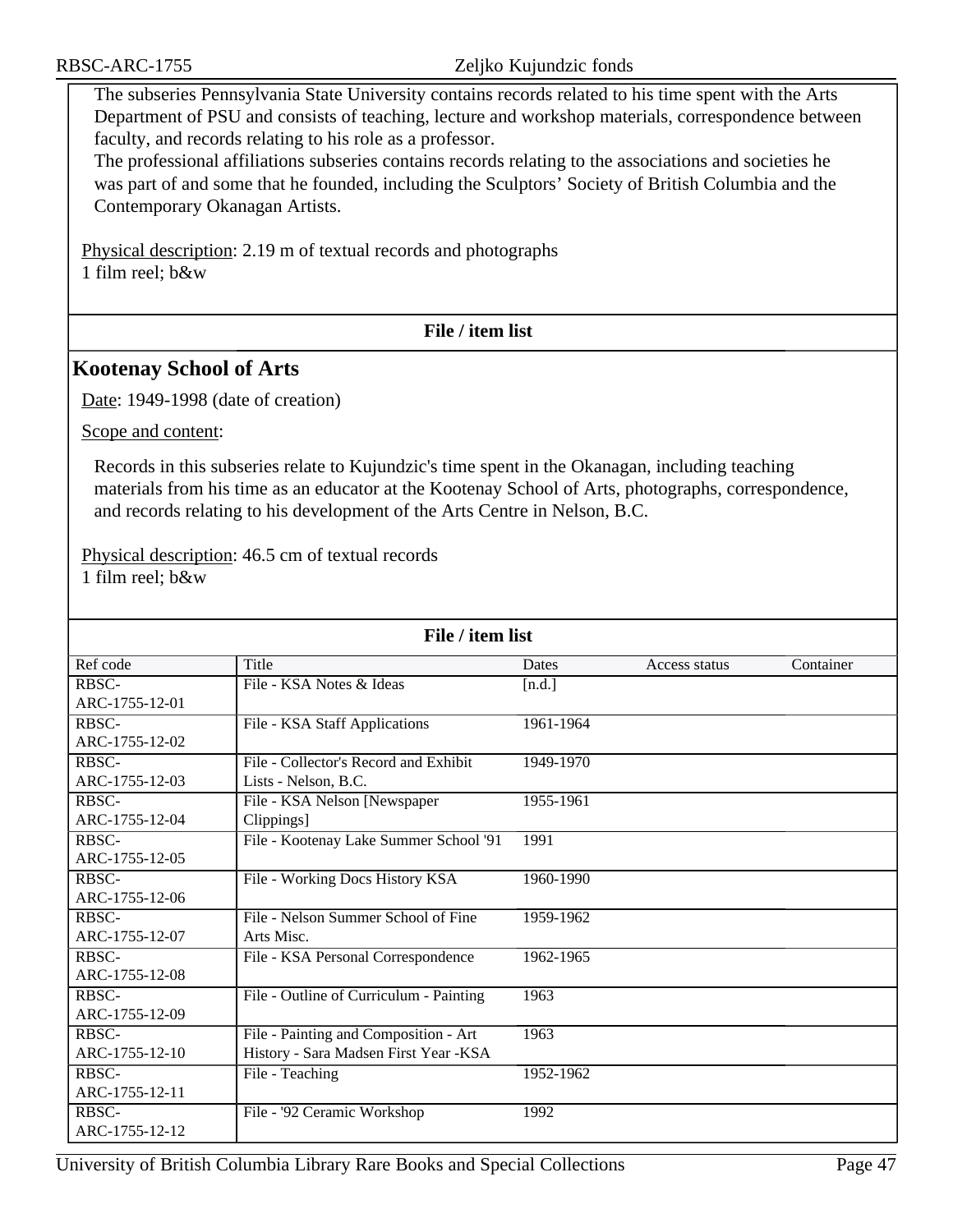| RBSC-ARC-1755                     | Zeljko Kujundzic fonds                                 |           |  |
|-----------------------------------|--------------------------------------------------------|-----------|--|
| RBSC-                             | File - KSA 1964 Grad Statements                        | 1964      |  |
| ARC-1755-12-13                    | Note:                                                  |           |  |
|                                   |                                                        |           |  |
|                                   | RBSC-ARC-1755-PH-159                                   |           |  |
|                                   | [small print - photograph]                             |           |  |
|                                   | storage]                                               |           |  |
|                                   |                                                        |           |  |
| RBSC-                             | File - Kelowna Art Gallery '86                         | 1986      |  |
| ARC-1755-12-14                    |                                                        |           |  |
|                                   | Note:                                                  |           |  |
|                                   | RBSC-ARC-1755-PH-160                                   |           |  |
|                                   | [small print - photograph]                             |           |  |
|                                   | storage]                                               |           |  |
|                                   |                                                        |           |  |
| RBSC-                             | File - Kootenay School of Art Grabowski                | 1957-1962 |  |
| ARC-1755-12-15                    | Gallery                                                |           |  |
| RBSC-                             | File - Teaching (Cranbrook, Nelson,                    | 1956-1964 |  |
| ARC-1755-12-16                    | Kelowna) - BCTA - Qualifications -                     |           |  |
|                                   | Reports                                                |           |  |
| RBSC-                             | File - Evening Classes - Recreation                    | 1965-1967 |  |
| ARC-1755-13-01                    | Workshops etc                                          |           |  |
| RBSC-                             | File - Koerner Foundation - Indian                     | 1966-1969 |  |
| ARC-1755-13-02                    | Workshops                                              |           |  |
| RBSC-<br>ARC-1755-13-03           | File - Summer Workshops                                | 1966-1968 |  |
| RBSC-                             | File - Intro to visual arts - Nelson School            | 1960      |  |
| ARC-1755-13-04                    | of Arts                                                |           |  |
| RBSC-                             | File - Kootenay School of Art 1963-69                  | 1963-1973 |  |
| ARC-1755-13-05                    | and '72 Penn State                                     |           |  |
|                                   | Note:                                                  |           |  |
|                                   |                                                        |           |  |
|                                   | RBSC-ARC-1755-PH-161,                                  |           |  |
|                                   | 162 [medium prints -                                   |           |  |
|                                   | photograph storage]                                    |           |  |
|                                   |                                                        |           |  |
| RBSC-                             | File - KSA/Nelson                                      | 1961-1991 |  |
| ARC-1755-13-06                    |                                                        |           |  |
| RBSC-                             | File - Miscellaneous Art School records -              | 1959-1963 |  |
| ARC-1755-13-07                    | curriculum - etc.                                      |           |  |
| RBSC-                             | File - Painting and Composition 1st Year               | $[196-]$  |  |
| ARC-1755-13-08                    |                                                        |           |  |
| RBSC-<br>ARC-1755-13-09           | File - A Brief to the Royal Commission<br>on Education | 1959      |  |
| RBSC-                             | File - Workshops                                       | 1959-1987 |  |
| ARC-1755-13-10                    |                                                        |           |  |
| RBSC-                             | File - Gallery of the Kootenays '91                    | 1989-1993 |  |
| ARC-1755-13-11                    |                                                        |           |  |
| RBSC-                             | File - [Okanagan and Nelson Records]                   | 1964-1993 |  |
| ARC-1755-13-12                    |                                                        |           |  |
| $R\overline{B}$ <sub>SC</sub> $-$ | File - A Survey of Educational Resources               | 1965      |  |
| ARC-1755-13-13                    | in the Visual Arts in British Columbia                 |           |  |
| RBSC-                             | File - [Kootenay School of the Arts                    | 1997-1998 |  |
| ARC-1755-13-14                    | '97/'98 Brochure]                                      |           |  |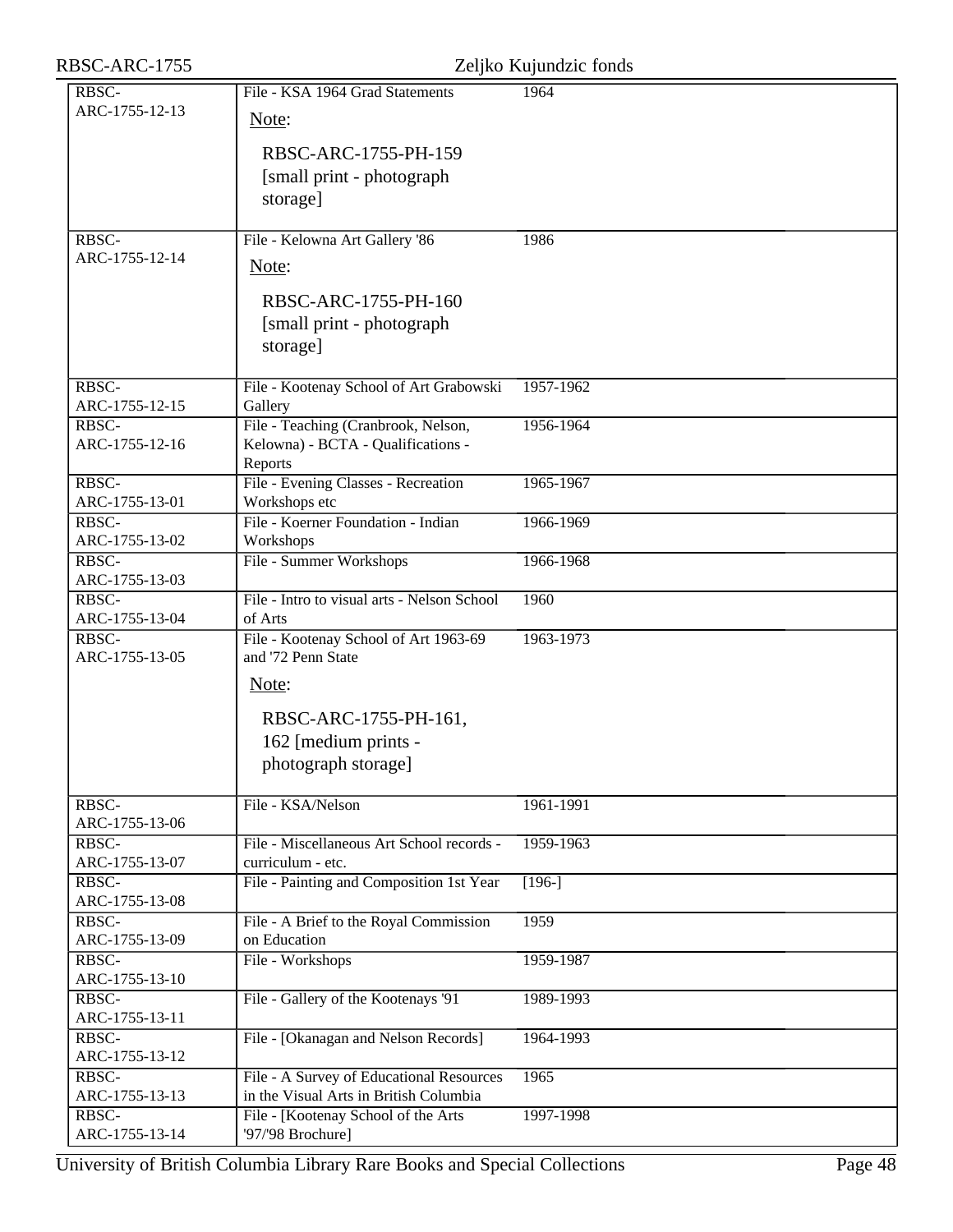<span id="page-48-0"></span>

| RBSC-ARC-1755                      |                                                                                                                                                                                                                                                                                                                                                        | Zeljko Kujundzic fonds |               |           |
|------------------------------------|--------------------------------------------------------------------------------------------------------------------------------------------------------------------------------------------------------------------------------------------------------------------------------------------------------------------------------------------------------|------------------------|---------------|-----------|
| RBSC-<br>ARC-1755-13-15            | File - Kootenay School of Arts photos<br>and clippings<br>Note:                                                                                                                                                                                                                                                                                        | 1960-1990              |               |           |
|                                    | RBSC-ARC-1755-PH-163 to<br>176 [small, medium prints -<br>photograph storage]                                                                                                                                                                                                                                                                          |                        |               |           |
| RBSC-<br>ARC-1755-14-01            | File - [Brochures with ZK artwork]                                                                                                                                                                                                                                                                                                                     | 1959-1967              |               |           |
| RBSC-<br>ARC-1755-14-02            | File - KSA Photos (1 of 2)<br>Note:                                                                                                                                                                                                                                                                                                                    | $[196-] - 1991$        |               |           |
|                                    | RBSC-ARC-1755-PH-177<br>to 195 [medium print -<br>photograph storage]                                                                                                                                                                                                                                                                                  |                        |               |           |
| RBSC-<br>ARC-1755-14-03            | File - KSA Photos (2 of 2)                                                                                                                                                                                                                                                                                                                             | 1955-1991              |               |           |
|                                    | Note:<br>RBSC-ARC-1755-PH-196 to<br>216 [small, medium prints -<br>photograph storage]                                                                                                                                                                                                                                                                 |                        |               |           |
| <b>RBSC-ARC-1755-</b><br>SPFilm-01 | File - Kelowna, B.C. Art Festival 1967                                                                                                                                                                                                                                                                                                                 | 1965                   |               |           |
|                                    | Note:<br>Note written on cover says<br>"transf. to vid. 1991, edited"                                                                                                                                                                                                                                                                                  |                        |               |           |
|                                    | Note:                                                                                                                                                                                                                                                                                                                                                  |                        |               |           |
|                                    | Audiovisual storage                                                                                                                                                                                                                                                                                                                                    |                        |               |           |
| Pennsylvania State University      |                                                                                                                                                                                                                                                                                                                                                        |                        |               |           |
| Date: 1963-1993 (date of creation) |                                                                                                                                                                                                                                                                                                                                                        |                        |               |           |
| Scope and content:                 |                                                                                                                                                                                                                                                                                                                                                        |                        |               |           |
|                                    | Records in this subseries relate to the time when Kujundzic's served as the head of the Arts<br>Department at Pennylvania State University's Fayette Campus from 1968 until 1982. It includes<br>teaching materials, interdepartmental correspondence, applications and notices, and records relating to<br>art projects undertaken at the University. |                        |               |           |
|                                    | Physical description: 62 cm of textual records                                                                                                                                                                                                                                                                                                         |                        |               |           |
|                                    | File / item list                                                                                                                                                                                                                                                                                                                                       |                        |               |           |
| Ref code                           | Title                                                                                                                                                                                                                                                                                                                                                  | Dates                  | Access status | Container |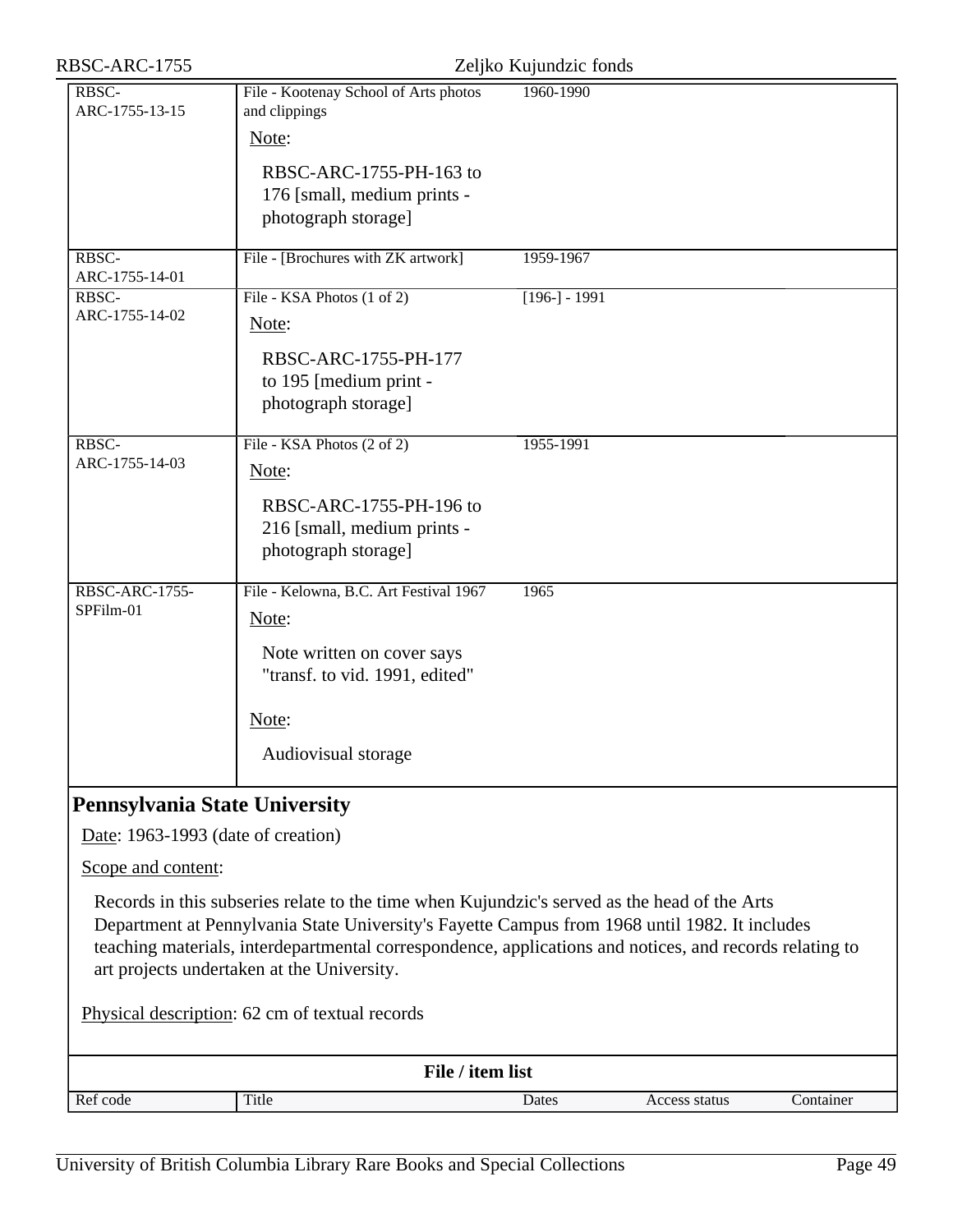| RBSC-ARC-1755              | Zeljko Kujundzic fonds                                         |           |  |
|----------------------------|----------------------------------------------------------------|-----------|--|
| RBSC-                      | File - P.S.U. 78/79                                            | 1978-1988 |  |
| ARC-1755-14-04             |                                                                |           |  |
| RBSC-                      | File - Old Penn State contacts                                 | 1975-1980 |  |
| ARC-1755-14-05             |                                                                |           |  |
| RBSC-                      | File - Applied Art                                             | [1963?]   |  |
| ARC-1755-14-06             |                                                                |           |  |
| RBSC-                      | File - Art History                                             | 1968      |  |
| ARC-1755-14-07<br>RBSC-    |                                                                | 1972-1976 |  |
| ARC-1755-14-08             | File - Festival '76 Fayette Campus                             |           |  |
|                            | Note:                                                          |           |  |
|                            | RBSC-ARC-1755-PH-217                                           |           |  |
|                            |                                                                |           |  |
|                            | [small print - photograph]                                     |           |  |
|                            | storage]                                                       |           |  |
| RBSC-                      |                                                                | 1978      |  |
| ARC-1755-14-09             | File - [P.S.U. Art Department Faculty<br>Exhibition catalogue] |           |  |
| RBSC-                      | File - Penn State Radio Activities 1977                        | 1977      |  |
| ARC-1755-14-10             |                                                                |           |  |
| RBSC-                      | File - B.F.A Evaluator - Department of                         | 1977      |  |
| ARC-1755-14-11             | Ed.                                                            |           |  |
| RBSC-                      | File - ZK's Faculty Activity 1977-78                           | 1977-1978 |  |
| ARC-1755-14-12             |                                                                |           |  |
| RBSC-                      | File - Fayette and Biographical Materials                      | 1966-1975 |  |
| ARC-1755-14-13             |                                                                |           |  |
| RBSC-                      | File - Faculty Activity Reports                                | 1972-1978 |  |
| ARC-1755-14-14             | 1976/77/78                                                     |           |  |
| RBSC-                      | File - Fayette Campus Newsletter<br>1980-1981                  | 1980-1981 |  |
| ARC-1755-14-15<br>RBSC-    | File - Recommendations                                         | 1969      |  |
| ARC-1755-15-01             |                                                                |           |  |
| RBSC-                      | File - Chamber of Com - Uniontown -                            | 1976-1977 |  |
| ARC-1755-15-02             | Solar                                                          |           |  |
| RBSC-                      | File - Solar Grant Seminar 1976                                | 1975-1977 |  |
| ARC-1755-15-03             |                                                                |           |  |
| $R\overline{\mathrm{BSC}}$ | File - Fayette Research 1978 Spring &                          | 1977-1979 |  |
| ARC-1755-15-04             | Cont. Ed. Grant '78                                            |           |  |
| RBSC-                      | File - Research FE Campus                                      | 1977-1980 |  |
| ARC-1755-15-05             |                                                                |           |  |
| RBSC-                      | File - Enamelling - Historic Summary                           | [1976?]   |  |
| ARC-1755-15-06<br>RBSC-    | and Techniques<br>File - Art Festival 79                       | 1979      |  |
| ARC-1755-15-07             |                                                                |           |  |
| RBSC-                      | File - Wrap up evaluation '81                                  | 1974-1981 |  |
| ARC-1755-15-08             |                                                                |           |  |
| RBSC-                      | File - Uniontown Festival                                      | 1970-1972 |  |
| ARC-1755-15-09             |                                                                |           |  |
| RBSC-                      | File - Faculty Evaluation - Goals - 78/80                      | 1979-1980 |  |
| ARC-1755-15-10             |                                                                |           |  |
| RBSC-                      | File - P.S.U. Grants - Reports - Faculty                       | 1974-1976 |  |
| ARC-1755-15-11             | Exch. 78/76                                                    |           |  |
| RBSC-                      | File - T. Toth 81                                              | 1978-1981 |  |
| ARC-1755-15-12             |                                                                |           |  |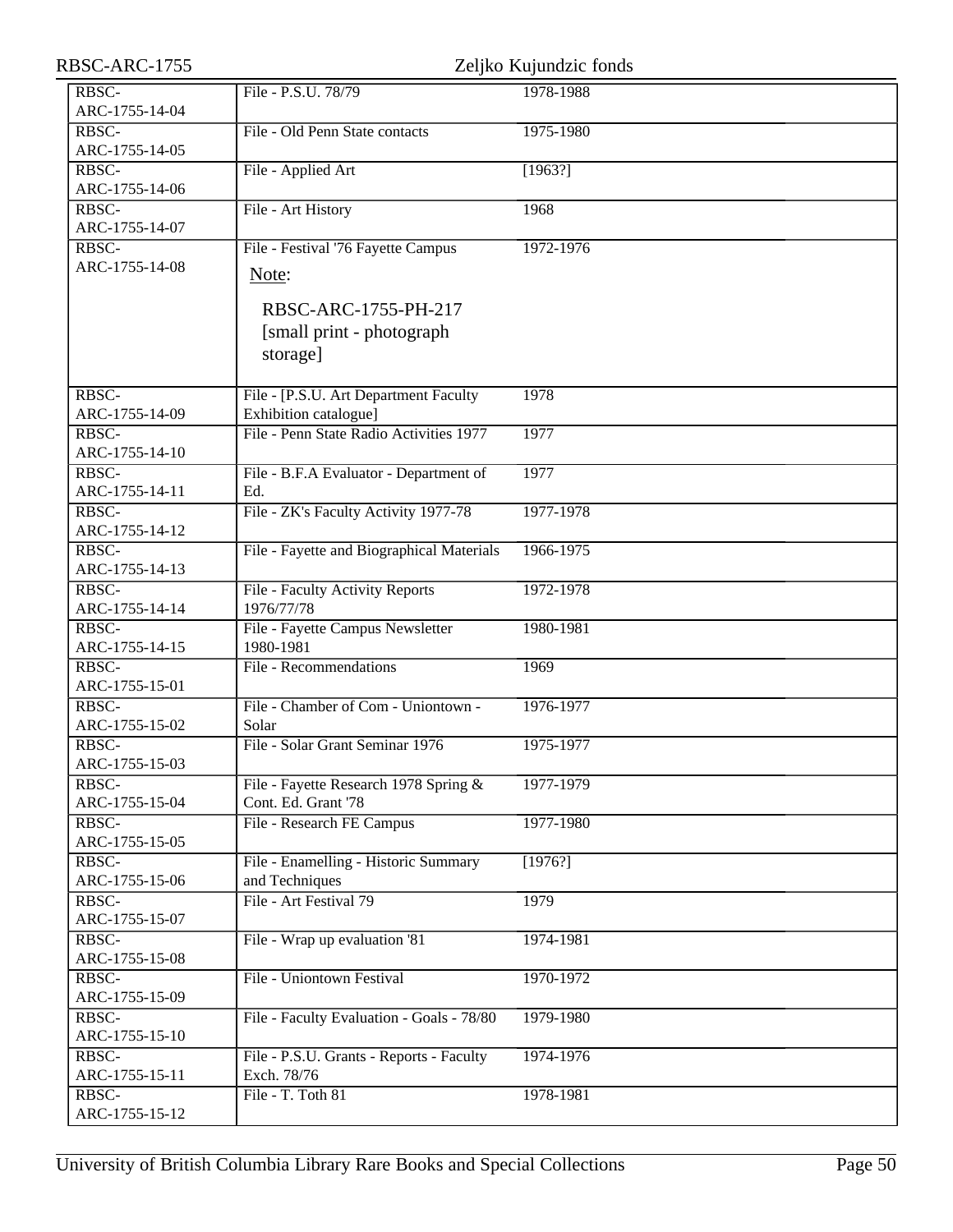| RBSC-ARC-1755           | Zeljko Kujundzic fonds                         |           |  |
|-------------------------|------------------------------------------------|-----------|--|
| RBSC-                   | File - P.S.U. Art                              | 1963-1979 |  |
| ARC-1755-15-13          |                                                |           |  |
| RBSC-                   | File - Penn State Art Exhibit & Solar          | 1979-1992 |  |
| ARC-1755-15-14          |                                                |           |  |
| RBSC-                   | File - Fayette Campus Newsletter 75-76         | 1975-1976 |  |
| ARC-1755-15-15          |                                                |           |  |
| RBSC-                   | File - Fayette Campus Newsletter 76-77         | 1976-1977 |  |
| ARC-1755-15-16          |                                                |           |  |
| RBSC-<br>ARC-1755-15-17 | File - Fayette Campus Newsletter 77-78         | 1977-1978 |  |
| RBSC-                   | File - Fayette Campus Newsletter 78-79         | 1978-1979 |  |
| ARC-1755-15-18          |                                                |           |  |
| RBSC-                   | File - Fayette Campus Newsletter 79-80         | 1979-1980 |  |
| ARC-1755-15-19          |                                                |           |  |
| RBSC-                   | File - Fayette Campus Newsletter 80-81         | 1980-1981 |  |
| ARC-1755-15-20          |                                                |           |  |
| RBSC-                   | File - Ceramics 403                            | 1968-     |  |
| ARC-1755-15-21          |                                                |           |  |
| RBSC-                   | File - Arts & Architecture - Promotion to      | 1970-1981 |  |
| ARC-1755-16-01          | <b>Full Professor</b>                          |           |  |
| RBSC-                   | File - Teaching Records P.S.U. '79             | 1974-1979 |  |
| ARC-1755-16-02          | Note:                                          |           |  |
|                         |                                                |           |  |
|                         | RBSC-ARC-1755-PH-218,                          |           |  |
|                         | 219 [medium prints -                           |           |  |
|                         | photograph storage]                            |           |  |
|                         |                                                |           |  |
| RBSC-                   | File - Pollution                               | 1970      |  |
| ARC-1755-16-03<br>RBSC- | File - Retirement '79                          | 1979-1980 |  |
| ARC-1755-16-04          |                                                |           |  |
| RBSC-                   | File - Santo Mignosa Promo Recommend           | 1986-1987 |  |
| ARC-1755-16-05          |                                                |           |  |
| RBSC-                   | File - [Ceramics and Solar Kiln]               | 1970-1983 |  |
| ARC-1755-16-06          |                                                |           |  |
| RBSC-                   | File - San Juan Island Show - Penn State       | 1971-1976 |  |
| ARC-1755-16-07          | <b>Course Research</b>                         |           |  |
| RBSC-                   | File - Fayette Campus Newsletter 74-75         | 1974-1975 |  |
| ARC-1755-16-08          |                                                |           |  |
| RBSC-                   | File - Roots - Continuing Ed. '79              | 1978-1979 |  |
| ARC-1755-16-09          |                                                |           |  |
| RBSC-                   | File - Pioneer Crafts - P.S.U. etc.            | 1971-1972 |  |
| ARC-1755-16-10          |                                                | 1972-1981 |  |
| RBSC-<br>ARC-1755-16-11 | File - Art Department 1975-76 P.R. New<br>Info |           |  |
| RBSC-                   | File - [P.S.U Art Department Faculty           | 1978-1979 |  |
| ARC-1755-16-12          | Exhibition 1978-1979]                          |           |  |
| RBSC-                   | File - Travel '80-'81                          | 1980-1981 |  |
| ARC-1755-16-13          |                                                |           |  |
| RBSC-                   | File - [Artwork for Penn State                 | $[197-]$  |  |
| ARC-1755-16-14          | Newsletters]                                   |           |  |
| RBSC-                   |                                                |           |  |
|                         | File - Honours and Recognition                 | 1967-1986 |  |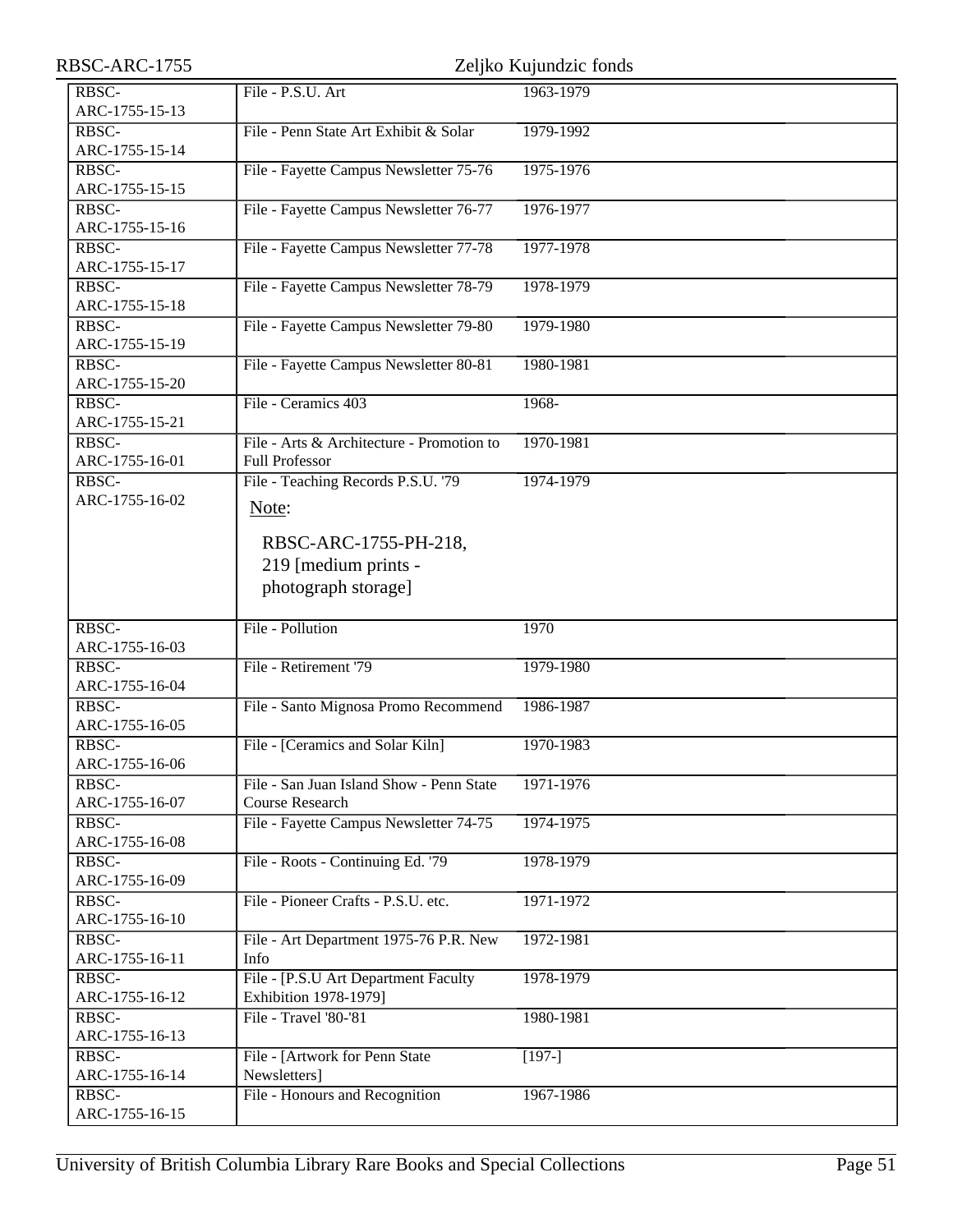| RBSC-ARC-1755                      |                                                                                            | Zeljko Kujundzic fonds                                                                                                                                                                                                                                                                                                                                                                                                                                                                                                                                                                                                  |
|------------------------------------|--------------------------------------------------------------------------------------------|-------------------------------------------------------------------------------------------------------------------------------------------------------------------------------------------------------------------------------------------------------------------------------------------------------------------------------------------------------------------------------------------------------------------------------------------------------------------------------------------------------------------------------------------------------------------------------------------------------------------------|
| RBSC-<br>ARC-1755-16-16            | File - San Anton - Sulphur                                                                 | 1979                                                                                                                                                                                                                                                                                                                                                                                                                                                                                                                                                                                                                    |
| RBSC-<br>ARC-1755-16-17            | File - Proposal Uniontown<br>Note:                                                         | [n.d.]                                                                                                                                                                                                                                                                                                                                                                                                                                                                                                                                                                                                                  |
|                                    | RBSC-ARC-1755-PH-220<br>[medium print - photograph]<br>storage]                            |                                                                                                                                                                                                                                                                                                                                                                                                                                                                                                                                                                                                                         |
| RBSC-<br>ARC-1755-16-18            | File - [Fayette Campus 1967-1969]                                                          | 1967-1969                                                                                                                                                                                                                                                                                                                                                                                                                                                                                                                                                                                                               |
| RBSC-<br>ARC-1755-16-19            | File - Dean Walters P.S.U. Art                                                             | 1967-1971                                                                                                                                                                                                                                                                                                                                                                                                                                                                                                                                                                                                               |
| RBSC-<br>ARC-1755-16-20            | File - Penn State Radio `77                                                                | 1977                                                                                                                                                                                                                                                                                                                                                                                                                                                                                                                                                                                                                    |
| RBSC-<br>ARC-1755-16-21            | File - Penn State Activities                                                               | 1971-1977                                                                                                                                                                                                                                                                                                                                                                                                                                                                                                                                                                                                               |
| RBSC-<br>ARC-1755-16-22            | File - Jay C. Leff - Ceramic Collection                                                    | 1981-1982                                                                                                                                                                                                                                                                                                                                                                                                                                                                                                                                                                                                               |
| RBSC-<br>ARC-1755-16-23            | File - ZK Research 74/75<br>Note:                                                          | 1974-1975                                                                                                                                                                                                                                                                                                                                                                                                                                                                                                                                                                                                               |
|                                    | RBSC-ARC-1755-PH-221,<br>222 [small print - photograph<br>storage]                         |                                                                                                                                                                                                                                                                                                                                                                                                                                                                                                                                                                                                                         |
| RBSC-<br>ARC-1755-17-01            | File - [General Penn State Records]                                                        | 1965-1993                                                                                                                                                                                                                                                                                                                                                                                                                                                                                                                                                                                                               |
| <b>Professional affiliations</b>   |                                                                                            |                                                                                                                                                                                                                                                                                                                                                                                                                                                                                                                                                                                                                         |
| Date: 1961-1999 (date of creation) |                                                                                            |                                                                                                                                                                                                                                                                                                                                                                                                                                                                                                                                                                                                                         |
| Scope and content:                 |                                                                                            |                                                                                                                                                                                                                                                                                                                                                                                                                                                                                                                                                                                                                         |
| Arts Connection.                   |                                                                                            | Records in this subseries include materials relating to Kujundzic's professional roles with art<br>organizations and societies, including: the Sculptor's Society of British Columbia and the Sculptor's<br>Society of Canada, Federation Internationale de la medaille (FIDEM), the Washington Potters<br>Association (WPA), the Central Washington Artists Association, the Allied Arts Council of Allied<br>Arts Association, the Pioneer Crafts Council, North West Designer's Craftsmen (NWDC), and Fine<br>Also included are records relating to his service on the editorial board of "Earth & You" publication, |
|                                    |                                                                                            | as a member and coordinator of the IAC, and as president of the Okanagan Contemporary Artists.                                                                                                                                                                                                                                                                                                                                                                                                                                                                                                                          |
|                                    | Physical description: 1.1 m of textual records                                             |                                                                                                                                                                                                                                                                                                                                                                                                                                                                                                                                                                                                                         |
| Note:                              |                                                                                            |                                                                                                                                                                                                                                                                                                                                                                                                                                                                                                                                                                                                                         |
|                                    | There is considerable overlap for materials with the subseries "Exhibitions and publicity" |                                                                                                                                                                                                                                                                                                                                                                                                                                                                                                                                                                                                                         |

<span id="page-51-0"></span>

| File / item list                                         |  |  |  |  |
|----------------------------------------------------------|--|--|--|--|
| Title<br>Ref code<br>Dates<br>Access status<br>Container |  |  |  |  |

University of British Columbia Library Rare Books and Special Collections Page 52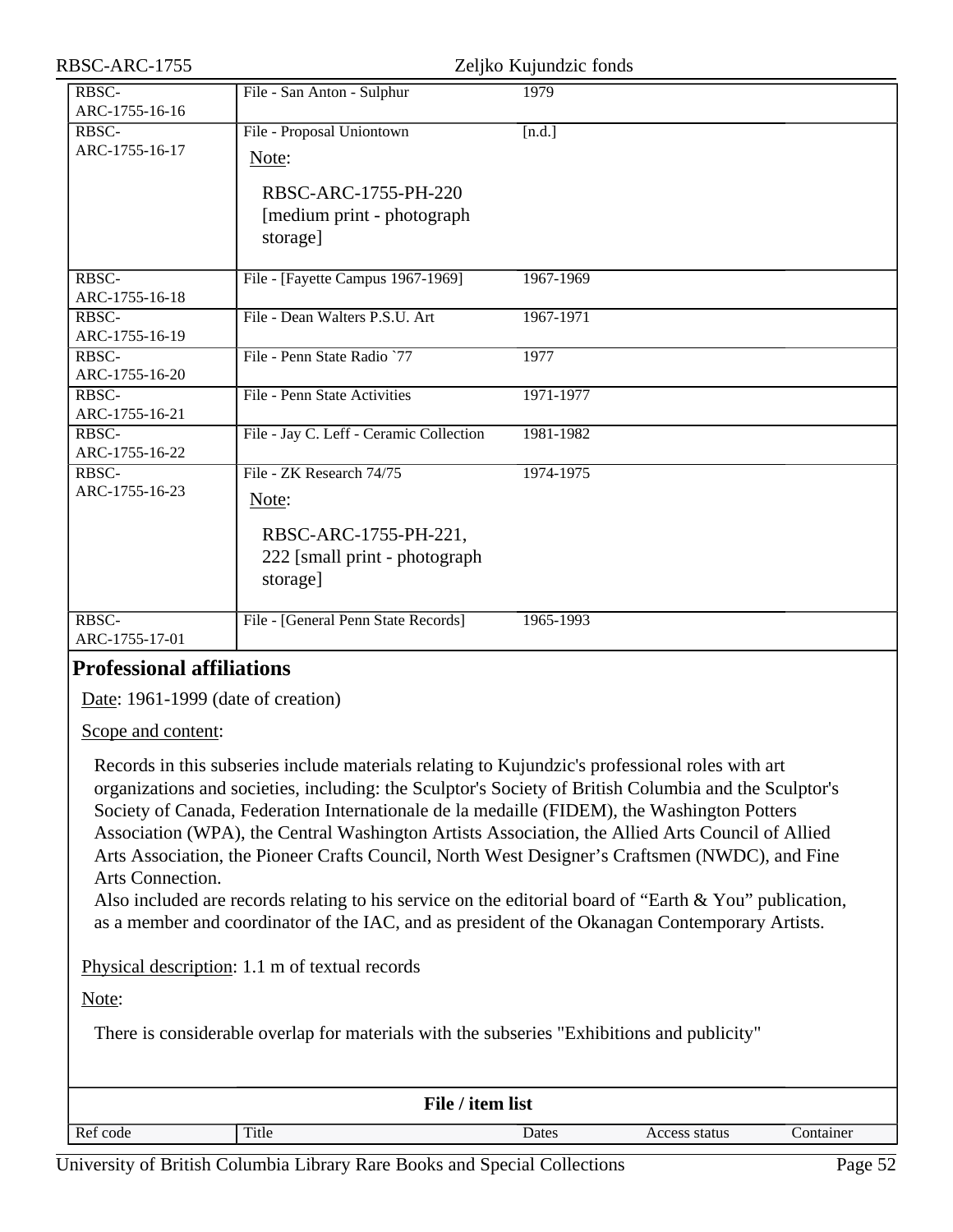| RBSC-ARC-1755                                |                                                             | Zeljko Kujundzic fonds |
|----------------------------------------------|-------------------------------------------------------------|------------------------|
| RBSC-<br>ARC-1755-17-02                      | File - Amer. Ceramics Today 1982 -<br>Sunfire Brochure      | 1977-1982              |
|                                              | Note:                                                       |                        |
|                                              | RBSC-ARC-1755-PH-223<br>[medium print - photograph]         |                        |
|                                              | storage]                                                    |                        |
| RBSC-<br>ARC-1755-17-03                      | File - I.A.C. 84 Exhibitors - Additional<br>Information     | 1984                   |
|                                              | Note:                                                       |                        |
|                                              | RBSC-ARC-1755-PH-224                                        |                        |
|                                              | [small print - photograph<br>storage]                       |                        |
|                                              |                                                             |                        |
| RBSC-<br>ARC-1755-17-04                      | File - A.I.C. 1984 Conference<br>Switzerland                | 1983-1984              |
| RBSC-<br>ARC-1755-17-05                      | File - I.A.C. NCW Museum Wenatchee<br>1984                  | 1984                   |
| RBSC-<br>ARC-1755-17-06                      | File - I.A.C. Jurors Info                                   | 1984                   |
| RBSC-<br>ARC-1755-17-07                      | File - Jones, Grey & Bayley, P.S.                           | 1983-1984              |
| $R\overline{\mathrm{BSC}}$<br>ARC-1755-17-08 | File - B.C. Potter's Guild - Zawaduk                        | 1983-1986              |
|                                              | Note:                                                       |                        |
|                                              | RBSC-ARC-1755-PH-225 to<br>229 [small print - photograph    |                        |
|                                              | storage]                                                    |                        |
| RBSC-<br>ARC-1755-17-09                      | File - I.A.C. Pending '84                                   | 1983-1984              |
| RBSC-                                        | File - I.A.C. Ceramists '84                                 | 1982-1984              |
| ARC-1755-17-10<br>RBSC-                      | Correspondence<br>File - 12th International Sculpture Conf. | 1981                   |
| ARC-1755-17-11<br>RBSC-                      | San Francisco '81<br>File - U.S.A Ceramics for La Ceramique | 1981-1984              |
| ARC-1755-17-12                               | Moderne 1983<br>Note:                                       |                        |
|                                              | RBSC-ARC-1755-PH-231                                        |                        |
|                                              | to 250 [small, medium prints                                |                        |
|                                              | and negative - photograph<br>storage]                       |                        |
| RBSC-                                        | File - Toronto Symposium '77                                | 1976-1977              |
| ARC-1755-17-13                               | Note:                                                       |                        |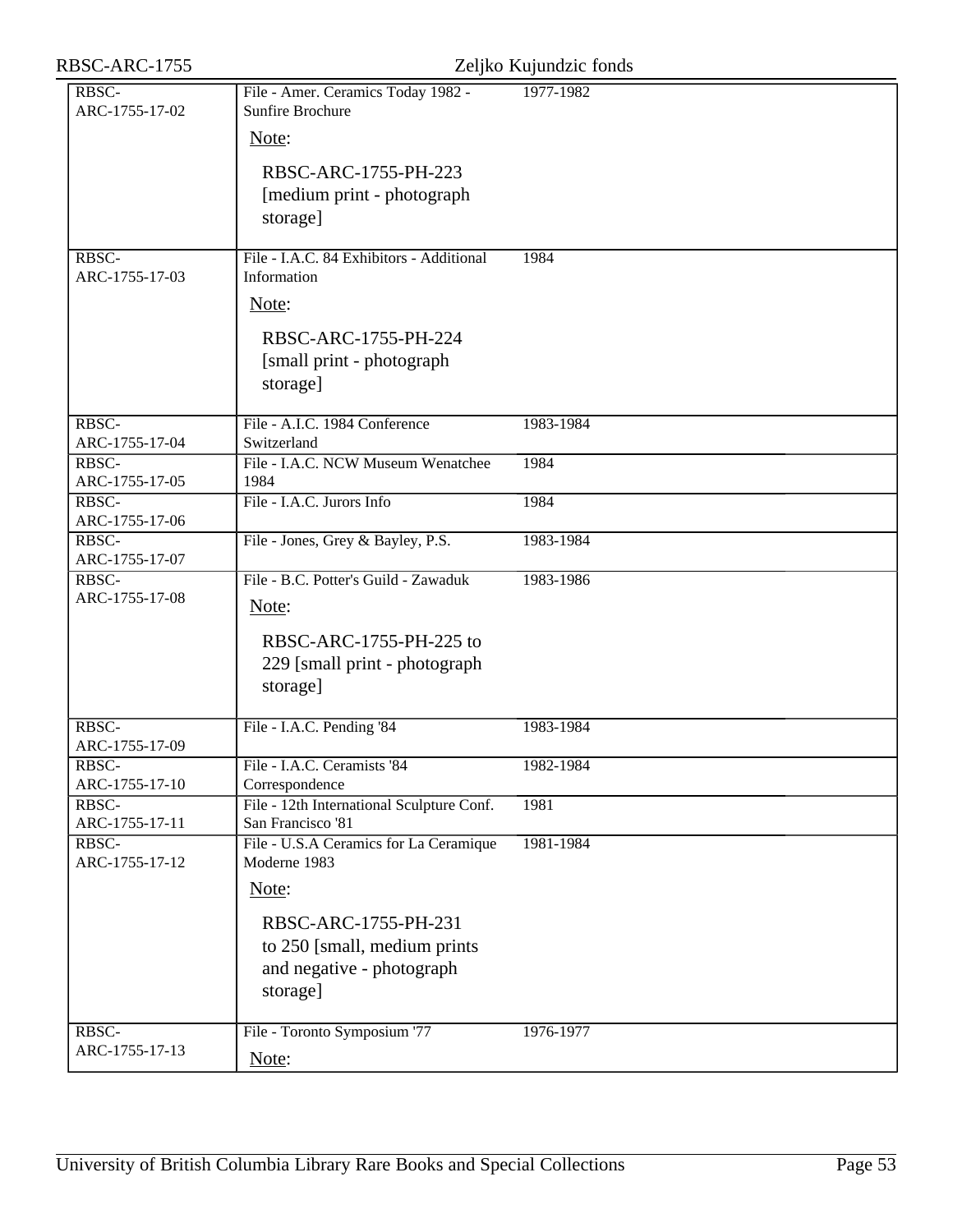|                         | RBSC-ARC-1755-PH-251,<br>252 [small print - photograph<br>storage]                                          |           |
|-------------------------|-------------------------------------------------------------------------------------------------------------|-----------|
| RBSC-<br>ARC-1755-17-14 | File - SSC 80-81 Permanent Collection                                                                       | 1978-1981 |
| RBSC-<br>ARC-1755-17-15 | File - Pioneer Crafts - Address Lists                                                                       | 1972      |
| RBSC-<br>ARC-1755-17-16 | File - Sculptor's 9/10 Correspondence                                                                       | 1976-1978 |
| RBSC-<br>ARC-1755-18-01 | File - I.A.C. Exhibitors Photos<br>Note:                                                                    | 1979-1984 |
|                         | RBSC-ARC-1755-PH-270 to<br>317 [small, medium prints -<br>photograph storage]                               |           |
| RBSC-<br>ARC-1755-18-02 | File - NCW Museum                                                                                           | 1983-1988 |
| RBSC-<br>ARC-1755-18-03 | File - La Ceramique 88                                                                                      | 1986-1988 |
| RBSC-<br>ARC-1755-18-04 | File - International Sculpture Center                                                                       | 1988      |
| RBSC-<br>ARC-1755-18-05 | File - Raku Workshop 81-84                                                                                  | 1981-1985 |
| RBSC-<br>ARC-1755-18-06 | File - Raku 85                                                                                              | 1984-1986 |
| RBSC-<br>ARC-1755-18-07 | File - Raku 86<br>Note:<br>RBSC-ARC-1755-PH-318 to<br>323 [small, medium prints -<br>photograph storage]    | 1986-1988 |
| RBSC-<br>ARC-1755-18-08 | File - Raku 87/88<br>Note:<br>RBSC-ARC-1755-PH-324 to<br>335 [small, medium prints -<br>photograph storage] | 1984-1988 |
| RBSC-<br>ARC-1755-18-09 | File - NWDC 90/91                                                                                           | 1990-1991 |
| RBSC-<br>ARC-1755-18-10 | File - SSC 87/88/89                                                                                         | 1977-1990 |
| RBSC-<br>ARC-1755-18-11 | File - Proceedings of the Fifth National<br><b>Sculpture Contest</b>                                        | 1968-1974 |
| RBSC-<br>ARC-1755-18-12 | File - La Ceramique Moderne                                                                                 | 1981-1984 |
| RBSC-<br>ARC-1755-18-13 | File - I.A.C Seattle Gallery                                                                                | 1982-1985 |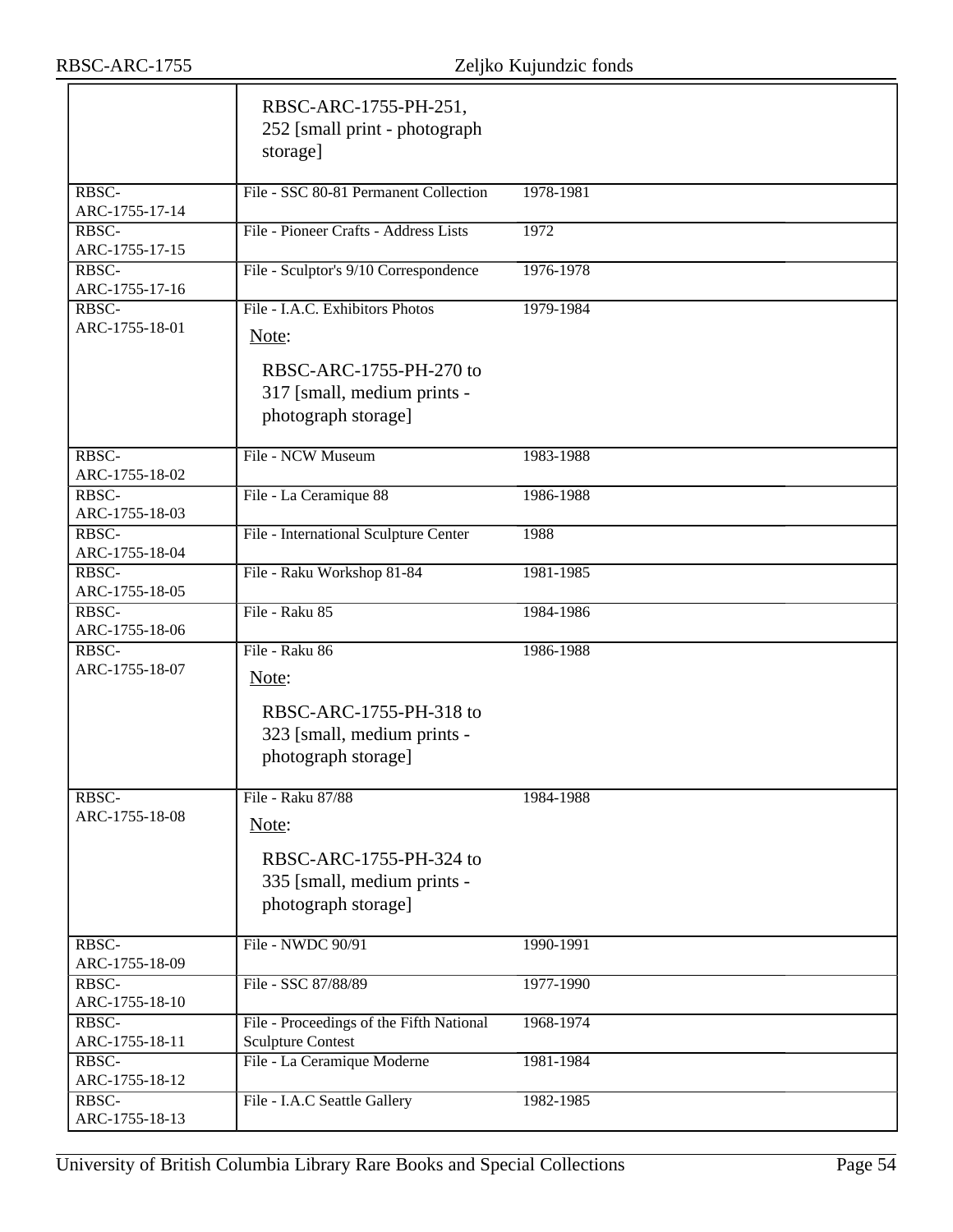| RBSC-ARC-1755           |                                                                                                         | Zeljko Kujundzic fonds |
|-------------------------|---------------------------------------------------------------------------------------------------------|------------------------|
| RBSC-<br>ARC-1755-18-14 | File - NWDC 83/84                                                                                       | 1983-1984              |
| RBSC-<br>ARC-1755-18-15 | File - Grants Info I.A.C. 1984                                                                          | 1984                   |
| RBSC-<br>ARC-1755-19-01 | File - Earth and You<br>Note:                                                                           | 1971-1984              |
|                         | RBSC-ARC-1755-PH-336<br>[medium print - photograph]<br>storage]                                         |                        |
| RBSC-<br>ARC-1755-19-02 | File - Ceramics Monthly<br>Note:                                                                        | 1978-1981              |
|                         | RBSC-ARC-1755-PH-337<br>[medium print - photograph]<br>storage]                                         |                        |
| RBSC-<br>ARC-1755-19-03 | File - American Ceramic Society                                                                         | 1978-1980              |
| RBSC-<br>ARC-1755-19-04 | File - ZK 1984 Art Activities<br>Note:                                                                  | 1984-1986              |
|                         | RBSC-ARC-1755-PH-338<br>to 341 [small prints -<br>photograph storage]                                   |                        |
| RBSC-<br>ARC-1755-19-05 | File - Canadian Artists' Representation<br>(CARFAC)                                                     | 1998                   |
| RBSC-<br>ARC-1755-19-06 | File - The Sculptors' Society of British<br>Columbia - Our Own Damn Gallery                             | 1981                   |
| RBSC-<br>ARC-1755-19-07 | File - The Fine Arts Connection                                                                         | 1980-1981              |
| RBSC-<br>ARC-1755-19-08 | File - Pioneer Crafts 77                                                                                | 1973-1977              |
| RBSC-<br>ARC-1755-19-09 | File - SSC Sculpture 10 Toronto                                                                         | 1977-1979              |
| RBSC-<br>ARC-1755-19-10 | File - B.C. Sculptors 77                                                                                | 1976-1981              |
| RBSC-<br>ARC-1755-19-11 | File - SSC Archives                                                                                     | 1973-1980              |
| RBSC-<br>ARC-1755-19-12 | File - Sobinski-Cassatt Exh.<br>Note:<br>RBSC-ARC-1755-PH-342<br>[small print - photograph]<br>storage] | 1981-1986              |
| RBSC-<br>ARC-1755-19-13 | File - Wash. Potters 88/89                                                                              | 1987-1989              |
| RBSC-<br>ARC-1755-19-14 | File - NWDC 88                                                                                          | 1988                   |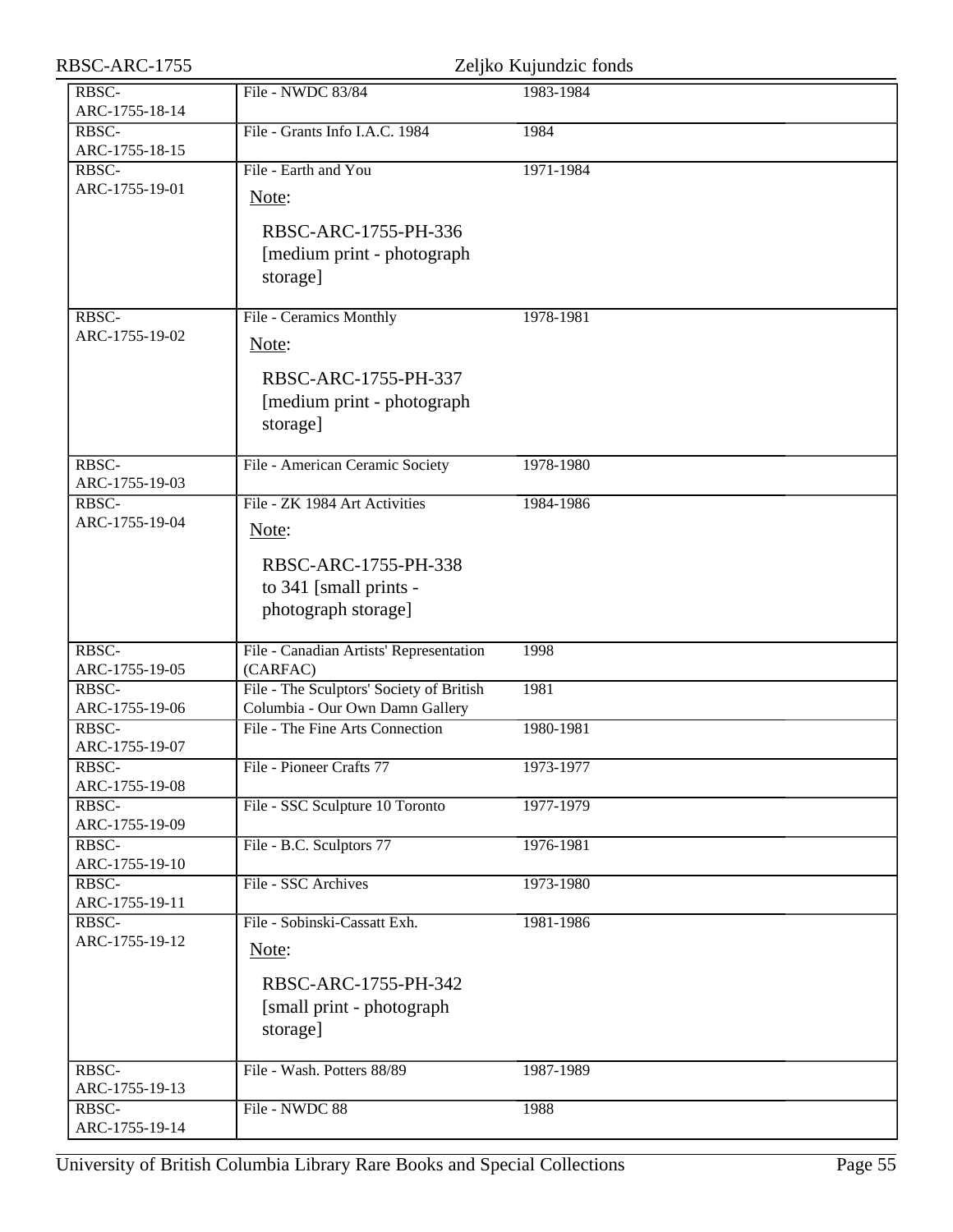| RBSC-ARC-1755           |                                                                                                                               | Zeljko Kujundzic fonds |
|-------------------------|-------------------------------------------------------------------------------------------------------------------------------|------------------------|
| RBSC-<br>ARC-1755-19-15 | File - NWDC 85                                                                                                                | 1985-1986              |
| RBSC-<br>ARC-1755-19-16 | File - Ceramics Monthly - Bill Hunt<br>Note:<br>RBSC-ARC-1755-PH-343 to<br>347 [small, medium prints -<br>photograph storage] | 1980-1988              |
| RBSC-<br>ARC-1755-20-01 | File - Washington Potters Association                                                                                         | 1984-1996              |
| RBSC-<br>ARC-1755-20-02 | File - O.K. Festival 1967<br>Note:<br>RBSC-ARC-1755-PH-348<br>to 352 [medium prints -<br>photograph storage]                  | 1967                   |
| RBSC-<br>ARC-1755-20-03 | File - SSC 78                                                                                                                 | 1978                   |
| RBSC-<br>ARC-1755-20-04 | File - G. Gaal - Aesthetic Logic                                                                                              | 1981                   |
| RBSC-<br>ARC-1755-20-05 | File - Membership Directories                                                                                                 | 1968-1995              |
| RBSC-<br>ARC-1755-20-06 | File - Sculptors' Society of British<br>Columbia                                                                              | 1983-1989              |
| RBSC-<br>ARC-1755-20-07 | File - PA Council on the Arts 1973 and<br>projects supported                                                                  | 1972-1976              |
| RBSC-<br>ARC-1755-20-08 | File - I.A.C. Hungary 84<br>Note:<br>RBSC-ARC-1755-PH-353<br>[small print - photograph]<br>storage]                           | 1984-1985              |
| RBSC-<br>ARC-1755-20-09 | File - Taurus Artists                                                                                                         | 1961-1962              |
| RBSC-<br>ARC-1755-20-10 | File - Wash. Potters 90<br>Note:<br>RBSC-ARC-1755-PH-354<br>[small print - photograph<br>storage]                             | 1989-1990              |
| RBSC-<br>ARC-1755-20-11 | File - A.I.C 84 Transfer to Boston -<br>Nominations for 83                                                                    | 1982-1984              |
| RBSC-<br>ARC-1755-21-01 | File - Hungarian Artists<br>Note:                                                                                             | 1983-1984              |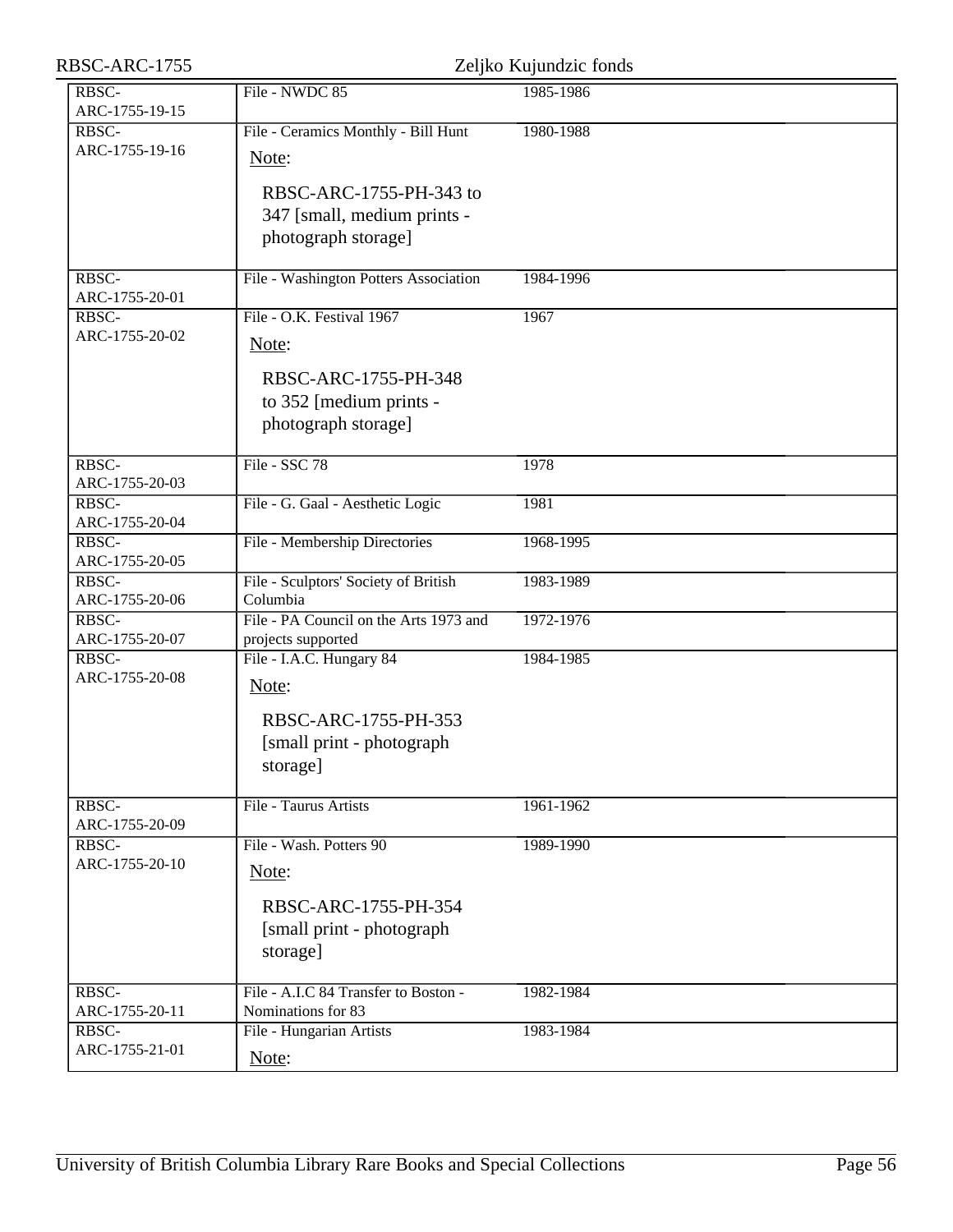|                         | RBSC-ARC-1755-PH-355<br>[medium print - photograph]<br>storage]                                                                                        |           |
|-------------------------|--------------------------------------------------------------------------------------------------------------------------------------------------------|-----------|
| RBSC-<br>ARC-1755-21-02 | File - Washington State Arts 87                                                                                                                        | 1985-1988 |
| RBSC-<br>ARC-1755-21-03 | File - [The Guild]<br>Note:<br>RBSC-ARC-1755-PH-356<br>to 358 [small negatives -<br>photograph storage]                                                | 1989-1994 |
| RBSC-<br>ARC-1755-21-04 | File - NWDC 91/92/93                                                                                                                                   | 1991-1993 |
| RBSC-<br>ARC-1755-21-05 | File - Madrid. I.A.C. Valencia etc. Conf.<br>'86                                                                                                       | 1984-1986 |
| RBSC-<br>ARC-1755-21-06 | File - FIDEM 93/97 Medals                                                                                                                              | 1990-1993 |
| RBSC-<br>ARC-1755-21-07 | File - A.I.C USA 1983                                                                                                                                  | 1983-1984 |
| RBSC-<br>ARC-1755-21-08 | File - Medals                                                                                                                                          | 1992-1998 |
| RBSC-<br>ARC-1755-21-09 | File - I.A.C Travel Show 1984-85<br>Note:<br>RBSC-ARC-1755-PH-359<br>to 362 [small slides, prints -<br>photograph storage]                             | 1984-1985 |
| RBSC-<br>ARC-1755-21-10 | File - Mexico 91-92                                                                                                                                    | 1991-1992 |
| RBSC-<br>ARC-1755-21-11 | File - British Columbia Sculptors in<br>Mexico 1979<br>Note:<br>RBSC-ARC-1755-PH-363<br>[small print - photograph<br>storage]                          | 1979      |
| RBSC-<br>ARC-1755-21-12 | File - BC Sculptor Travel Show 86/87<br>Note:<br>RBSC-ARC-1755-PH-364<br>to 383 [medium prints,<br>small slides, small prints -<br>photograph storage] | 1985-1987 |
| RBSC-<br>ARC-1755-21-13 | File - [British Columbia Potter's Guild]                                                                                                               | 1972-1985 |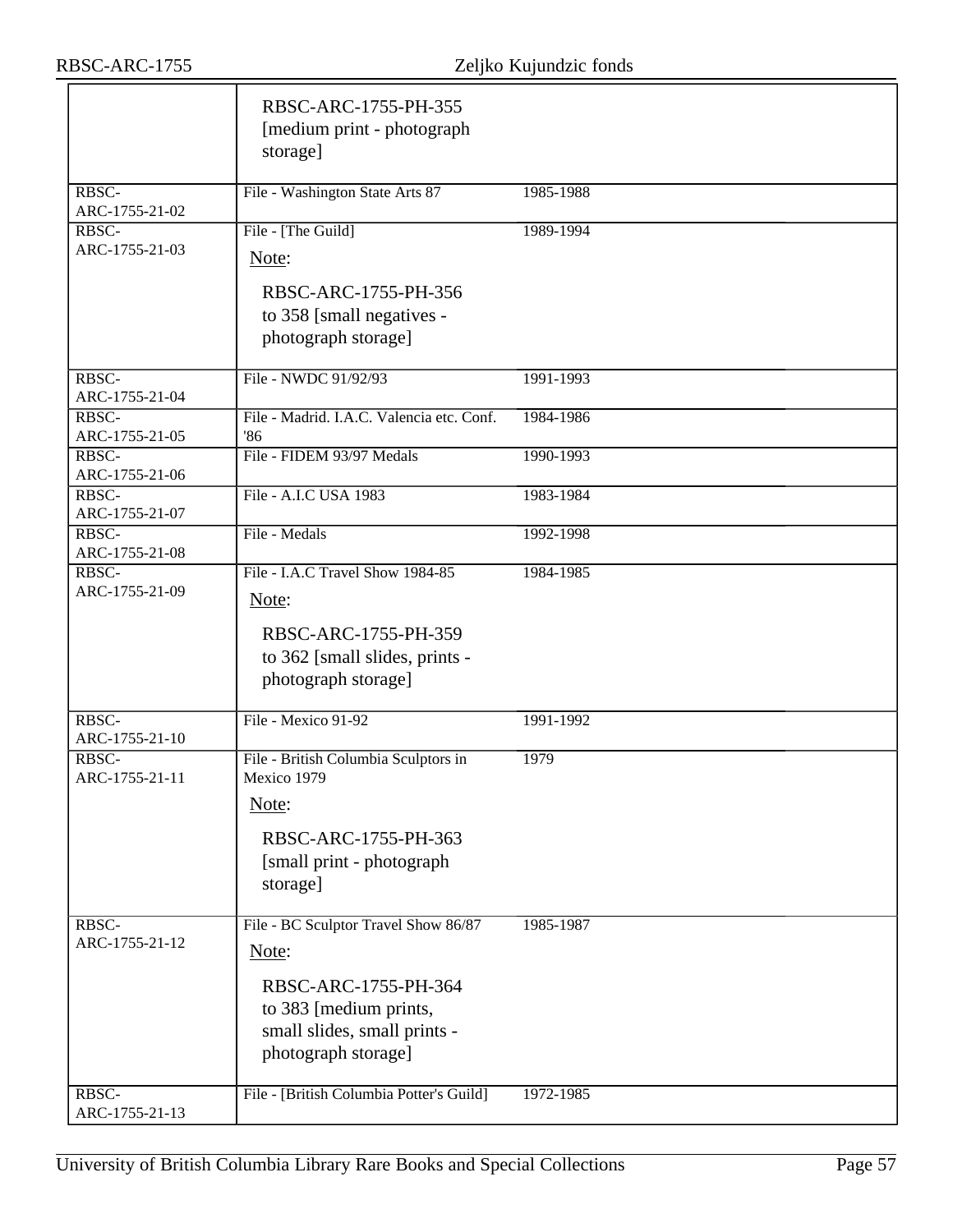| RBSC-ARC-1755                                | Zeljko Kujundzic fonds                                                                                                                                                      |           |  |
|----------------------------------------------|-----------------------------------------------------------------------------------------------------------------------------------------------------------------------------|-----------|--|
| RBSC-<br>ARC-1755-21-14                      | File - [Western Potter]                                                                                                                                                     | 1966-1971 |  |
| RBSC-<br>ARC-1755-22-01                      | File - [FIDEM]                                                                                                                                                              | 1998-1999 |  |
| RBSC-<br>ARC-1755-22-02                      | File - Women in the Arts<br>Note:                                                                                                                                           | 1986-1977 |  |
|                                              | RBSC-ARC-1755-PH-384<br>to 389 [small slides, medium<br>print - photograph storage]                                                                                         |           |  |
| RBSC-<br>ARC-1755-22-03                      | File - [International Sculpture Center]                                                                                                                                     | 1982-1991 |  |
| $R\overline{\mathrm{BSC}}$<br>ARC-1755-22-04 | File - [NCECA]                                                                                                                                                              | 1983-1994 |  |
| RBSC-<br>ARC-1755-22-05                      | File - B.C. Sculptors Wenatchee Show<br>Note:<br>RBSC-ARC-1755-PH-390<br>[small print - photograph<br>storage]                                                              | 1985-1986 |  |
| RBSC-<br>ARC-1755-22-06                      | File - I.A.C Geneva 84/86                                                                                                                                                   | 1984-1986 |  |
| RBSC-<br>ARC-1755-22-07                      | File - I.A.C. Conf. Madrid 1986-Sept-22                                                                                                                                     | 1984-1986 |  |
| RBSC-<br>ARC-1755-22-08                      | File - Paul Lambert<br>Note:<br>RBSC-ARC-1755-PH-395<br>to 414 [medium prints, small<br>slides - photograph storage]                                                        | 1988-1989 |  |
| RBSC-<br>ARC-1755-22-09                      | File - [Lynn Shirk - Carmen Arguelles -<br>Judy Atkinson]<br>Note:<br>RBSC-ARC-1755-PH-415<br>to 440 [small slides, small<br>prints, medium prints -<br>photograph storage] | 1985-1986 |  |
| RBSC-<br>ARC-1755-22-10                      | File - [Jim Krieger - John Levan - George<br>Schmerholz]<br>Note:<br>RBSC-ARC-1755-PH-441<br>to 449 [small slides, small<br>prints - photograph storage]                    | 1985-1986 |  |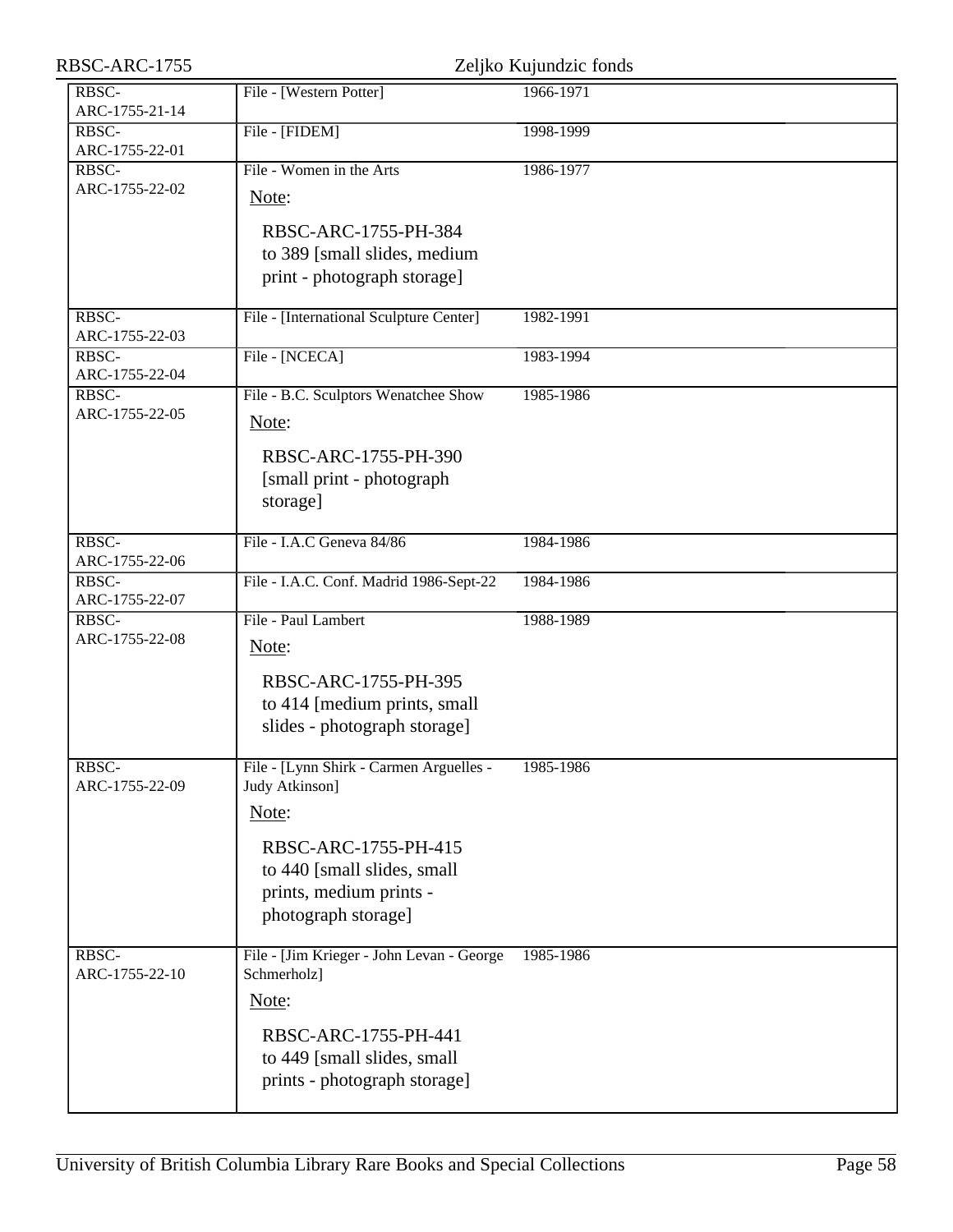| RBSC-ARC-1755           |                                                                        | Zeljko Kujundzic fonds |
|-------------------------|------------------------------------------------------------------------|------------------------|
| RBSC-<br>ARC-1755-22-11 | File - [Lee Gass - George Vlismas - Roy<br>Lewis]<br>Note:             | 1985-1986              |
|                         | RBSC-ARC-1755-PH-450<br>to 451 [medium prints -<br>photograph storage] |                        |
|                         |                                                                        |                        |
| RBSC-<br>ARC-1755-22-12 | File - Rex Jakabosky                                                   | 1984                   |
| RBSC-<br>ARC-1755-22-13 | File - Wenatchee International Center                                  | 1987-1989              |
| RBSC-<br>ARC-1755-22-14 | File - Spokane Connection                                              | 1987-1988              |
| RBSC-<br>ARC-1755-22-15 | File - [Ceramics Monthly, Ceramica,<br>Ceramique]                      | 1984-1988              |
| RBSC-<br>ARC-1755-22-16 | File - B.C. Sculptors 79/80 - Kootenay<br>School and other B.C. Info   | 1979-1980              |
| RBSC-<br>ARC-1755-22-17 | File - 88/89                                                           | 1984-1989              |
| RBSC-<br>ARC-1755-22-18 | File - Arts West 76                                                    | 1975-1976              |
| RBSC-<br>ARC-1755-22-19 | File - [Geert Maas]                                                    | 1981-1985              |
|                         | Note:                                                                  |                        |
|                         | RBSC-ARC-1755-PH-452                                                   |                        |
|                         | to 466 [medium prints,                                                 |                        |
|                         | small slides, small prints -<br>photograph storage]                    |                        |
| RBSC-<br>ARC-1755-22-20 | File - Brochures - Cards ZK                                            | 1978-1982              |
| RBSC-<br>ARC-1755-23-01 | File - [Earth and You publications] (1 of<br>3)                        | 1970 - [1995?]         |
| RBSC-<br>ARC-1755-23-02 | File - [Earth and You publications] (2 of<br>3)                        | 1970 - [1995?]         |
| RBSC-<br>ARC-1755-23-03 | File - [Earth and You publications] (3 of<br>3)                        | $1970 - [1995?]$       |
| RBSC-<br>ARC-1755-23-04 | File - SSC 81                                                          | 1981-1982              |
| RBSC-<br>ARC-1755-23-05 | File - SSC 93                                                          | 1993-1995              |
| RBSC-<br>ARC-1755-23-06 | File - [Within the Potter's House]                                     | 1972-1983              |
| RBSC-<br>ARC-1755-23-07 | File - [The Alliance newsletters]                                      | 1982-1990              |
| RBSC-                   | File - I.A.C. Germany 84                                               | 1983-1984              |
| ARC-1755-23-08          | Note:                                                                  |                        |
|                         | RBSC-ARC-1755-PH-467                                                   |                        |
|                         | to 487 [small prints,                                                  |                        |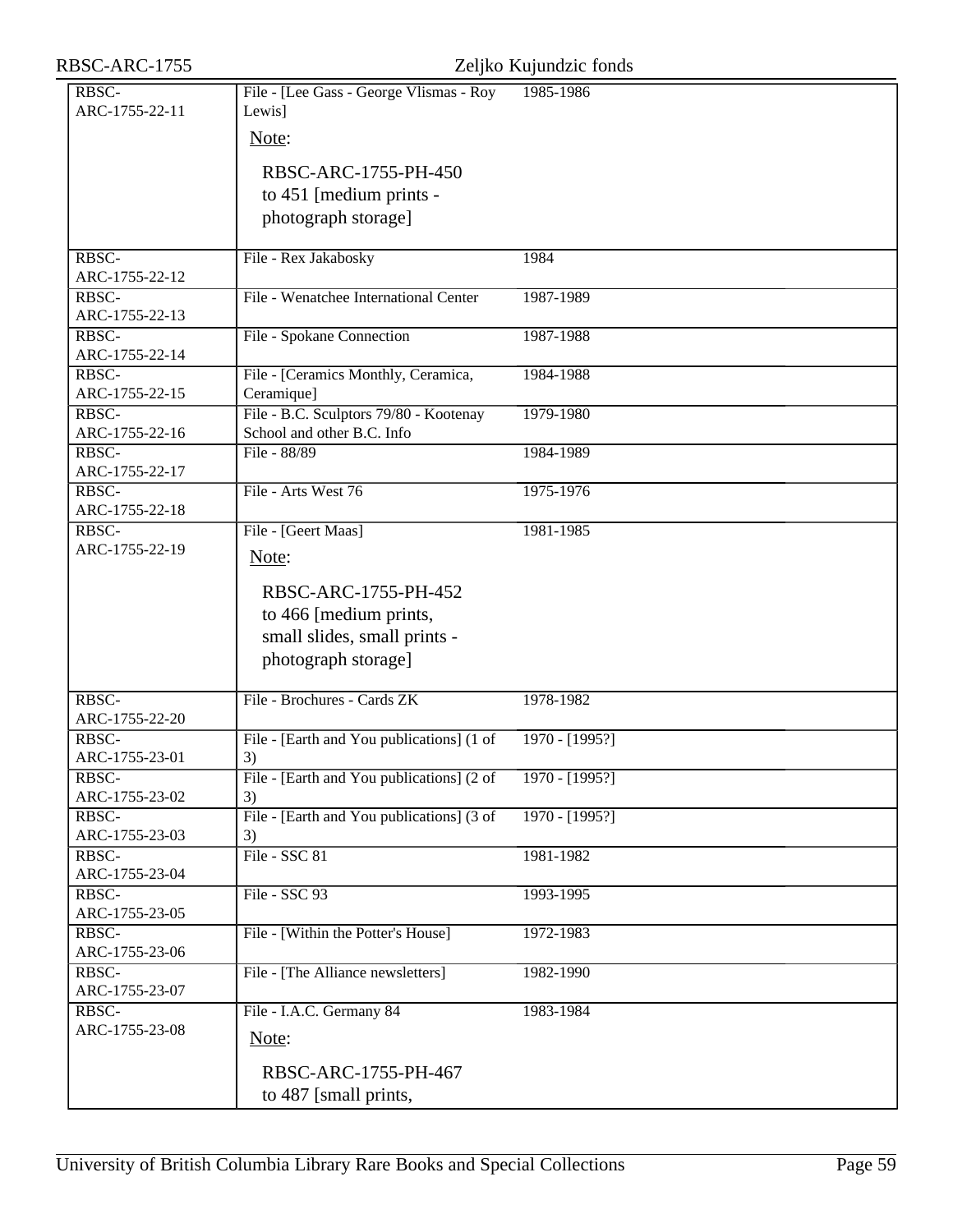| RBSC-ARC-1755                            |                                                                                                                                                                                                                                                                                                               | Zeljko Kujundzic fonds |               |           |
|------------------------------------------|---------------------------------------------------------------------------------------------------------------------------------------------------------------------------------------------------------------------------------------------------------------------------------------------------------------|------------------------|---------------|-----------|
|                                          | medium prints, small slides -<br>photograph storage]                                                                                                                                                                                                                                                          |                        |               |           |
| RBSC-<br>ARC-1755-24-01                  | File - [Signature - the Northwest's Art<br>Magazine]                                                                                                                                                                                                                                                          | 1985-1987              |               |           |
| RBSC-<br>ARC-1755-24-02                  | File - [Misc. Arts Newsletters]                                                                                                                                                                                                                                                                               | 1972-1993              |               |           |
| RBSC-<br>ARC-1755-24-03                  | File - [Northwest Designer Craftsmen]                                                                                                                                                                                                                                                                         | 1993-1998              |               |           |
| RBSC-<br>ARC-1755-24-04                  | File - [Sculptor's Society of Canada]                                                                                                                                                                                                                                                                         | 1990-1996              |               |           |
| RBSC-<br>ARC-1755-24-05                  | File - [Misc. I.A.C. Records] (1 of 2)<br>Note:                                                                                                                                                                                                                                                               | 1982-1993              |               |           |
|                                          | RBSC-ARC-1755-PH-488<br>to 496 [small slides,<br>medium prints, small prints -<br>photograph storage]                                                                                                                                                                                                         |                        |               |           |
| RBSC-<br>ARC-1755-24-06                  | File - [Misc. I.A.C. Records] (2 of 2)                                                                                                                                                                                                                                                                        | 1982-1993              |               |           |
| RBSC-<br>ARC-1755-24-07                  | File - [Misc. Brochures]                                                                                                                                                                                                                                                                                      | 1967-1997              |               |           |
| RBSC-<br>ARC-1755-24-08                  | File - [Misc. Professional Affiliation<br>Records] (1 of 2)                                                                                                                                                                                                                                                   | 1984-1997              |               |           |
| RBSC-<br>ARC-1755-24-09                  | File - [Misc. Professional Affiliation<br>Records] $(2 \text{ of } 2)$                                                                                                                                                                                                                                        | 1982-1998              |               |           |
|                                          | Note:<br>RBSC-ARC-1755-PH-497<br>to 500 [small prints -<br>photograph storage]                                                                                                                                                                                                                                |                        |               |           |
|                                          | <b>Personal and administrative records</b>                                                                                                                                                                                                                                                                    |                        |               |           |
| Date: $[194 - -2003]$ (date of creation) |                                                                                                                                                                                                                                                                                                               |                        |               |           |
| Scope and content:                       |                                                                                                                                                                                                                                                                                                               |                        |               |           |
| posthumous administration records.       | Records include correspondence between Kujundzic and family, friends, other artists, and fans;<br>curriculum vitae and biographical information; references, job applications, and promotion records;<br>personal notes and writings to art organizations; travel and immigration documents; photographs; and |                        |               |           |
|                                          | Physical description: 1.71 m of textual records and photographs                                                                                                                                                                                                                                               |                        |               |           |
|                                          | File / item list                                                                                                                                                                                                                                                                                              |                        |               |           |
| Ref code                                 | Title                                                                                                                                                                                                                                                                                                         | Dates                  | Access status | Container |
| RBSC-ARC-1755-1-01                       | File - Recent Correspondence                                                                                                                                                                                                                                                                                  | 1961 - 1969            |               |           |
| RBSC-ARC-1755-1-02                       | File - Canada Council                                                                                                                                                                                                                                                                                         | 1966 - 1968            |               |           |
| RBSC-ARC-1755-1-03                       | File - Correspondence '82 - '88                                                                                                                                                                                                                                                                               | 1982 - 1988            |               |           |

<span id="page-59-0"></span>University of British Columbia Library Rare Books and Special Collections Page 60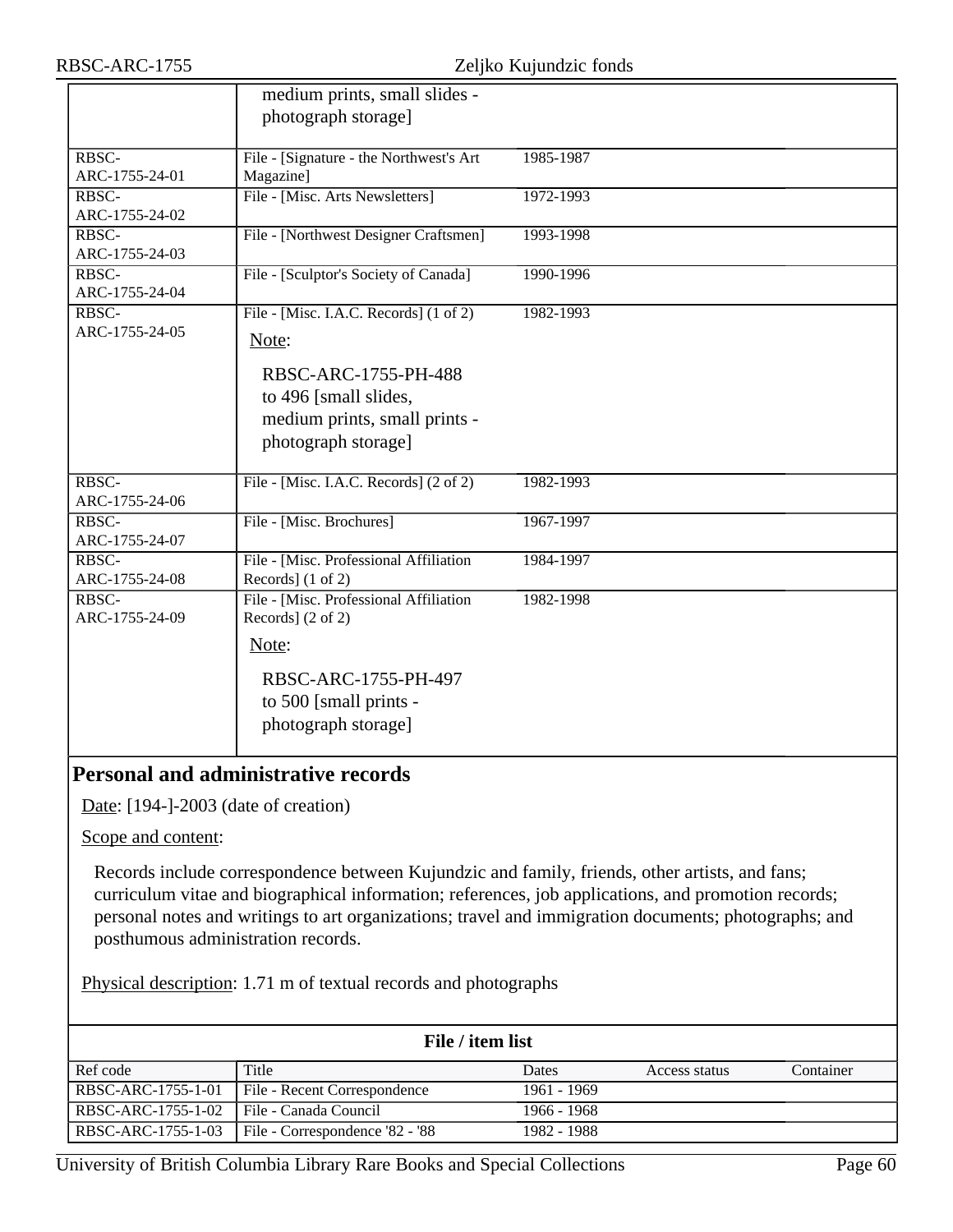| RBSC-ARC-1755      |                                                                                                      | Zeljko Kujundzic fonds |
|--------------------|------------------------------------------------------------------------------------------------------|------------------------|
| RBSC-ARC-1755-1-04 | File - Correspondence '82 - Pal Graves                                                               | 1981 - 1982            |
| RBSC-ARC-1755-1-05 | File - Will info - separation years - legal<br>documents                                             | 1971 - 1982            |
| RBSC-ARC-1755-1-06 | File - Consignments - miscellaneous                                                                  | 1963 - 1967            |
| RBSC-ARC-1755-1-07 | File - Erzsi Kiseli, Ivan Olgi & Robi,<br>Subotica                                                   | 1981 - 1993            |
| RBSC-ARC-1755-1-08 | File - Liz - Correspondence 1982                                                                     | 1976 - 1982            |
| RBSC-ARC-1755-1-09 | File - Olga '89                                                                                      | 1986 - 1989            |
| RBSC-ARC-1755-1-10 | File - Correspondence SSC etc. - Nina<br>Ferretti                                                    | 1965 - 1998            |
| RBSC-ARC-1755-1-11 | File - Documents: school, health,<br>marriage, etc.                                                  | $1940 - 2003$          |
| RBSC-ARC-1755-1-12 | File - Addresses of old contacts, cards &<br>greetings from all over the world<br>Note:              | 1984 - 1993            |
|                    | RBSC-ARC-1755-PH-001<br>[small print - photograph]<br>storage]                                       |                        |
| RBSC-ARC-1755-1-13 | File - Recent correpondence                                                                          | 1983 - 1986            |
| RBSC-ARC-1755-2-01 | File - Job opportunities                                                                             | $1959 - 1975$          |
| RBSC-ARC-1755-2-02 | File - A&I University CC Texas + Austin                                                              | $1973 - 1976$          |
|                    | Texas                                                                                                |                        |
| RBSC-ARC-1755-2-03 | File - New applications 1976/77                                                                      | 1975 - 1977            |
| RBSC-ARC-1755-2-04 | File - House (new) Entiat '86                                                                        | 1986 - 1988            |
| RBSC-ARC-1755-2-05 | File - Australia '78                                                                                 | 1977 - 1978            |
| RBSC-ARC-1755-2-06 | File - Sculpt. $9 -$ Corresp. Pa'l &<br>Rodrigo                                                      | 1970 - 1978            |
| RBSC-ARC-1755-2-07 | File - 1972/73 Miscellaneous corresp.<br>Vernon, B.C.                                                | 1972 - 1973            |
| RBSC-ARC-1755-2-08 | File - Creative Sources Inc. Golda Lafe<br>1972                                                      | 1972 - 1973            |
| RBSC-ARC-1755-2-09 | File - B. Leach article, family<br>correspondence, Nelson School of Art,<br>etc                      | 1955 - 1959            |
| RBSC-ARC-1755-2-10 | File - Lamar Harrington                                                                              | 1988                   |
| RBSC-ARC-1755-2-11 | File - Spokane Connection<br>Note:<br>RBSC-ARC-1755-PH-002<br>[small print - photograph]<br>storage] | 1987                   |
| RBSC-ARC-1755-2-12 | File - FE Mural and Grants                                                                           | 1973                   |
| RBSC-ARC-1755-2-13 | File - Studio Potter, School Art Program<br>- Wenatchee                                              | 1985 - 1988            |
| RBSC-ARC-1755-2-14 | File - Washington Potter &<br>Correspondence '93                                                     | 1984 - 1993            |
| RBSC-ARC-1755-2-15 | File - Devai Camilla & Bela Hatar Or<br>Note:                                                        | 1987 - 1988            |
|                    |                                                                                                      |                        |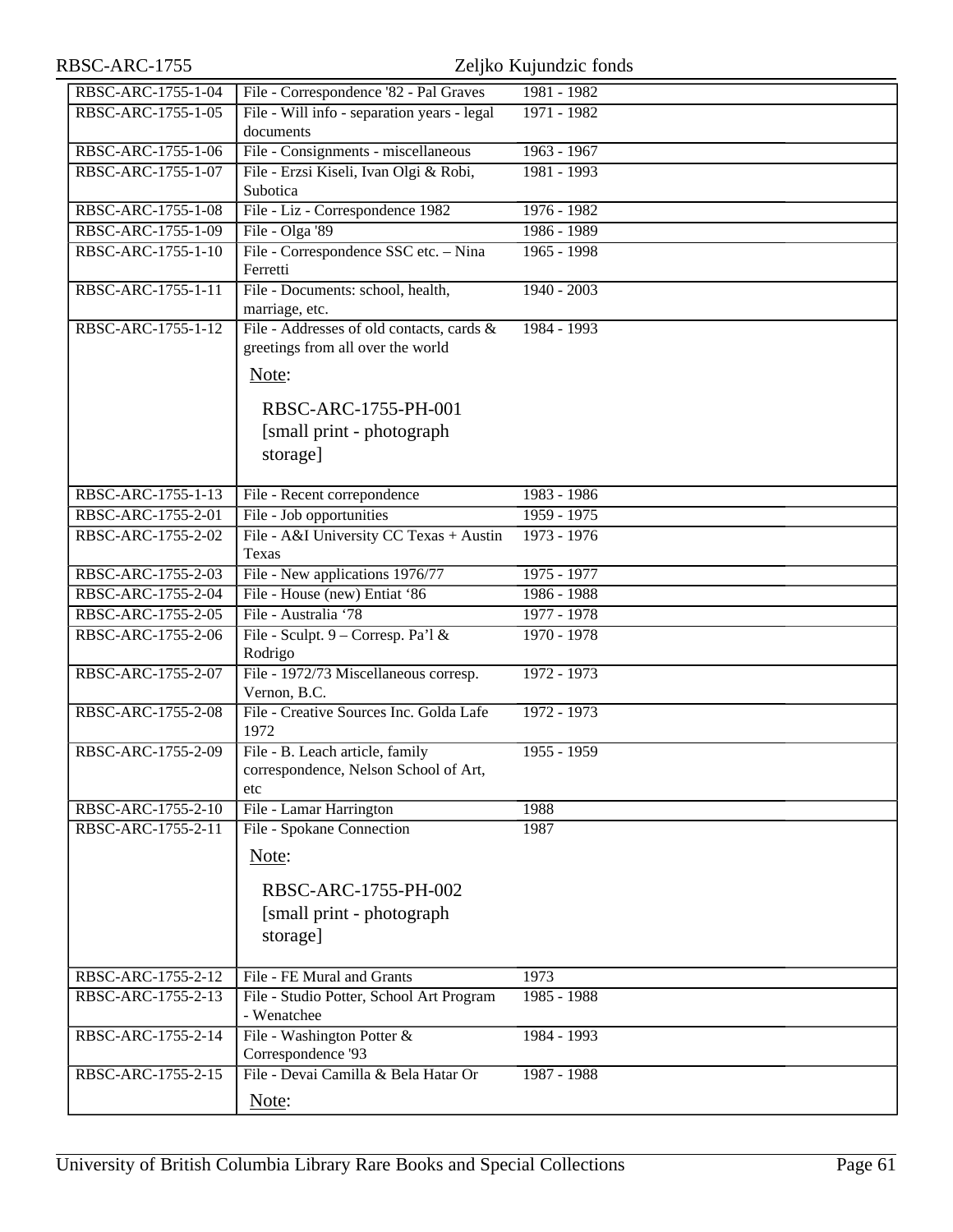|                    | RBSC-ARC-1755-PH-003 to<br>007 [small print - photograph<br>storage] |               |
|--------------------|----------------------------------------------------------------------|---------------|
| RBSC-ARC-1755-2-16 | File - [Loren Lukens Pottery]                                        | 1988          |
|                    | Note:                                                                |               |
|                    | RBSC-ARC-1755-PH-008,                                                |               |
|                    | 009 [medium print -                                                  |               |
|                    | photograph storage]                                                  |               |
|                    |                                                                      |               |
| RBSC-ARC-1755-2-17 | File - [Elizabeth Campbell CV and Artist<br>Records]                 | 1984 - 1992   |
| RBSC-ARC-1755-2-18 | File - I.A.C Ex. '90 - ZK Hungary -                                  | $1990 - 1994$ |
|                    | Kecskemet Studio                                                     |               |
| RBSC-ARC-1755-2-19 | File - [Wenatchee Valley College<br>Records]                         | 1987          |
| RBSC-ARC-1755-2-20 | File - Emily Carr College of Art                                     | 1983 - 1984   |
| RBSC-ARC-1755-2-21 | File - Paris '82                                                     | 1981 - 1982   |
| RBSC-ARC-1755-2-22 | File - [Correspondence 1959-1963]                                    | 1959 - 1963   |
| RBSC-ARC-1755-2-23 | File - Edinburgh College of Art                                      | 1984 - 1990   |
| RBSC-ARC-1755-2-24 | File - Art Business - Some Personal<br>Correspondence                | 1967 - 1993   |
| RBSC-ARC-1755-2-25 | File - Canada Misc - Expo '86 Info                                   | 1984 - 1990   |
| RBSC-ARC-1755-2-26 | File - New Orleans Contemporary Arts<br>Centre                       | 1987          |
| RBSC-ARC-1755-3-01 | File - [Family Correspondence - Zeljko's                             | $1976 - 1981$ |
|                    | Father]                                                              |               |
|                    | Note:                                                                |               |
|                    | RBSC-ARC-1755-PH-010                                                 |               |
|                    |                                                                      |               |
|                    | [small print - photograph]                                           |               |
|                    | storage]                                                             |               |
| RBSC-ARC-1755-3-02 | File - Father - Kelowna House                                        | 1972 - 1980   |
| RBSC-ARC-1755-3-03 | File - Spain Correspondence '86 - David                              | 1979 - 1987   |
| RBSC-ARC-1755-3-04 | Leach<br>File - Friends                                              | 1971          |
| RBSC-ARC-1755-3-05 | File - R. Graves - Rae Dana                                          | 1985 - 1989   |
| RBSC-ARC-1755-3-06 | File - [Wenatchee School Art Sessions]                               | [n.d.]        |
| RBSC-ARC-1755-3-07 | File - Resume, Biography Notes                                       | $1979 - 2000$ |
|                    | Note:                                                                |               |
|                    | RBSC-ARC-1755-PH-011                                                 |               |
|                    | [medium print - photograph]                                          |               |
|                    | storage]                                                             |               |
|                    |                                                                      |               |
| RBSC-ARC-1755-3-08 | File - [The Netherbow Arts Centre -                                  | 1990 - 1992   |
|                    | Donald Smith]                                                        |               |
| RBSC-ARC-1755-3-09 | File - Claire                                                        | 1982 - 1990   |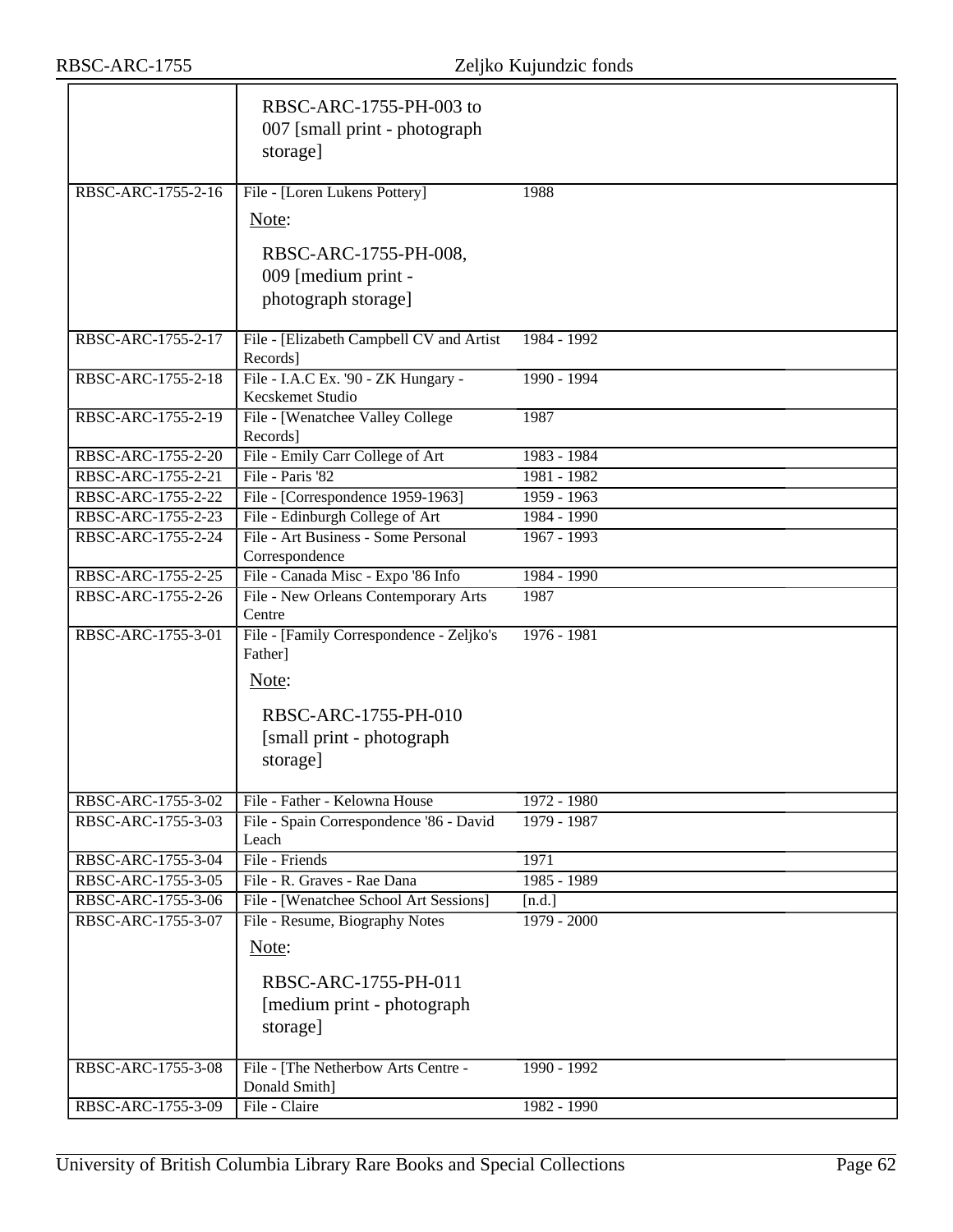| RBSC-ARC-1755                            |                                                                                                                   | Zeljko Kujundzic fonds     |
|------------------------------------------|-------------------------------------------------------------------------------------------------------------------|----------------------------|
| RBSC-ARC-1755-3-10                       | File - Correspondence Summer 1981<br>Entiat                                                                       | 1981 - 1982                |
| RBSC-ARC-1755-3-11                       | File - Pending Fall '74                                                                                           | 1974 - 1976                |
| RBSC-ARC-1755-3-12                       | File - Liz Letters to Zeljko '89<br>Note:<br>RBSC-ARC-1755-PH-012<br>[small print - photograph]<br>storage]       | 1989                       |
| RBSC-ARC-1755-3-13                       | File - Zeljko's Notes 1995 - 50th<br>Anniversary Exhibit                                                          | 1995                       |
| RBSC-ARC-1755-3-14                       | File - North Central Washington Museum<br>1984 ZK<br>Note:<br>RBSC-ARC-1755-PH-013,<br>014, 015                   | 1983 - 1984                |
| RBSC-ARC-1755-3-15                       | File - Early Correspondence to 1960                                                                               | $1957 - 1963$              |
| RBSC-ARC-1755-3-16                       | File - Recent Correspondence Friends<br>Note:<br>RBSC-ARC-1755-PH-016<br>[small print - photograph]<br>storage]   | $1969 - 1986$              |
| RBSC-ARC-1755-3-17                       | File - Claire Kujundzic - P.S.U.                                                                                  | $1968 - 1997$              |
| RBSC-ARC-1755-4-01                       | File - Raksanyi Gellert Budapest                                                                                  | 1988                       |
| RBSC-ARC-1755-4-02                       | File - [Kedves Magda - Correspondence]<br>Note:<br>RBSC-ARC-1755-PH-017<br>[small print - photograph]<br>storage] | 1988 - 1989                |
| RBSC-ARC-1755-4-03                       | File - Liz Campbell '81                                                                                           | 1979 - 1981                |
| RBSC-ARC-1755-4-04<br>RBSC-ARC-1755-4-05 | File - To be dealt with<br>File - Liz Letters to ZK                                                               | 1986 - 1988<br>1976 - 1994 |
|                                          | Note:<br>RBSC-ARC-1755-<br>PH-018-39 [small print -<br>photograph storage]                                        |                            |
| RBSC-ARC-1755-4-06                       | File - European Connection<br>Note:                                                                               | 1966 - 1989                |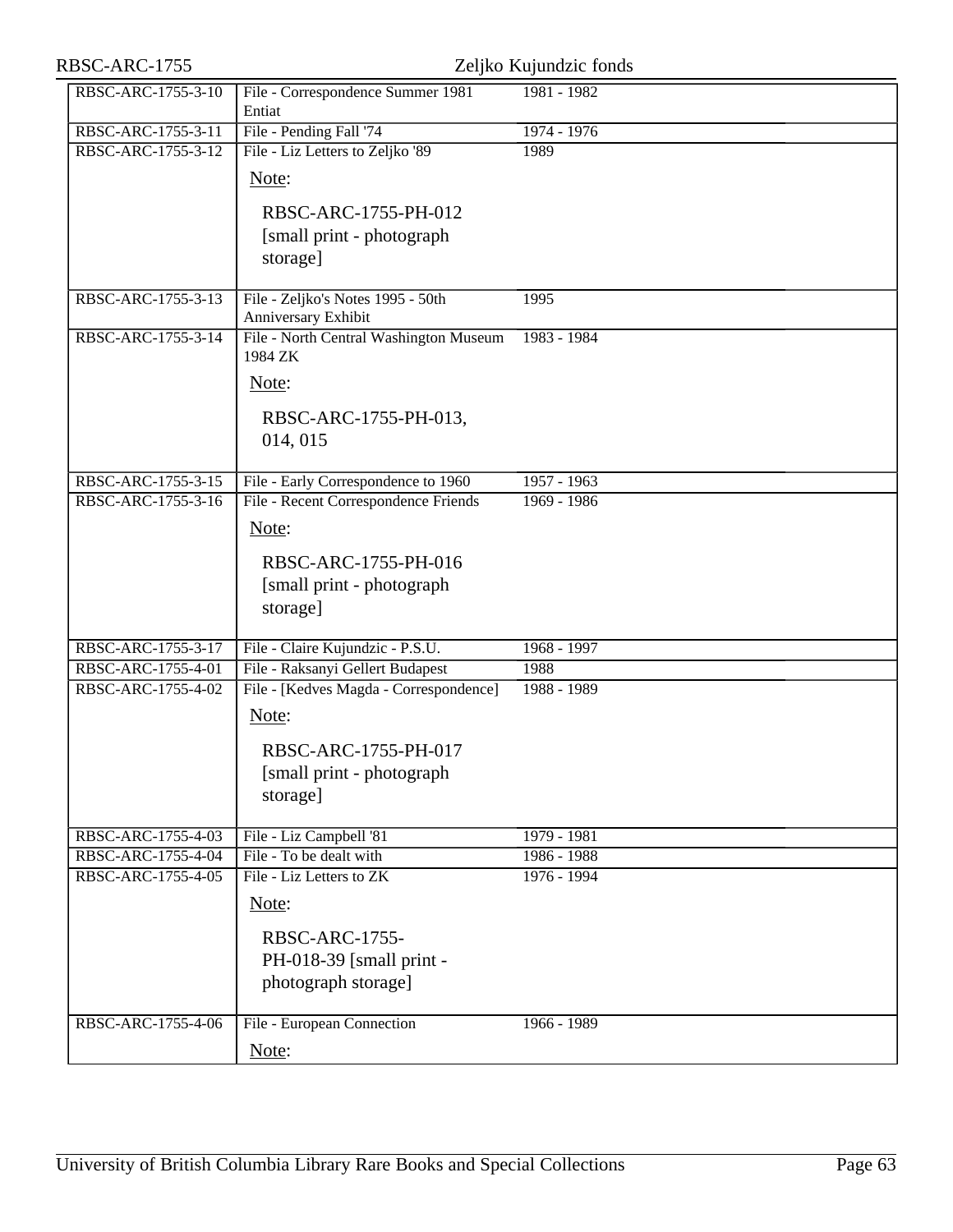|                    | <b>RBSC-ARC-1755-</b><br>PH-040-043 [small print -<br>photograph storage]       |                 |
|--------------------|---------------------------------------------------------------------------------|-----------------|
| RBSC-ARC-1755-4-07 | File - Friends, Info, Galleries -<br>Correspondence '94                         | 1983 - 1994     |
| RBSC-ARC-1755-4-08 | File - Priscilla J. Weber '86-'87                                               | 1986 - 1987     |
| RBSC-ARC-1755-4-09 | File - [General Correspondence<br>1984-1985]                                    | 1984 - 1985     |
|                    | Note:                                                                           |                 |
|                    | <b>RBSC-ARC-1755-</b>                                                           |                 |
|                    | PH-044-057 [small prints -                                                      |                 |
|                    | photograph storage]                                                             |                 |
| RBSC-ARC-1755-4-10 | File - [General Correspondence<br>1987-1991]                                    | 1987 - 1991     |
| RBSC-ARC-1755-4-11 | File - Mex-Amer Arreguin - Ruben Trejo                                          | 1985 - 1988     |
| RBSC-ARC-1755-5-01 | File - Williams Lake - North W.                                                 | $1966 - 1984$   |
|                    | Sculptors - Jean Cutler - Oregon Univ.                                          |                 |
| RBSC-ARC-1755-5-02 | File - Correspondence '81/82 - Milan,<br>Vivian, Paul                           | 1981 - 1982     |
| RBSC-ARC-1755-5-03 | File - Paul Workman - Faviana Olivier<br>Tapestries - Gallery 500 etc.          | 1985-1991       |
| RBSC-ARC-1755-5-04 | File - Roger Pepler                                                             | 1982            |
| RBSC-ARC-1755-5-05 | File - Address Lists                                                            | $[196-]-[198-]$ |
| RBSC-ARC-1755-5-06 | File - Family Correspondence - Kate -<br>Jud - Claire - Andy - Natanis          | $1973 - 1980$   |
|                    | Note:                                                                           |                 |
|                    | <b>RBSC-ARC-1755-</b>                                                           |                 |
|                    | PH-058-064 [small print -                                                       |                 |
|                    | photograph storage]                                                             |                 |
| RBSC-ARC-1755-5-07 | File - Biography - Publicity - Outside<br>lectures - Workshops - Summer Schools | $1956 - 1972$   |
| RBSC-ARC-1755-5-08 | File - Source Material for CV                                                   | $1972 - 2001$   |
| RBSC-ARC-1755-5-09 | File - ZK's Biography                                                           | 1973 - 1994     |
| RBSC-ARC-1755-5-10 | File - ZK Activity '77                                                          | 1975 - 1980     |
| RBSC-ARC-1755-5-11 | File - Correspondence '77/'78                                                   | 1977-1980       |
| RBSC-ARC-1755-5-12 | File - Research Grants & Publications<br>1974/75/76                             | 1972 - 1976     |
| RBSC-ARC-1755-5-13 | File - Activities - Newsletters -<br>Publications 1977                          | 1975 - 1977     |
| RBSC-ARC-1755-5-14 | File - Correspondence - Fan mail                                                | $1963 - 1968$   |
| RBSC-ARC-1755-5-15 | File - Promotion - Reference Letters -<br>'78/'79                               | 1959 - 1979     |
| RBSC-ARC-1755-5-16 | File - Liz Campbell                                                             | $1976 - 1992$   |
|                    | Note:                                                                           |                 |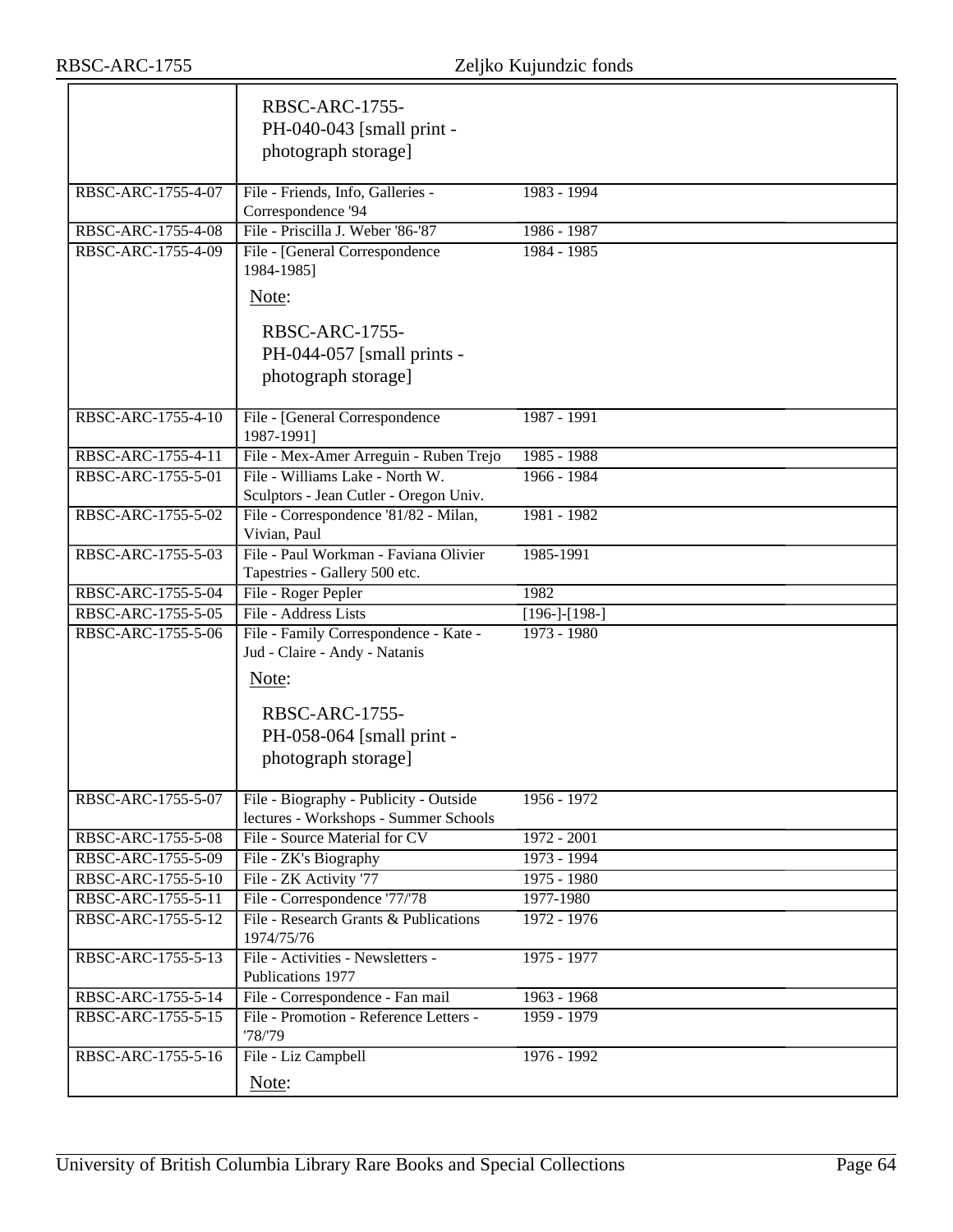|                                          | <b>RBSC-ARC-1755-</b><br>PH-065-066 [small print -                              |                            |
|------------------------------------------|---------------------------------------------------------------------------------|----------------------------|
|                                          | photograph storage]                                                             |                            |
| RBSC-ARC-1755-6-01                       | File - Address Lists - Enameling Info                                           | 1974 - 1997                |
| RBSC-ARC-1755-6-02                       | File - Cana & Cer. Books - Thunderbird                                          | 1967 - 1994                |
|                                          | Note:                                                                           |                            |
|                                          |                                                                                 |                            |
|                                          | RBSC-ARC-1755-PH-067                                                            |                            |
|                                          | to 069, 158 [small print -                                                      |                            |
|                                          | photograph storage]                                                             |                            |
|                                          |                                                                                 |                            |
| RBSC-ARC-1755-6-03                       | File - ZK References & Supporting<br>Material                                   | 1970 - 1977                |
| RBSC-ARC-1755-6-04                       | File - Teaching - lectures, etc. pre-1955                                       | $1950 - 1958$              |
| RBSC-ARC-1755-6-05                       | File - Family & Friends - Mike Shull<br><b>Cashmere Valley Bank</b>             | 1986 - 1996                |
|                                          | Note:                                                                           |                            |
|                                          | RBSC-ARC-1755-                                                                  |                            |
|                                          | PH-070-071 [small prints -                                                      |                            |
|                                          | photograph storage]                                                             |                            |
| RBSC-ARC-1755-6-06                       | File - Ann- Correspondence                                                      | $1970 - 1971$              |
| RBSC-ARC-1755-6-07                       | File - Church of the Solar Messenger                                            | 1977 - 1980                |
| RBSC-ARC-1755-6-08                       | File - Church Account Report 1977/78                                            | 1977 - 1982                |
| RBSC-ARC-1755-6-09                       | File - Bishop T. Swenson                                                        | $1977 - 1981$              |
|                                          | Correspondence                                                                  |                            |
| RBSC-ARC-1755-6-10<br>RBSC-ARC-1755-6-11 | File - Australia 87-88<br>File - Claire Kujundzic & Andy                        | 1985 - 1988<br>1972 - 1985 |
|                                          | Note:                                                                           |                            |
|                                          | <b>RBSC-ARC-1755-</b>                                                           |                            |
|                                          | PH-072-075 [medium prints -                                                     |                            |
|                                          | photograph storage]                                                             |                            |
|                                          |                                                                                 |                            |
| RBSC-ARC-1755-6-12                       | File - Personal Info 1970-72                                                    | 1969 - 1972                |
| RBSC-ARC-1755-6-13                       | File - King County - Art                                                        | 1991 - 1997                |
| RBSC-ARC-1755-7-01                       | File - Scotland 1990                                                            | 1986-1991                  |
| RBSC-ARC-1755-7-02                       | File - Pyramid - O.K. Taxes                                                     | 1976-1979                  |
| RBSC-ARC-1755-7-03<br>RBSC-ARC-1755-7-04 | File - Publicity – O.K. Centre '78/79<br>File - Zeljko's Photostats - copies of | 1977-1979<br>1945-1964     |
|                                          | diplomas - certificates - etc.                                                  |                            |
| RBSC-ARC-1755-7-05                       | File - Osoyoos Workshop 1990                                                    | 1990-1991                  |
| RBSC-ARC-1755-7-06                       | File - Yugoslavia - Hungary '91                                                 | 1991                       |
| RBSC-ARC-1755-7-08                       | File - Studio Potter '75/'76                                                    | 1975-1977                  |
| RBSC-ARC-1755-7-09                       | File - Supermud etc '76/'77                                                     | 1976-1977                  |
| RBSC-ARC-1755-7-10                       | File - Fred Ball - Lumley - Colson                                              | 1972-1975                  |
|                                          | Correspondence                                                                  |                            |
| RBSC-ARC-1755-7-11                       | File - $ZK$ to be dealt with $-$ '81                                            | 1979-1981                  |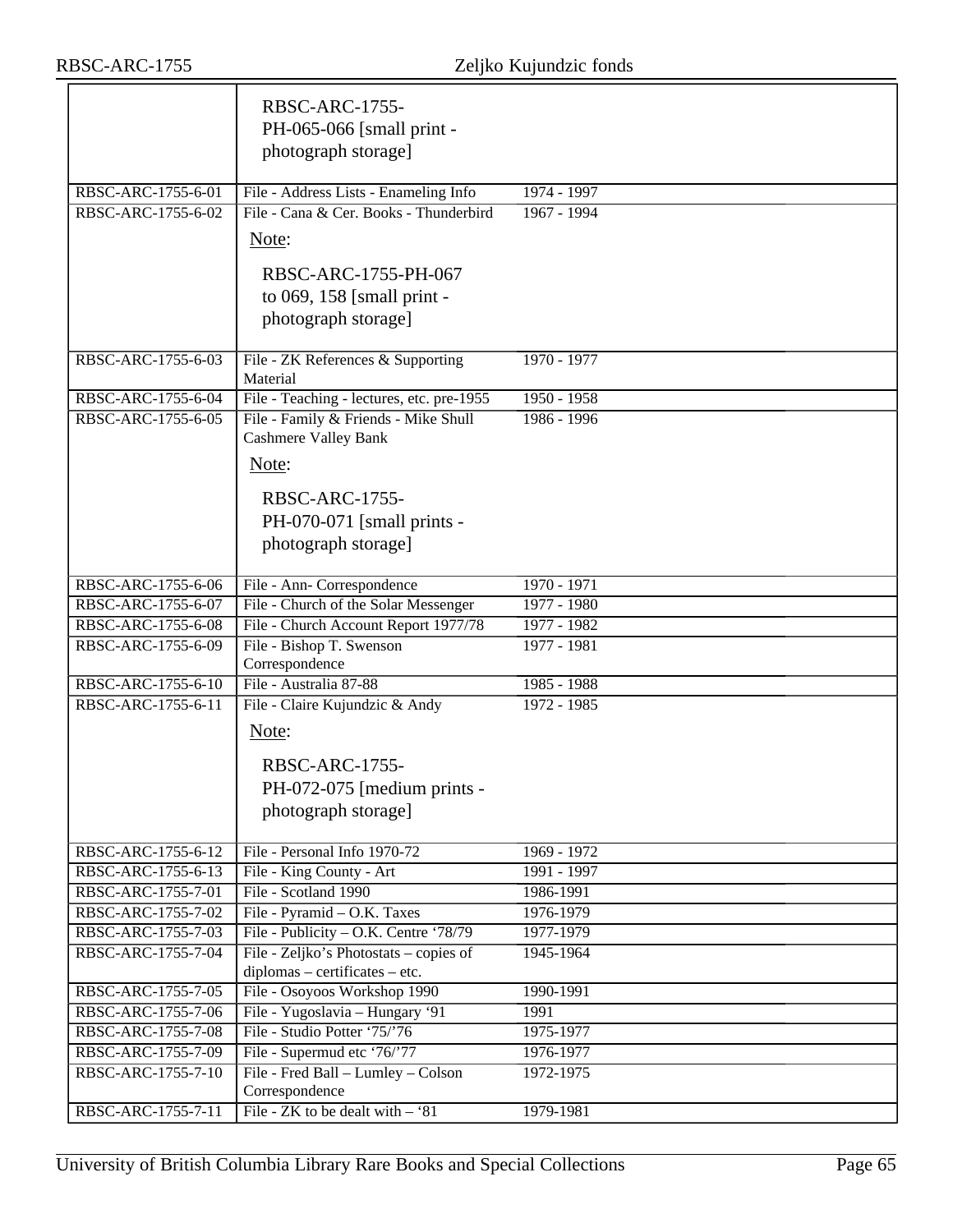| RBSC-ARC-1755      |                                                            | Zeljko Kujundzic fonds |
|--------------------|------------------------------------------------------------|------------------------|
| RBSC-ARC-1755-7-12 | File - ZK Personal Info '77- Nessa<br>Mines                | 1970-1977              |
| RBSC-ARC-1755-7-13 | File - [State v. Robert L. Goodrich]                       | 1989-1990              |
| RBSC-ARC-1755-7-14 | File - West Virginia Exhibit 1971 -<br>I.A.C. Exhibit 1973 | 1971-1976              |
|                    | Note:                                                      |                        |
|                    | <b>RBSC-ARC-1755-</b>                                      |                        |
|                    | PH-076-077 [small print -                                  |                        |
|                    | photograph storage]                                        |                        |
| RBSC-ARC-1755-7-15 | File - Hungary and Yugoslavia News<br>Items                | 1984-1985              |
| RBSC-ARC-1755-7-16 | File - Leon Nigrosh '84                                    | 1984                   |
| RBSC-ARC-1755-7-17 | File - Santo Mignosa                                       | 1986                   |
|                    | Note:                                                      |                        |
|                    | <b>RBSC-ARC-1755-</b>                                      |                        |
|                    |                                                            |                        |
|                    | PH-078-081 [small, medium                                  |                        |
|                    | prints - photograph storage]                               |                        |
| RBSC-ARC-1755-7-18 | File - Zagreb - Hanibal Salvaro                            | 1993                   |
| RBSC-ARC-1755-7-19 | File - CV Info                                             | 1967-1987              |
| RBSC-ARC-1755-7-20 | File - Gallatin National Bank                              | 1977                   |
| RBSC-ARC-1755-7-21 | File - Stan Bodlak '64                                     | 1964                   |
| RBSC-ARC-1755-7-22 | File - Washington State Arts<br>Commission                 | 1981-1990              |
| RBSC-ARC-1755-7-23 | File - Passport and Travel Documents                       | 1944-1977              |
| RBSC-ARC-1755-7-24 | File - Japan International                                 | 1970-1972              |
|                    | Note:                                                      |                        |
|                    | <b>RBSC-ARC-1755-</b>                                      |                        |
|                    | PH-082-083 [small print -                                  |                        |
|                    | photograph storage]                                        |                        |
| RBSC-ARC-1755-7-25 | File - Canada Consul - Joy Daniels                         | 1985                   |
| RBSC-ARC-1755-7-26 | File - ZK Activities '82                                   | 1980-1982              |
| RBSC-ARC-1755-8-01 | File - Children - Claire - Judy - Andy                     | 1974-1979              |
| RBSC-ARC-1755-8-02 | File - Wills - Jan 2003                                    | 1987                   |
| RBSC-ARC-1755-8-03 | File - British Pension Application                         | 1971-1992              |
| RBSC-ARC-1755-8-04 | File - Lists - Correspondence -<br>Touchstones Show 2014   | $\overline{2014}$      |
| RBSC-ARC-1755-8-05 | File - Posthumous                                          | 2003                   |
| RBSC-ARC-1755-8-06 | File - Mother's letters from Hungary                       | 1947-1951              |
|                    | Note:                                                      |                        |
|                    | RBSC-ARC-75-PH-084                                         |                        |
|                    |                                                            |                        |
|                    | [small print - photograph]                                 |                        |
|                    | storage]                                                   |                        |
| RBSC-ARC-1755-8-07 | File - Miscellaneous Info - Address Lists                  | 1982-1996              |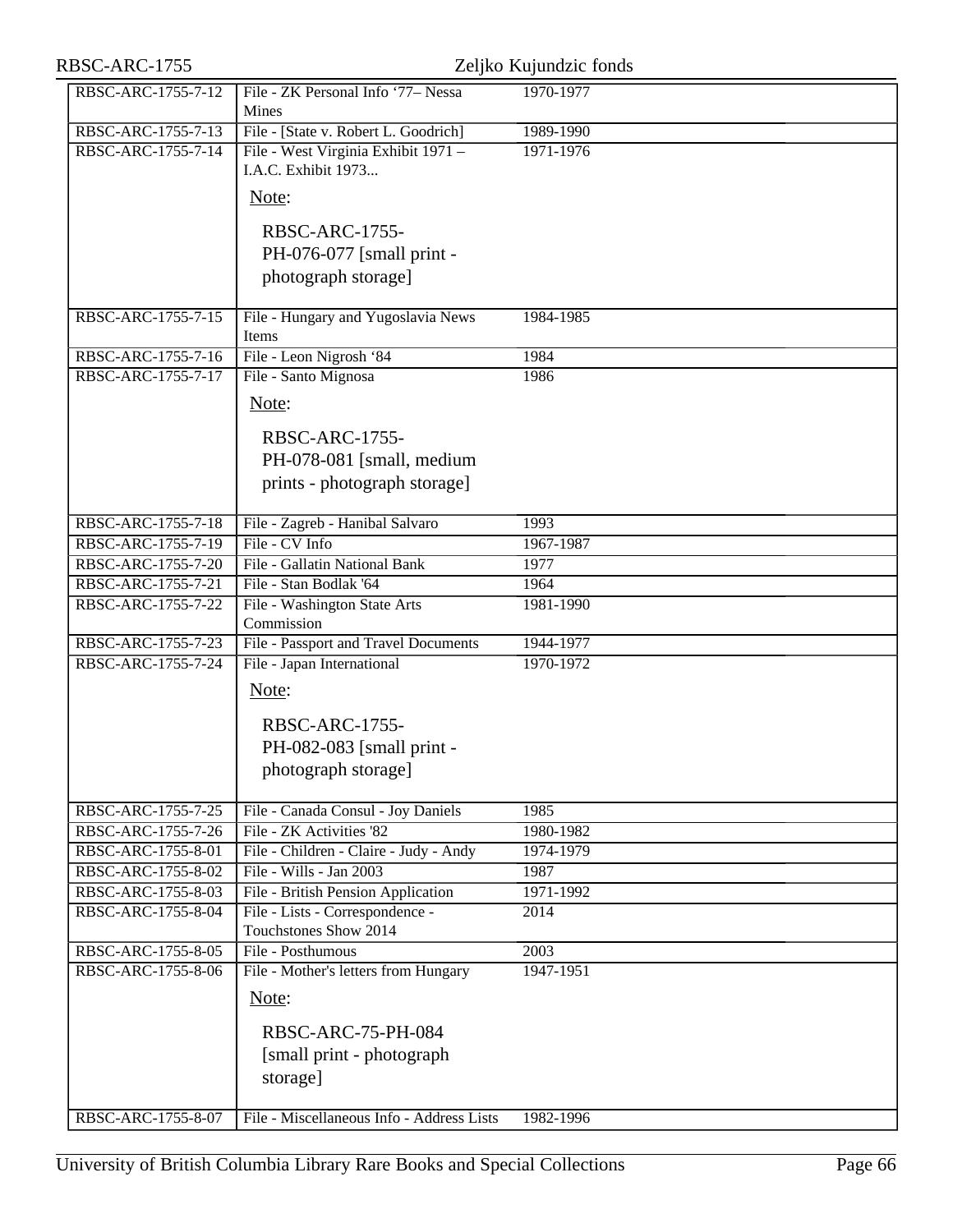| RBSC-ARC-1755           |                                                                                                                                  | Zeljko Kujundzic fonds |
|-------------------------|----------------------------------------------------------------------------------------------------------------------------------|------------------------|
| RBSC-ARC-1755-8-08      | File - [General Correspondence] (1 of 15)                                                                                        | 1968-2001              |
| RBSC-ARC-1755-8-09      | File - [General Correspondence] (2 of 15)<br>Note:<br>RBSC-ARC-1755-PH-085<br>[small print - photograph]<br>storage]             | 1984-2001              |
| RBSC-ARC-1755-8-10      | File - [General Correspondence] (3 of 15)                                                                                        | 1984-2001              |
|                         | Note:<br><b>RBSC-ARC-1755-</b><br>PH-086-088 [small prints -<br>photograph storage]                                              |                        |
| RBSC-ARC-1755-8-11      | File - [General Correspondence] (4 of 15)                                                                                        | 1984-2001              |
| RBSC-ARC-1755-9-01      | File - [General Correspondence] (5 of 15)<br>Note:<br><b>RBSC-ARC-1755-</b><br>PH-090-092 [small prints -<br>photograph storage] | 1981-1992              |
| RBSC-ARC-1755-9-02      | File - [General Correspondence] (6 of 15)                                                                                        | 1980-1989              |
| RBSC-ARC-1755-9-03      | File - [General Correspondence] (7 of 15)<br>Note:<br><b>RBSC-ARC-1755-</b><br>PH-093-095 [small prints -<br>photograph storage] | 1990-1999              |
| RBSC-ARC-1755-9-04      | File - [General Correspondence] (8 of 15)<br>Note:<br>RBSC-ARC-1755-PH-106<br>[small print - photograph<br>storage]              | 1980-1993              |
| RBSC-<br>ARC-1755-10-01 | File - [General Correspondence] (9 of 15)<br>Note:<br><b>RBSC-ARC-1755-</b><br>PH-107-126 [small prints -<br>photograph storage] | 1990-2004              |
| RBSC-<br>ARC-1755-10-02 | File - [General Correspondence] (10 of<br>15)<br>Note:                                                                           | 1953-1979              |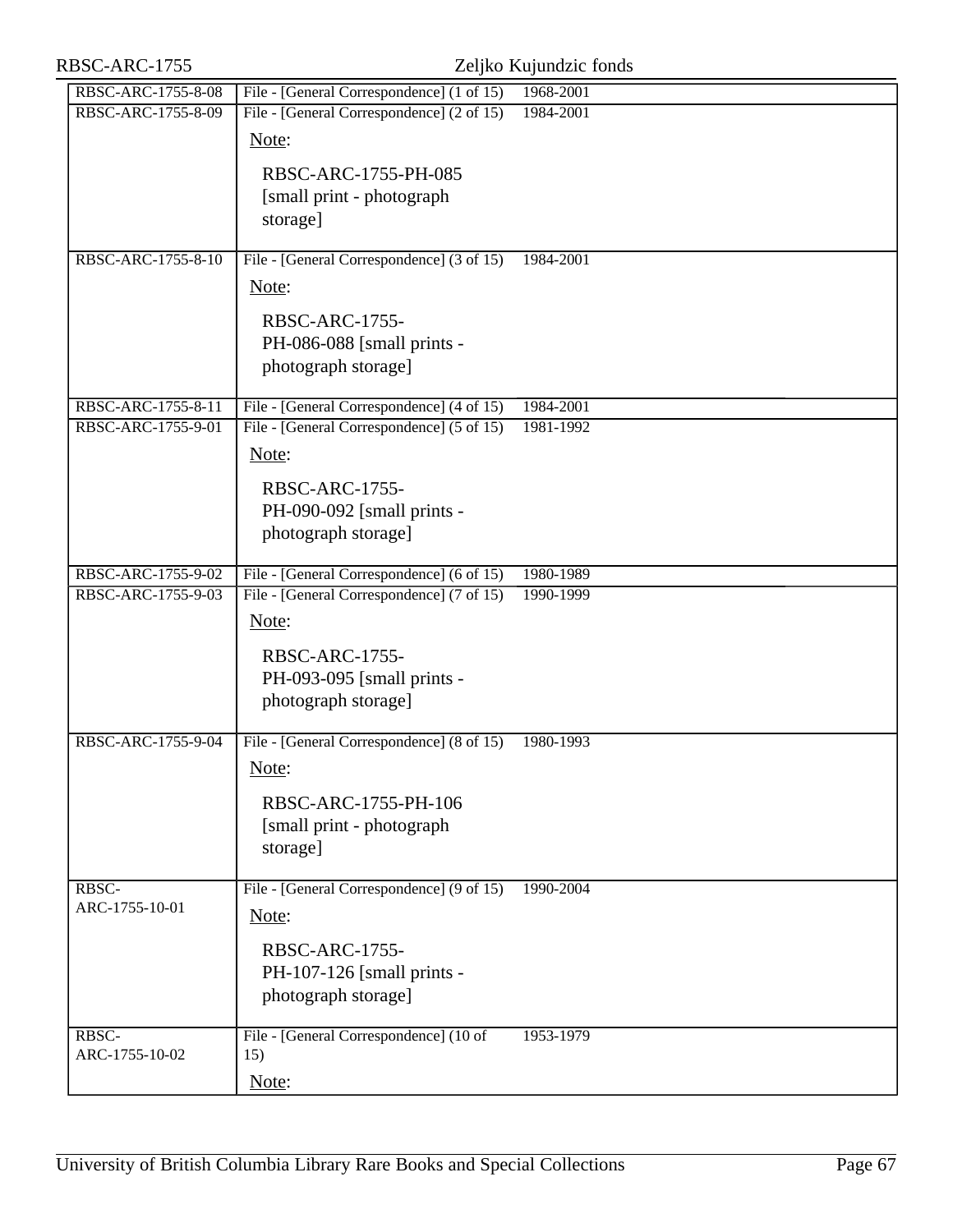|                         | <b>RBSC-ARC-1755-</b><br>PH-127-130 [small, medium<br>prints - photograph storage]                                                   |           |
|-------------------------|--------------------------------------------------------------------------------------------------------------------------------------|-----------|
| RBSC-<br>ARC-1755-10-03 | File - [General Correspondence] (11 of<br>15)<br>Note:<br><b>RBSC-ARC-1755-</b><br>PH-131-137 [small prints -<br>photograph storage] | 1989-1999 |
| RBSC-<br>ARC-1755-10-04 | File - [General Correspondence] (12 of<br>15)<br>Note:<br><b>RBSC-ARC-1755-</b><br>PH-138-140 [small prints -<br>photograph storage] | 1980-1989 |
| RBSC-<br>ARC-1755-11-01 | File - [General Correspondence] (13 of<br>15)                                                                                        | 1980-1999 |
| RBSC-<br>ARC-1755-11-02 | File - [General Correspondence] (14 of<br>15)<br>Note:<br>RBSC-ARC-1755-<br>PH-141-145 [small print -<br>photograph storage]         | 1973-2000 |
| RBSC-<br>ARC-1755-11-03 | File - [General Correspondence] (15 of<br>15)<br>Note:<br><b>RBSC-ARC-1755-</b><br>PH-146-148 [small print -<br>photograph storage]  | 1973-2000 |
| RBSC-<br>ARC-1755-11-04 | File - [Liz's letters to Zeljko]<br>Note:<br><b>RBSC-ARC-1755-</b><br>PH-149-150 [small slide -<br>photograph storage]               | 1980-1999 |
| RBSC-<br>ARC-1755-11-05 | File - [Family Correspondence]<br>Note:                                                                                              | 1980-1999 |